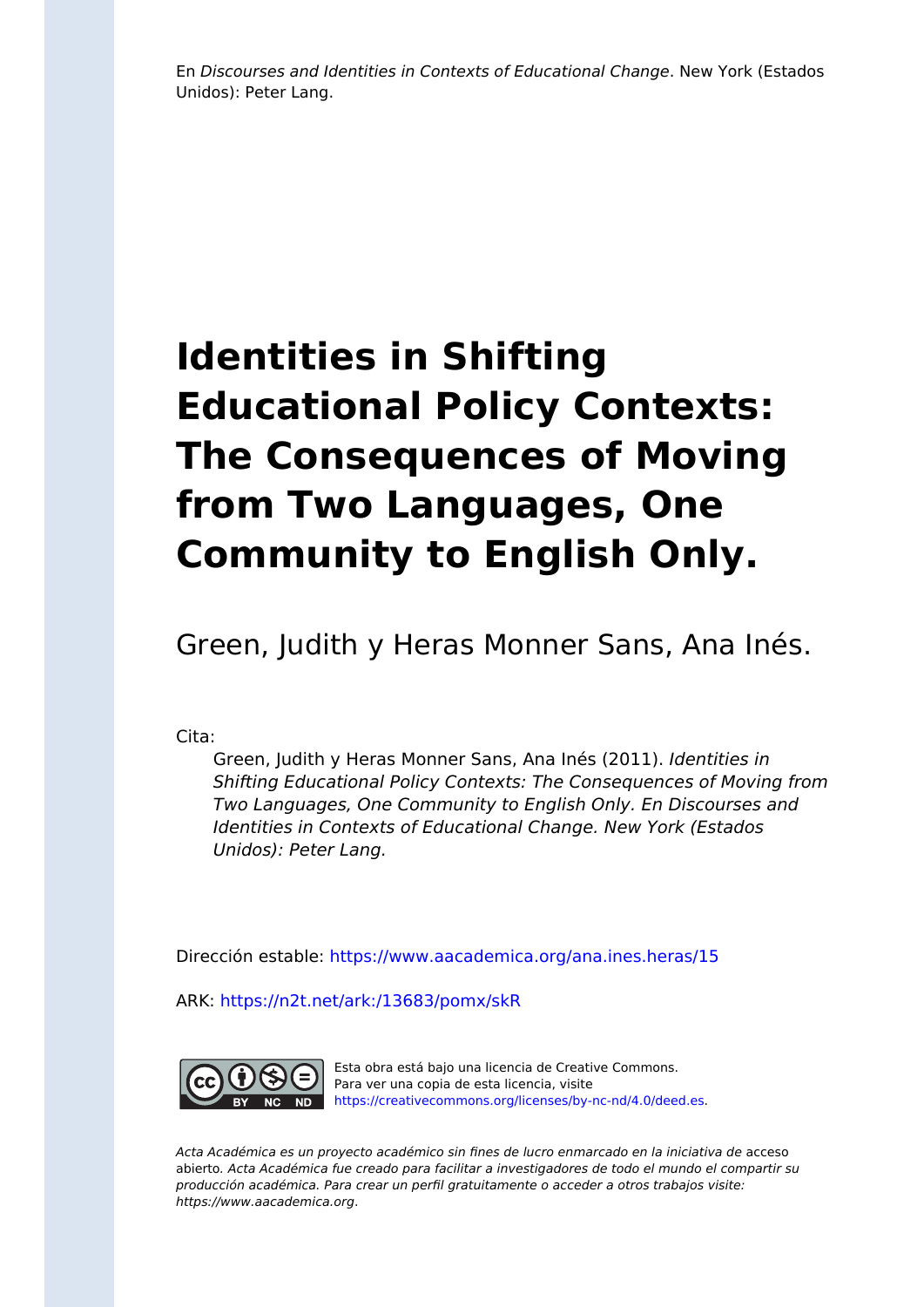#### CHAPTER SEVEN

# **Identities in Shifting Educational Policy Contexts: The Consequences of Moving from Two Languages, One Community to English Only**

JUDITH GREEN AND ANA INÉS HERAS *With contributions from*  MARIA LUCIA CASTANHEIRA, BETH YEAGER, AND CAROL DIXON

Recently, researchers have begun to examine the experience of reform from the point of view of those most directly affected by changes in reform initiatives. McNeil and Coppola (2006), for example, argue that policies are generally developed far from those they are designed to govern and that the organization or people for whom a policy was written are usually not part of the decision-making process. They argue that:

[r]esearch on policy impact needs to capture the voices of those affected not just because they are recipients of the policy, but because they may have insights unavailable to the formal policy process; the power differential favors the policy makers, while the actual knowledge differential may favor the professionals and families being affected. Framing the research around what the policy is doing to or for children and their education immediately takes the researcher out of the input-output mode and often beyond the assumptions embedded in the policy. (p. 683)

 In this chapter, we build on these arguments to explore the impact of changes in policies on the opportunities for learning (Tuyay, Jennings, & Dixon, 1995) and on the potentials for identity constructions (e.g., Holland & Cole, 1995; Holland, Lachoite, Skinner, & Cain, 1998; Castanheira, Green, Dixon, & Yeager, 2007) in fifth grade classes between 1993 and 2000 taught by a teacher (Beth) in two different reform initiatives. The first reform context focuses on the period 1993–1998, where Bilingual Instruction was officially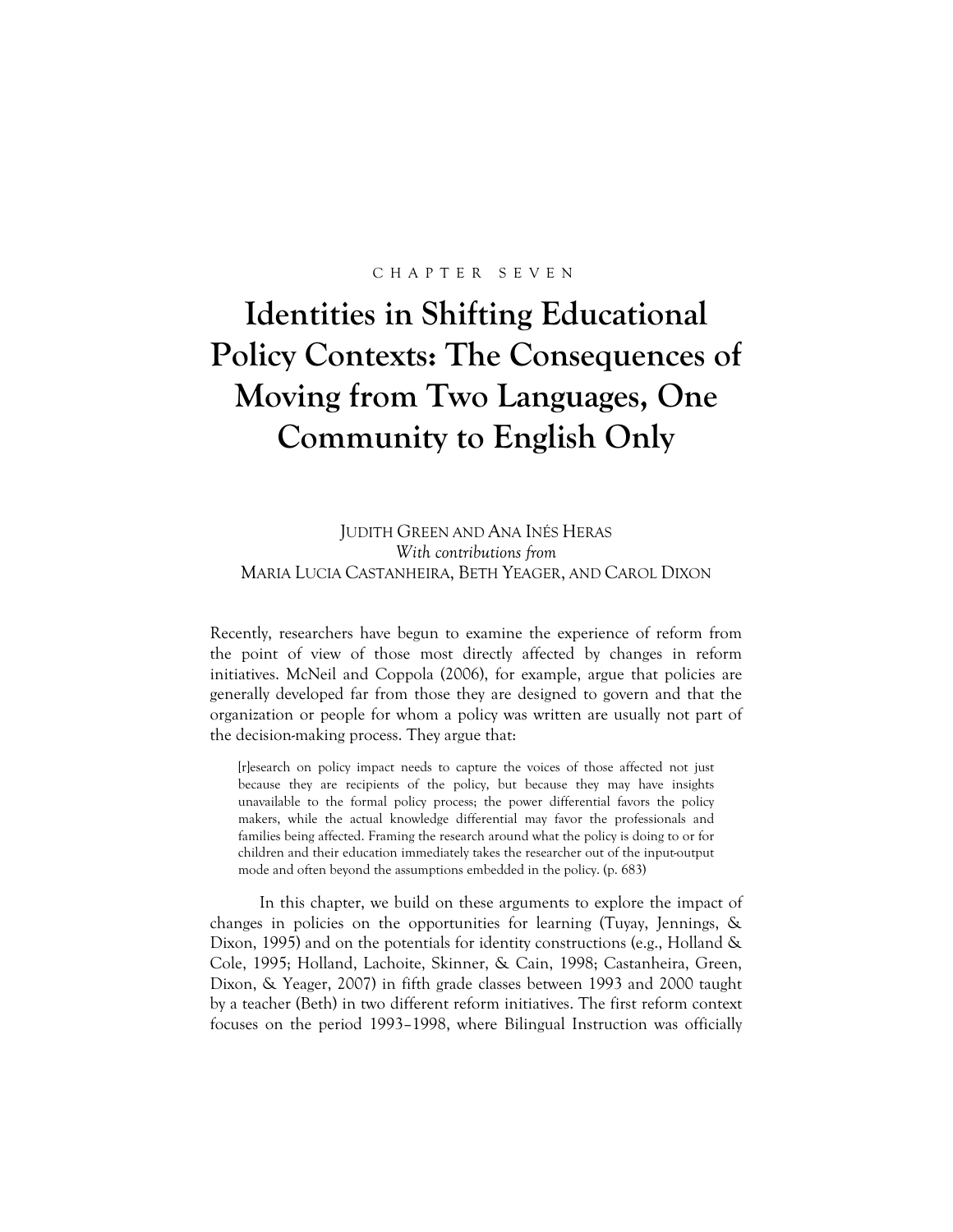sanctioned; the second period, 1998–2000, focuses on a reform context in which the district-wide and statewide policy actions led to a change to English Only. To explore the impact of these changes on opportunities for learning and potential identities afforded to students, we created a unique data set consisting of class records constructed in a reform period officially supporting Bilingual Instruction (1993, 1996, and 1997), and a changing reform period supporting a move to English Only (1998; 2000). The anchor for this contrastive analysis was a TESOL Newsletter written by the teacher (Yeager, 1999a).

# **Design of the Case Studies: The Construction of Telling Cases**

We present a new analysis of archived records (1993–2000) through a double case-study approach, designed to make visible the impact of changes in reform initiatives and policies (Case Study 1) on conditions shaping the opportunities for learning and for identity formulation inside of the classroom (Case Study 2). By holding the classroom and grade level constant across years (1993– 2000), we examined patterns of practice constructed by the teacher with students that constituted the opportunities for learning and for constructing local, situated identities within and across times and events for each year. Then by contrasting each year systematically in a pair-wise contrast across years, we were able to examine the impact of the shifting policy initiatives on teacher and students alike. As the telling cases (Mitchell, 1984) will demonstrate, by using the observed shift in 1998 from Bilingual Instruction to English Only as an anchor, we were able to engage in a process of mapping the inter-play, and histories, of what occurred inside and outside of the classroom.

#### **The Teacher and Her Classes**

The selection of Beth's classes for the two case studies was purposeful on multiple levels. First, her classes constitute a multiyear ethnographic archive of life in fifth grade that crosses two major reform initiatives between 1993 and 2000. Second, Beth was a nationally recognized fellow of the Carnegie Foundation's Academy for the Scholarship of Teaching and Learning, a fellow of the South Coast Writing Project, and a published teacher ethnographer (e.g., Yeager, 1999a; 1999b, 2003; Yeager & Green, 2008; Yeager, Green, & Castanheira, 2009). Third, she was, and still is, a partner in ethnography, one who engaged her students in ethnographic work in, and of, their classroom (Yeager, Floriani, & Green, 1998). Furthermore, between 2001 and 2003, she engaged in her own (re)analysis of the 1996 school year for her dissertation in order to explore how students constructed academic identities (Yeager, 2003).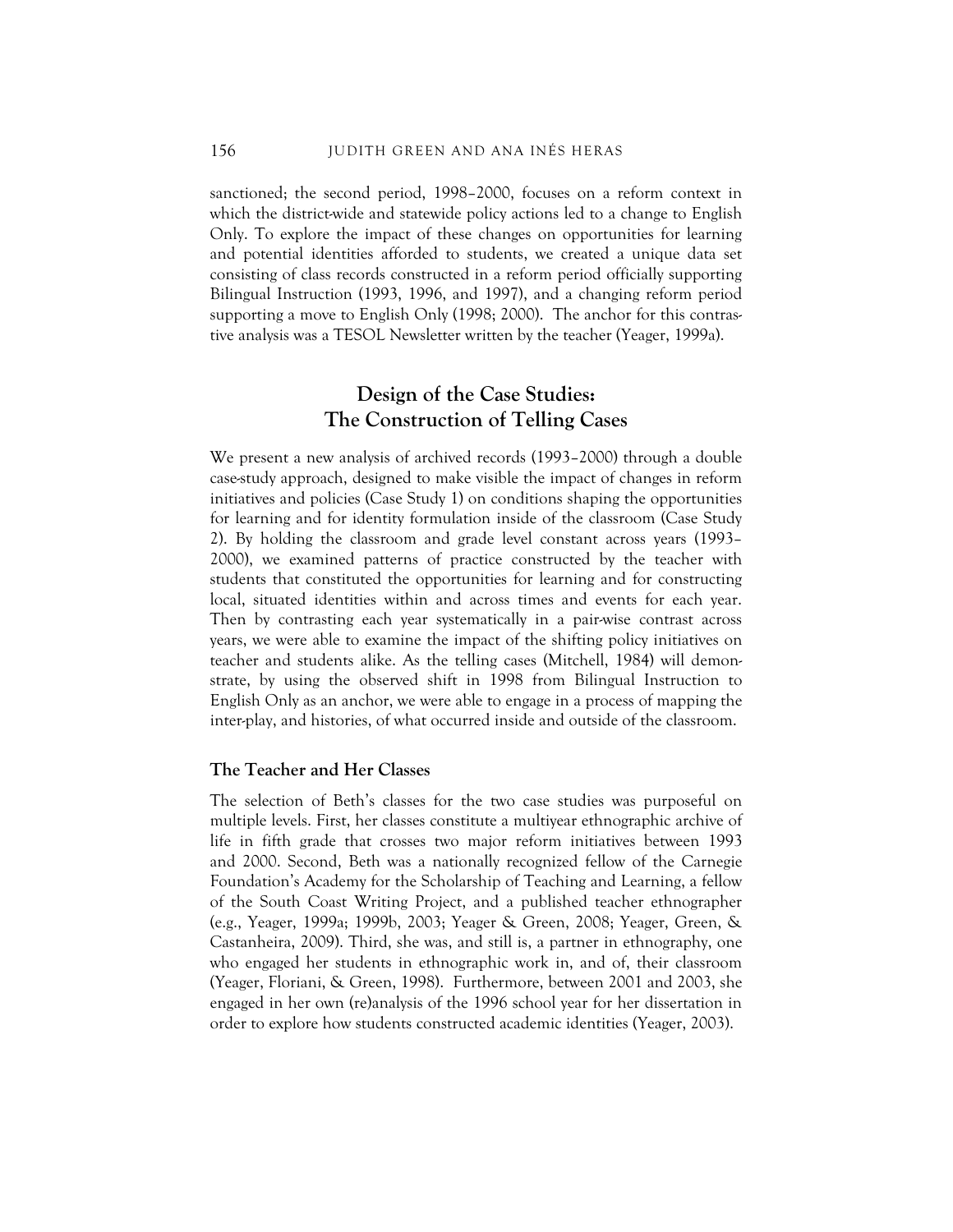Her work as a teacher-researcher and researcher-teacher (Yeager, 2003) added depth to the analysis of what was present in 1993, 1996, and 1997, and what shifted in 1998 and 2000, as a result of policy changes in multiple areas of the social, school and political systems. Furthermore, her work, and that of her colleagues in a Teacher Research Community funded by The Spencer Foundation (1996–1998) that was part of the archive, was instrumental in uncovering a broad range of shifting policy vectors that converged to limit what she (and they) were able to afford students in 1998 and beyond. These vectors will be presented later in this chapter and draw on an earlier analysis of policy impact published in the Bilingual Research Journal (Dixon, Green, Yeager, Baker, & Franquiz, 2000; Dixon & Green, 2009) as part of a series of reports on the impact of the implementation of the English Only initiative.

#### **The Archive**

<u>.</u>

The ethnographic archive between 1993 and 2000 included a broad range of records for each year: videos, field-notes, student work, teacher plans, documents sent home, documents for teachers, and other artifacts, collected by university-based ethnographers, in collaboration with Beth and her students. In 1998, given the demands on students and Beth for a new way of communicating and writing in classrooms (i.e., the use of English Only in public spaces), the ethnographic team in consultation with Beth decided to withdraw from the classroom, but to continue analysis and support for Beth's work with her students. Beth elected to continue to engage students in work as ethnographers (Yeager, Floriani, & Green, 1998), which included making video records of life in their classroom (Dixon & Green, 2009).

The existence of this extensive data-set enabled us to trace intertextually (Bloome, 1992; Bloome & Egan-Robertson, 1993) and intercontextually (Floriani, 1993; Heras, 1993) related events that members of the class marked in their talk as academically significant. The identification of intertextual and intercontextual ties across particular sequences of events formed the basis for examining how particular content (texts), actions and practices (contextual information, i.e., ways of constructing texts) formed consequential progressions; the intertextually and intercontextually tied events also provided a systematic approach to uncovering historical roots and routes of events.<sup>1</sup> Ties, therefore, were visible in what members socially accomplished in and through what they proposed to each other, recognized and acknowledged in their interactions, and signaled as academically and socially significant for present and

<sup>1</sup> For references on this approach, see Durán & Syzmanski, 1995; Putney, Green, Dixon, Durán, & Yeager, 2000; Baker, Green & Skukauskaite, 2008; Castanheira, Green & Yeager, 2009; Dixon, Green & Brandts, 2005.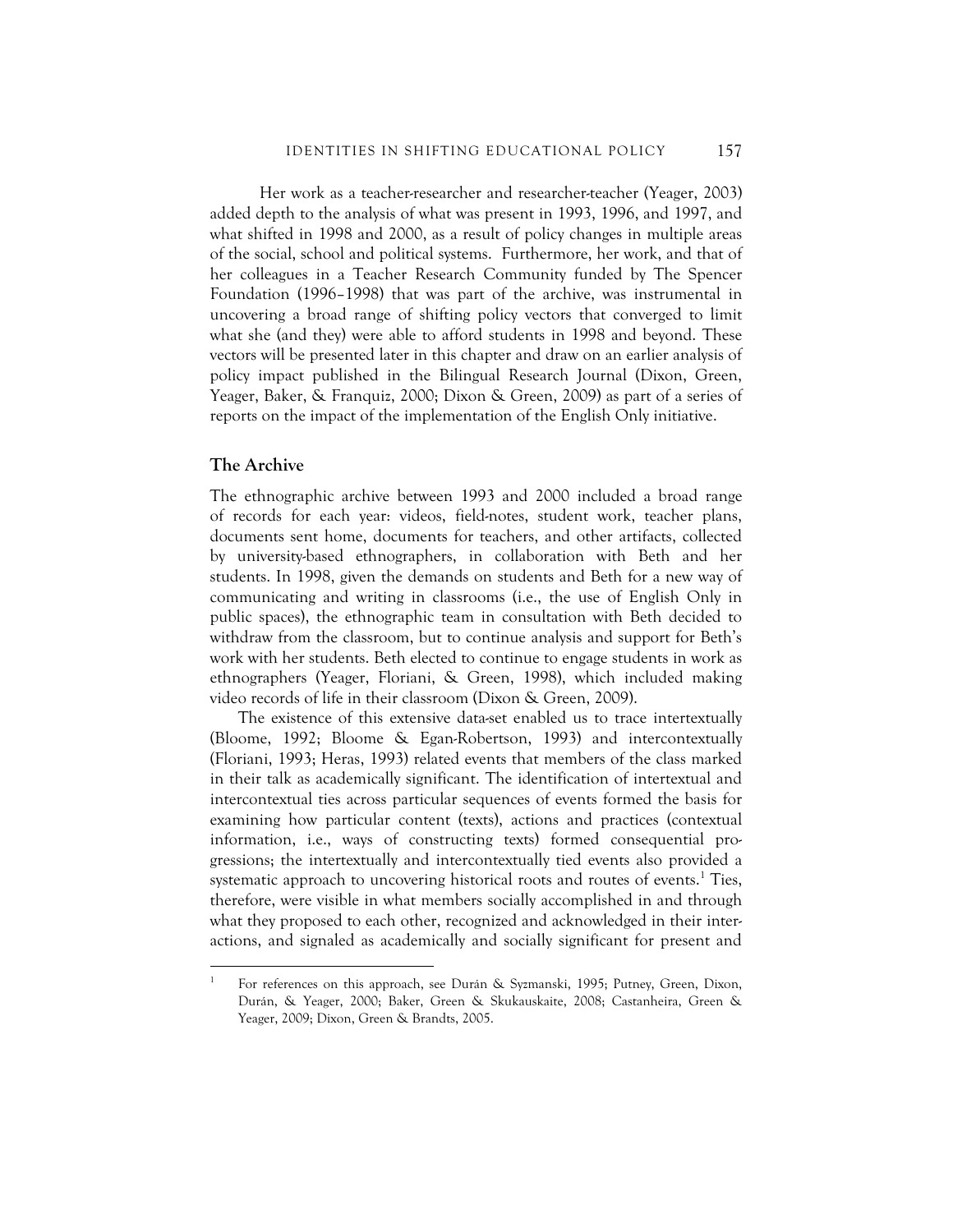future work (Bloome & Egan-Robertson, 1993). These cycles of analysis represent the iterative and recursive processes central to ethnography as a nonlinear system (Agar, 2004, 2006).

#### **Telling Cases as Analytic Constructions**

The approach to case study construction is one grounded in ethnographic research, and differs in scale and focus from other forms of case study (e.g., Borman, Clarke, Cotner, & Lee, 2006; Yin, 2006). Mitchell (1984) contrasts telling cases with illustrative, representative and typical cases, arguing that in ethnographic research:

 [c]ase studies are the detailed presentation of ethnographic data relating to some sequence of events from which the analyst seeks to make some theoretical inference. The events themselves may relate to any level of social organization: a whole society, some section of a community, a family or an individual. What distinguishes case studies from more general ethnographic reportage is the detail and particularity of the account. Each case study is a description of a specific configuration of events in which some distinctive set of actors have been involved in some defined situation at some particular point of time. (p. 222)

Building on Mitchell, we explored two particular configurations of events, each with distinctive sets of actors in particular situations at particular points in time, and traced the changes in policies, the historical roots and routes leading to these policy changes, and the consequences of these policy changes for the teacher and the students. Thus, the telling cases in this chapter make visible relatively unexamined, yet theoretically important, factors that supported and constrained what was possible for the teacher to construct with her linguistically and culturally diverse students in different reform contexts. In this way, we examine what happened to the opportunities for learning and identity construction of teacher and students, when policies changed from support for Bilingual Instruction to support for English Only.

Through these analyses, we also demonstrate why a nonlinear process, that is, an abductive logic of inquiry (Agar, 2004, 2006), was necessary to support a multilayered, multifaceted approach to identifying the dynamic processes across levels of social, school, and political systems and their consequences for teachers and students. As part of the description of the processes, we demonstrate the ways in which triangulating data, theory, method, and/or perspectives (Corsaro, 1981) enabled us to identify unanticipated rich points (Agar, 1994, 2004) that then served as a basis for tracing the historical roots and routes of particular educational reforms and policies. In this way, we present the abductive logic of inquiry central to Interactional Ethnography,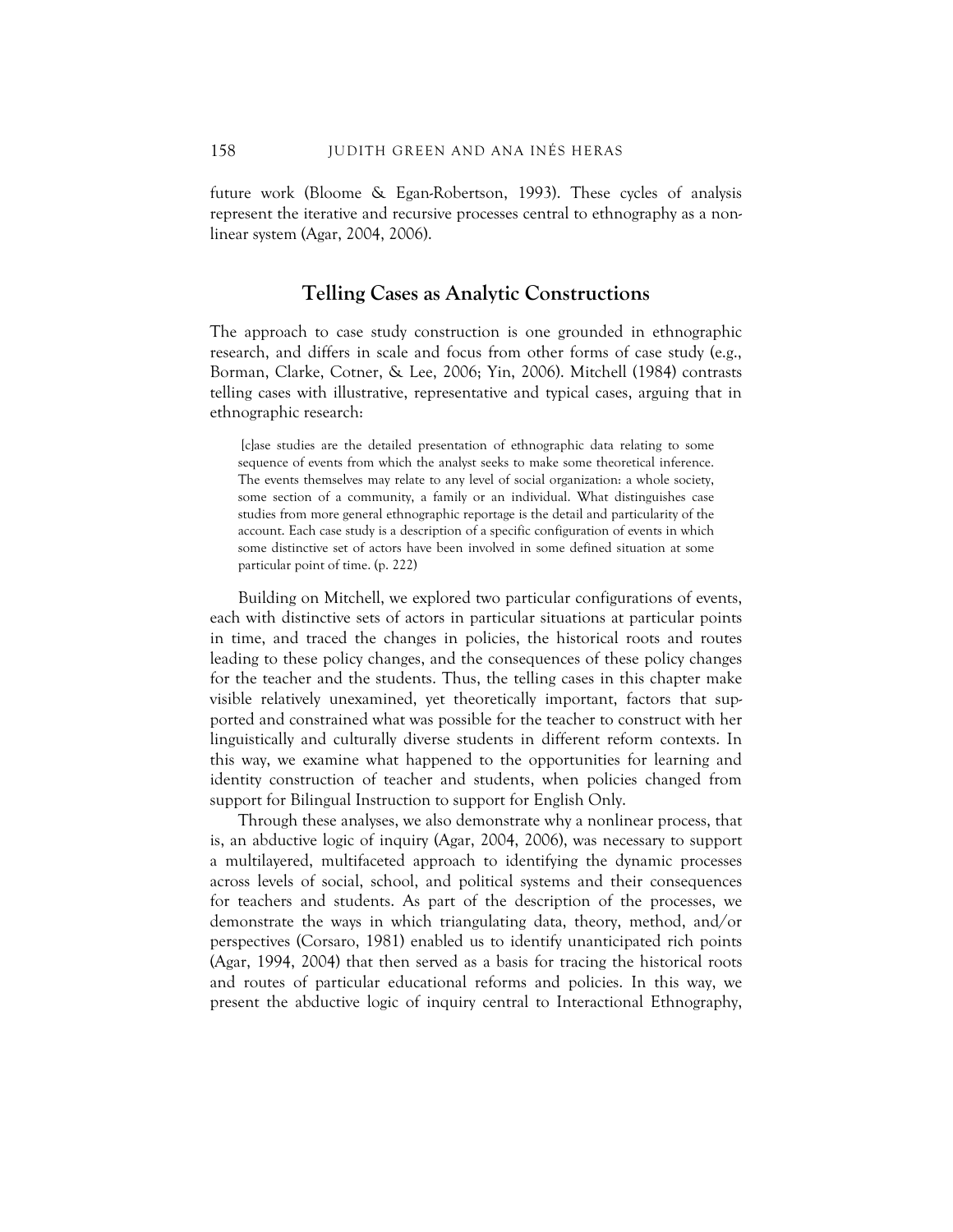the particular approach to ethnography developed by members of the Santa Barbara Classroom Discourse Group in the last four decades<sup>2</sup>.

# **Constructing Telling Cases of Unanticipated Consequences: Ethnography, Identities, and Opportunities for Learning**

We begin this section by presenting the perspective guiding our analysis of the telling cases, grounded in anthropological theories of culture and discourse analysis theories of language-in-use, that frame our study of everyday life in classrooms and of social systems as (re)constructed by participants in and through their moment-by-moment as well as over time interactions in particular social settings. From this perspective, cultural patterns are not a given but a construction by local actors, developed in social fields as they create patterned ways of perceiving, believing, acting, and evaluating everyday life.<sup>3</sup> Central to this argument is the relationship between language and culture. Agar (1994) captures succinctly this relationship when he argues that the concept of "culture," like the concept of "language," has to change:

The two concepts have to change *together*. Language, in all its varieties, in all the ways it appears in everyday life, builds a world of meanings. When you run into different meanings, when you become aware of your own and work to build a bridge to the others, "culture" is what you're up to. Language fills the spaces between us with sound; culture forges the human connection through them. Culture is in language, and language is loaded with culture. (p.33)

Bakhtin (1986) provides insights into how this language and cultural work becomes part of the repertoires for action of individuals-within-social-groups and the group itself:

We assimilate forms of language only in forms of utterances and in conjunction with these forms. The forms of language and the typical forms of utterances, that is speech [written] genres, enter our experience and our consciousness together, and in close connections with another….These genres are so diverse because they differ depending on the situation, social position, and personal interrelations of participants in the communication. These genres have high, strictly official, respectful forms as well as familiar ones. And there are forms with varying degrees of familiarity, as well as intimate forms (which differ from familiar ones). (78–79)

 $\overline{a}$ 

<sup>2</sup> See Castanheira, Crawford, Green & Dixon, 2001; Dixon, et al., 2000; Green & Bloome, 1997 Green & Dixon, 1993; Green & Wallat, 1981; Rex, 2006; Santa Barbara Classroom Discourse Group, 1992a; b.

<sup>3</sup> For references on this approach, see Bloome, Carter, Otto Christian & Shuart-Faris, 2004; Erickson, 1986; Candela, Rockwell & Coll, 2004; Green & Dixon, 1993; Green, Dixon, & Zaharlick, 2003; Santa Barbara Classroom Discourse Group, 1992a; b.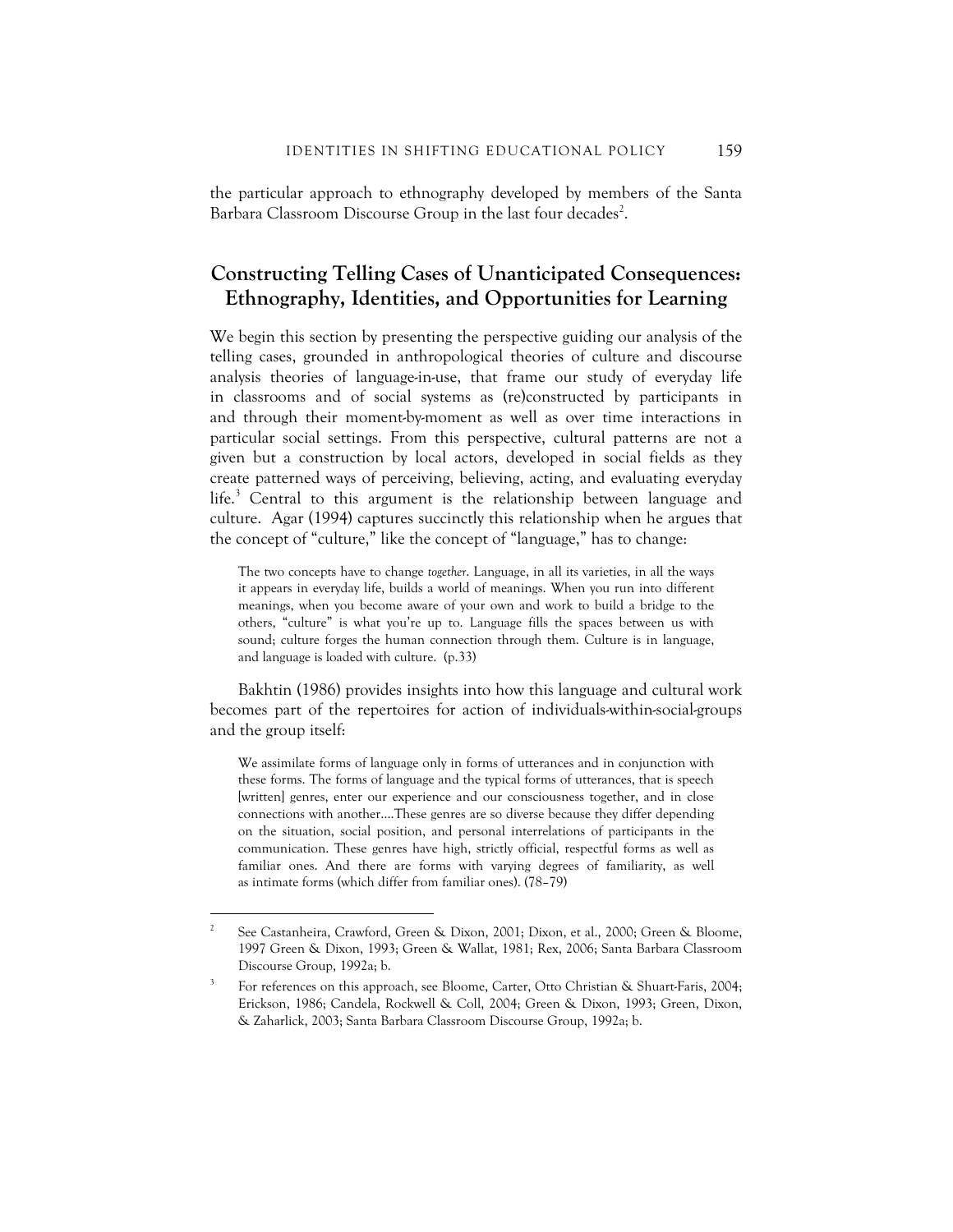His argument about the diversity of genres and the situated and interpersonal nature of those genres in relationships to particular positions was central to the present analysis. Discourse-in-use (oral or written), viewed in this way, brings with it a range of circumstances that give rise to both the genres and the content of what is being proposed through it, since, following Bahktin once again:

Any understanding of live speech, a live utterance, is inherently responsive, although the degree of this activity varies extremely. Any understanding is imbued with response and necessarily elicits it in one form or another: the listener becomes the speaker. A passive understanding of the meaning of perceived speech is only an abstract aspect of the actual whole of actively responsive understanding, which is then actualized in a subsequent response that is actually articulated. Of course, an utterance is not always followed immediately by an articulated response. An actively responsive understanding of what is heard (a command, for example) can be directly realized in action (the execution of an order or command that has been understood and accepted for execution), or it can remain for the time being, a silent responsive understanding (certain speech genres are intended for this kind of responsive understanding, for example, lyrical genres), but this is, so to speak, responsive understanding with a delayed reaction. Sooner or later what is heard and actively understood will find its response in the subsequent speech or behavior of the listener. In most cases, genres of complex cultural communication are intended precisely for this kind of actively responsive understanding with delayed action. Everything that we have said here also pertains to written and read speech, with the appropriate adjustments and additions. (p. 68–69)

Drawing on the chain of reasoning created by these theoretical arguments, we constructed an approach to the study of the impact of policies on the opportunities for learning and for identity construction in Beth's classes across the different reform initiatives because it provided a basis for conceptualizing language and culture as dynamic and interdependent processes. It also laid a foundation for our approach to the ways in which policies beyond the classroom door supported in one case (Bilingual Instruction) and limited in a second case (English Only) the material resources (Gee & Green, 1998) available to teacher and students.

We combined this chain of reasoning with Geertz's (1983) argument that people construct local knowledge, and Edwards and Mercer´s (1987) argument that participants construct common knowledge to explore further how the loss of particular language resources constrained what members were able to construct together as academic content and as identities (e.g., Castanheira et al., 2007) in the classroom under the English Only reform initiative. These arguments framed the contrastive analysis of patterns and forms of language use, whether in discourse(s) amongst teacher and students, or inscribed in the documents related to the different policies. This analysis involved examining who used (spoke or wrote) what language, when and where, for what purpose, under what conditions, with whom, in what ways,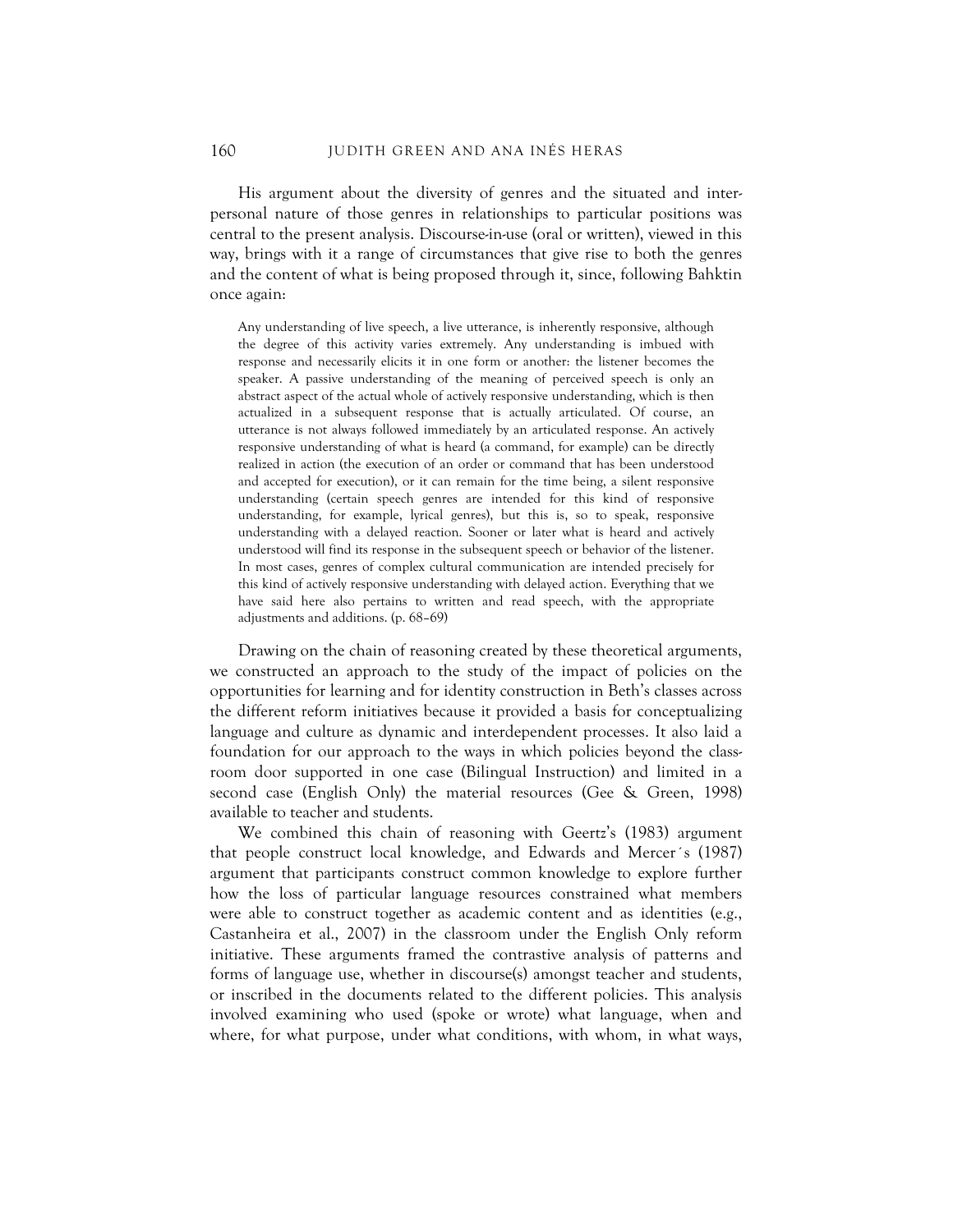and with what outcome or consequence. Through this level of analysis we identified missing opportunities and their consequences for learning as well as identity formulation.

To frame this argument further, we drew on work by Lima (1995), who, building on Vygotsky and Brazilian pedagogical thought, argued that:

We have two dimensions of development [and by implication, learning]: one that resides in the individual and the other in the collectivity. Both are interdependent and create each other. Historically created possibilities of cultural development are themselves transformed by the processes through which individuals acquire the cultural tools that are or become available in their context. (447–448)

From this argument, linguistic and cultural practices, learning and development, and individual and collective are all in a reflexive relationship. Both the individual and the collective are therefore interdependent and the capacity of one depends on, and contributes to, the capacity of the other. This conceptualization of individual–collective relationship lays a foundation for exploring how changes in language use for a particular group of students, for example, English Language Learners (ELL), also resulted in changes in material resources for the group; that is, for all students and the teacher. This chain of reasoning, therefore, led us to examine unanticipated losses for the collective as well as the teacher and individual groups of students.

#### **Theory-Method Relationships: A Conceptual Argument**

In this section, we make transparent concepts that grounded our multifaceted study of discourse-in-use (oral and written), and how these concepts led to the need for analyses at multiple levels of scales (time, space, actors). Four conceptual arguments frame this movement across levels of analysis: intertextuality, rich points, frame clashes, and logics at play. Each of these framed a particular level of analysis, and taken together formed a web that enabled us to examine the roots and routes of particular policies or moments of challenge to Beth, students, and community. Although there is a rich body of literature on intertextuality as links between texts, recent arguments by Bloome (1992) and his colleagues (Bloome & Bailey, 1992; Bloome & Egan-Robertson, 1993; Bloome et al., 2004) who propose a dynamic and agentive view of intertextuality as a social accomplishment of people as they engage in events of everyday life were central to our analysis. From this perspective, the construction of intertextual ties between present, past, and future texts (oral, written, and visual) was more than an analytical method; it was part of a dynamic process in which participants propose, recognize, and acknowledge ties between texts that were socially significant to events constructed by particular groups of actors in particular social fields. This view of inter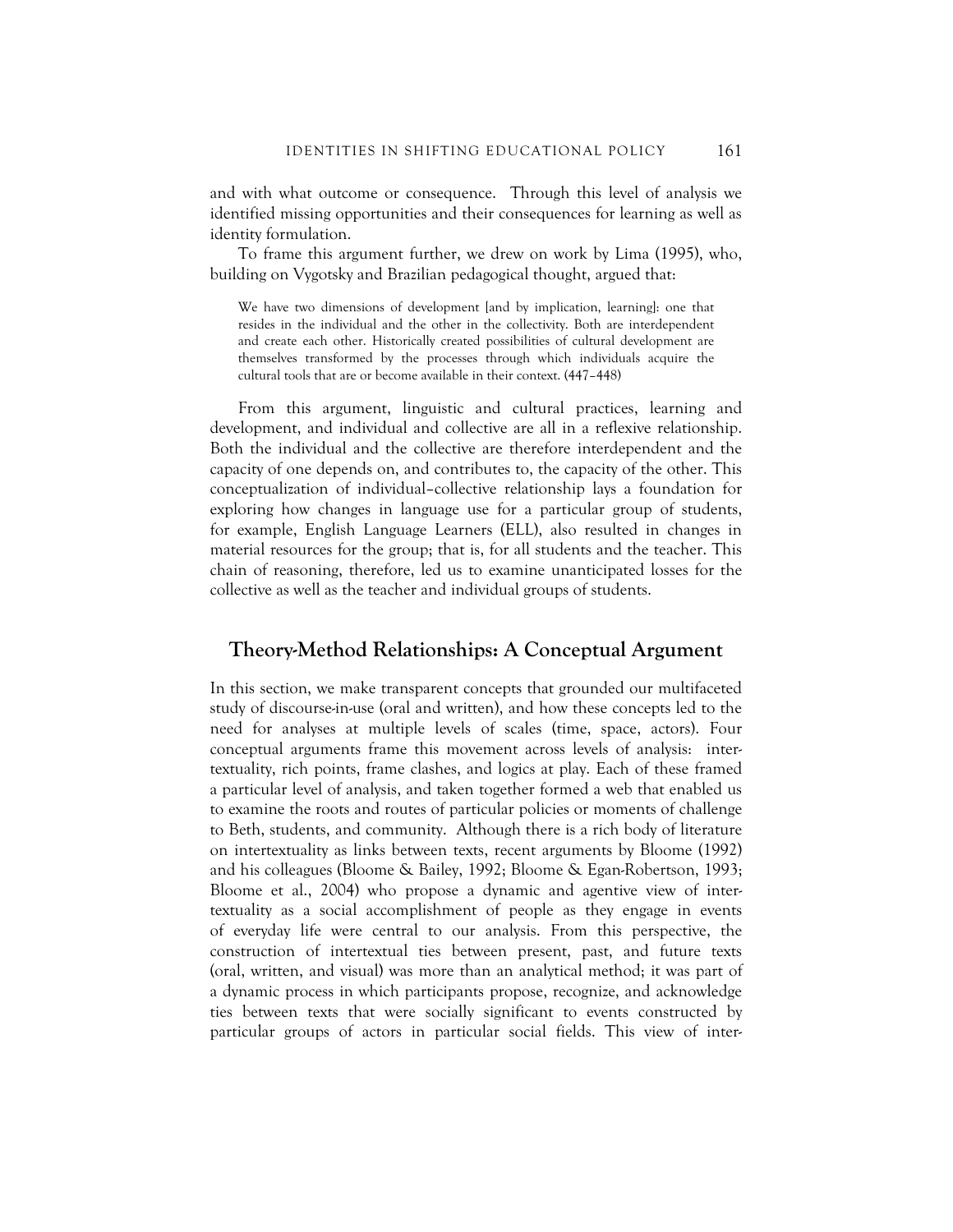textuality framed our approach to identifying pathways visible in the choices of words, and histories inscribed in the oral and written texts of participants. From this perspective, intertextual relationships were visible within a developing event or text and historical times were potentially available to participants and ethno-graphers alike.

To this argument, we added the concept of frame clashes (Gumperz, 1986; Mehan, 1979; Tannen, 1979) as a basis for identifying anchor points for examining historical circumstances surrounding, and/or leading to, policy shifts at different points in time in the history of a group or system. The combination of these concepts pointed to the need to uncover the actors who contributed to the policy changes. Building on Agar (1994), we viewed such *rich points* as places where *culture happens*. That is, at such points, differences in understanding, interpretation, and/or meanings became marked, or visible to participants (including the ethnographer). By examining patterns of action and meaning construction around such point, we identified the pathways leading to policy changes. From this perspective, moments of frame clash served as anchors for analysis of historical antecedents of the event or the changing circumstances leading to the [present] condition (See Figure 1). By analyzing frame clashes and tracing their historical roots/routes, we were able to identify a range of changing policies that converged to create the challenges Beth inscribed as she planned for students in 1998, the year in which a shift from Bilingual Instruction to English Only occurred in her school (Dixon et al., 2000).



**Figure 1.** From bilingual education to english only in less than two years: The converging forces of policy actions.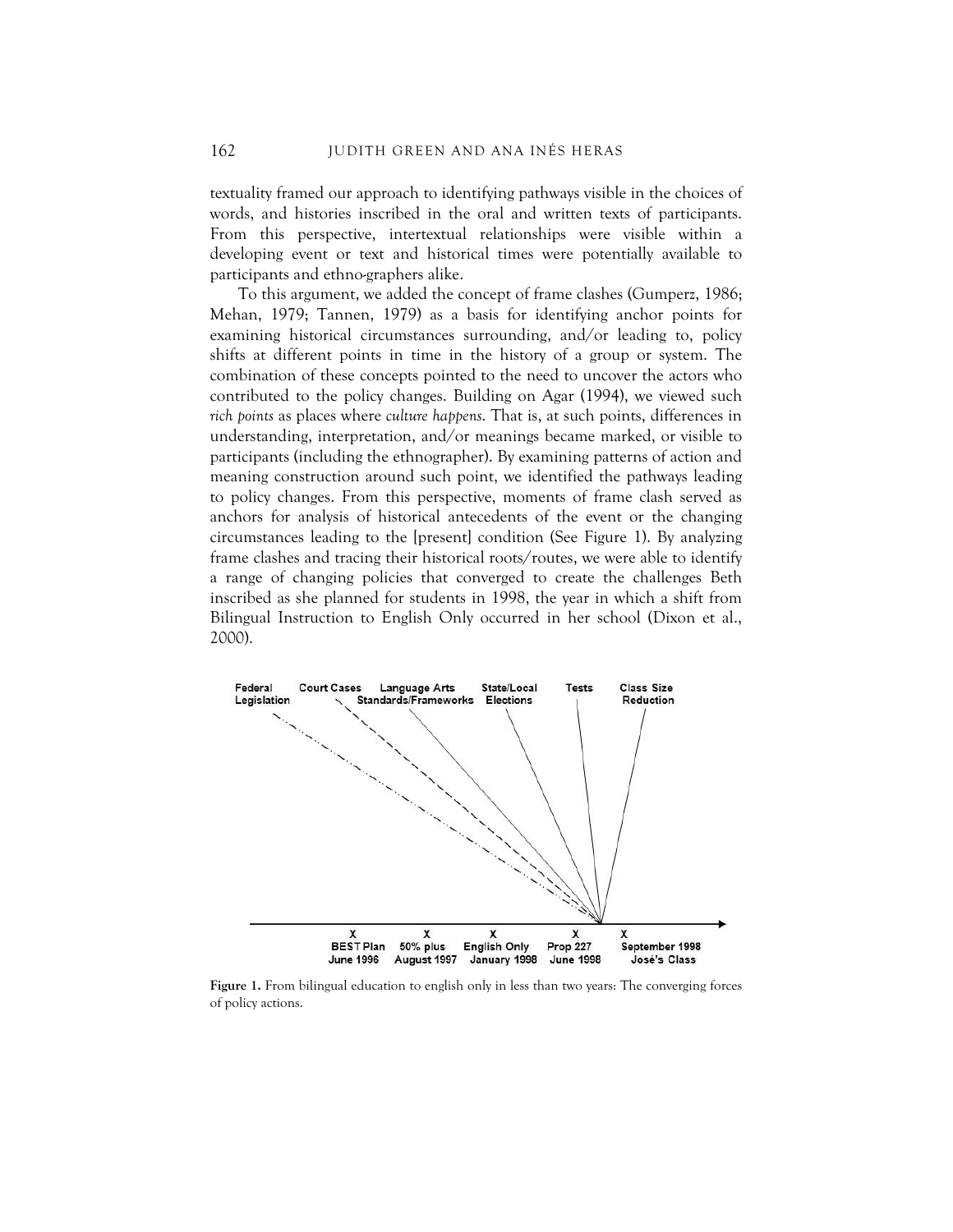Although *frame clashes* have not been associated with the study of the impact of policy changes in the past, the importance of considering them is visible in the work of Burin and Heras (2001, 2008; Heras Monner Sans, Burin, & Córdova, 2008). Rather than view them as personal clashes in interpretation, their research focuses on the dynamic interplay between actors at different levels of systems in nonschool contexts. In studying political and economic policies and their impact on community-based organizations, they found that actors in different sets of systems (social fields) were guided by diverse logics and that these logics may or may not be congruent, and that at times, these logics are frankly contradictory. Thus their work points to the need to view actors within their systems of social life and to examine what happens when different *logics are at play*. Their work points to the need to explore how logics across groups in different policy levels are consistent with, or differ from, the logic of others seeking to promote, or take up, the changes (see also Goertz, 2006, and Sutton & Levinson, 2001, on studying policy implementation and policy as practice, respectively).

By adding the concept of the *interplay of logics* for different actors or groups of actors to our orienting framework, we enhanced our ability to examine the factors that supported and constrained how policies proposed by particular actors, or groups of actors, were (or were not) taken up within and across social fields surrounding Beth's classes (see Palmer & García, 2000 for articles that make a visible differential take up of English Only across school districts in California). Through this approach, we identified the complex range of actors within and across particular systems (e.g., school district, state and national governance bodies, law courts, among others). This approach also enabled us to examine closely the positions, and positionings of different actors (Heras, 1993) in the reform process, and through this process, their identities or identity potentials.

The orienting framework of this study (Green, Dixon, & Zaharlick, 2003) did not predict what we would find but rather guided how we approached each analysis, thus enabling us to hold the theory constant, while allowing actors, actions, events, texts, and other social dimensions to vary. By holding the theory constant, we were able to identify intertextually tied records in the ethnographic archive for particular analyses, to identify possible rich points for analysis, and to locate pathways to follow for historical analysis. As will become visible in the discussion of different analyses that follow, when necessary, we added additional theories to our framework that we did not know were needed at the outset of the study (Heap, 1995). In contrast to this orienting framework, explanatory theories were added post analysis to explain the patterns we uncovered through this multifaceted, nonlinear approach.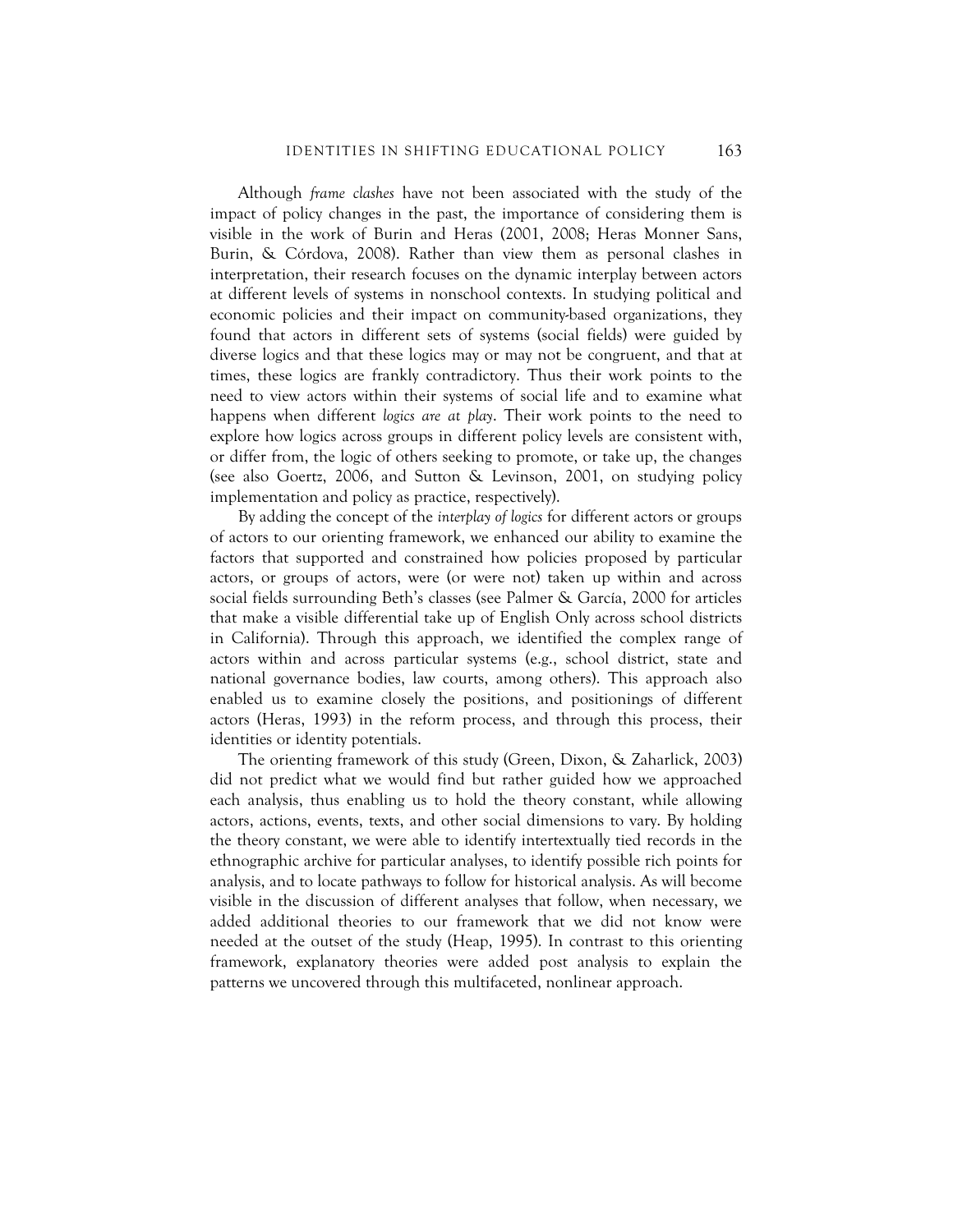## **Schools as Open Systems: Exploring the Historical Roots of Policy Changes**

Given our focus on exploring actors within social systems, we added one additional set of conceptual arguments to our orienting framework that of conceptualizing schools as *open systems* (Sagastizábal & Heras, 2005). This conceptualization led us to examine relationships among actors, their actions, the resources and products used, and/or produced, within systems and how changes in policies led to changes in resources that supported or constrained what teachers in the classroom, and therefore students, had available to use. In turn, this chain of reasoning led us to consider how historical changes in a system led to the (re)formulation of what counted as valued or appropriate educational processes within as well as across interconnected systems. The ethnographic studies presented in this section make visible pathways within a system that had an impact on decisions, beliefs, and actions of actors from the classroom outward, across layers of school systems as well as interconnected systems.

The first set of studies focus on work by Barr & Dreeben (1983), who explored *how schools work*. Barr (1987) a literacy educator, and Dreeben, a sociologist of education, combined efforts to examine how policies (e.g., decisions) and other resources were created and used by actors across levels of a school system. By tracing decisions across levels of school systems, they found that at each level of a school system, people, time, and resources were brought together to construct particular products (e.g., decisions, materials), and that the products of one level of a system became resources for other levels. Drawing on this work, Barr (1987) traced the developing curriculum in a high school English class. Her analysis across the year made visible the applicability of this conceptual model to studies of literacy instruction in classrooms. Her analysis examined how the study of intertextual relationships across texts, actors, and events made visible the ways in which each text, read/written at one point in time, served as a resource for the construction and interpretation of subsequent texts. Her analysis demonstrated why an historical analysis across times and events within a classroom was necessary to uncover how small changes had anticipated, and at times, unanticipated outcomes for students in Beth's classrooms (Dixon et al., 2000). Work by Barr (1987) and Barr and Dreeben (1983), therefore, demonstrated that policies are not made by a single actor, or set of actors at one point in a system, and simply implemented by other actors at different points in the system. Rather, their work demonstrated that policies are (re)constructed through dynamic and interconnected processes and practices produced by different actors within and across times, events, and levels of a system or social fields.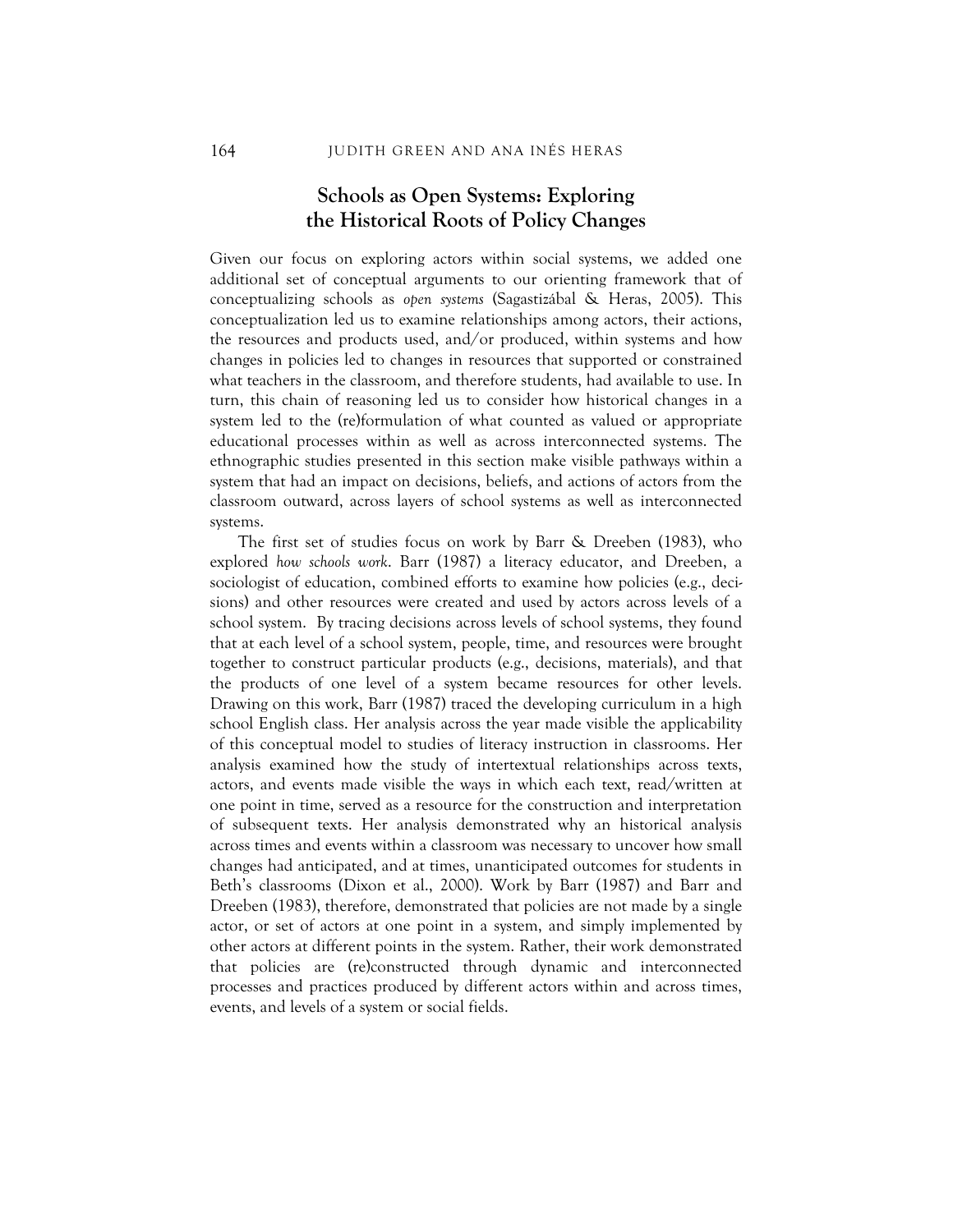The view of schools as dynamic systems is supported by longitudinal ethnographic studies that traced the changing dynamics and history of reform in particular schools. These studies demonstrate how a school can serve as an anchor for uncovering unexpected consequences of particular changes in policies and how these changes are related to changes in actors, which in turn, result in changes in policies.

These studies also make visible how decisions in levels of a system beyond the classroom or school-district levels shape, and are shaped by, texts and actions of actors constructed in other systems (e.g., political and teacher education). The first set of ethnographic studies we discuss are ones undertaken by Smith and colleagues (Smith & Geoffrey, 1968; Smith, Kleine, Prunty & Dwyer, 1986; Smith, Prunty, Dwyer, & Kleine, 1987). These researchers followed the history of an educational innovation in a single school across a 15-year period and four changes in administration. They traced how the orientation and philosophy of the school transformed in relationship to changes in superintendents, who in turn, appointed principals to this school.

By examining the complex social histories of actors within the school and district, and what they as leaders supported as valued instructional approaches, Smith and his colleagues traced the transformation of one school from a student-centered philosophy to a more traditional philosophy across four changes in superintendents.

Their analysis shows how local philosophies were forms of identity for the local school, and how shifts in philosophical identities result from changes in school leaders over long periods of time; thus, demonstrating that changes in a school's approach may be realized without explicit reform movements. By tracing the history/histories of one school, they made visible how transformations in the logics guiding a particular school, at a particular point in time, were related to changes in leadership within the system (see also, Chrispeels, 1997). This series of longitudinal ethnographic studies made visible the necessity of exploring the consequences of transformations in philosophy across times, actors, and leadership at multiple levels of scale.

Converging on this body of work is a 16-year study by Anderson-Levitt (2002) in France. This study made visible how historical analysis from the classroom outward to the larger school systems at the local and national levels provides a basis for examining sources of influence on particular actors (i.e., teachers) within classrooms and schools. Anderson-Levitt traced historical changes within a national context (e.g., the ministry level in France) as well as within local schools to build a grounded explanation of why younger teachers took up a particular strategy (small-group work) that was resisted by older teachers as not being a French way of teaching, a perspective she found was supported by parents. By tracing both historical contexts of policy formulation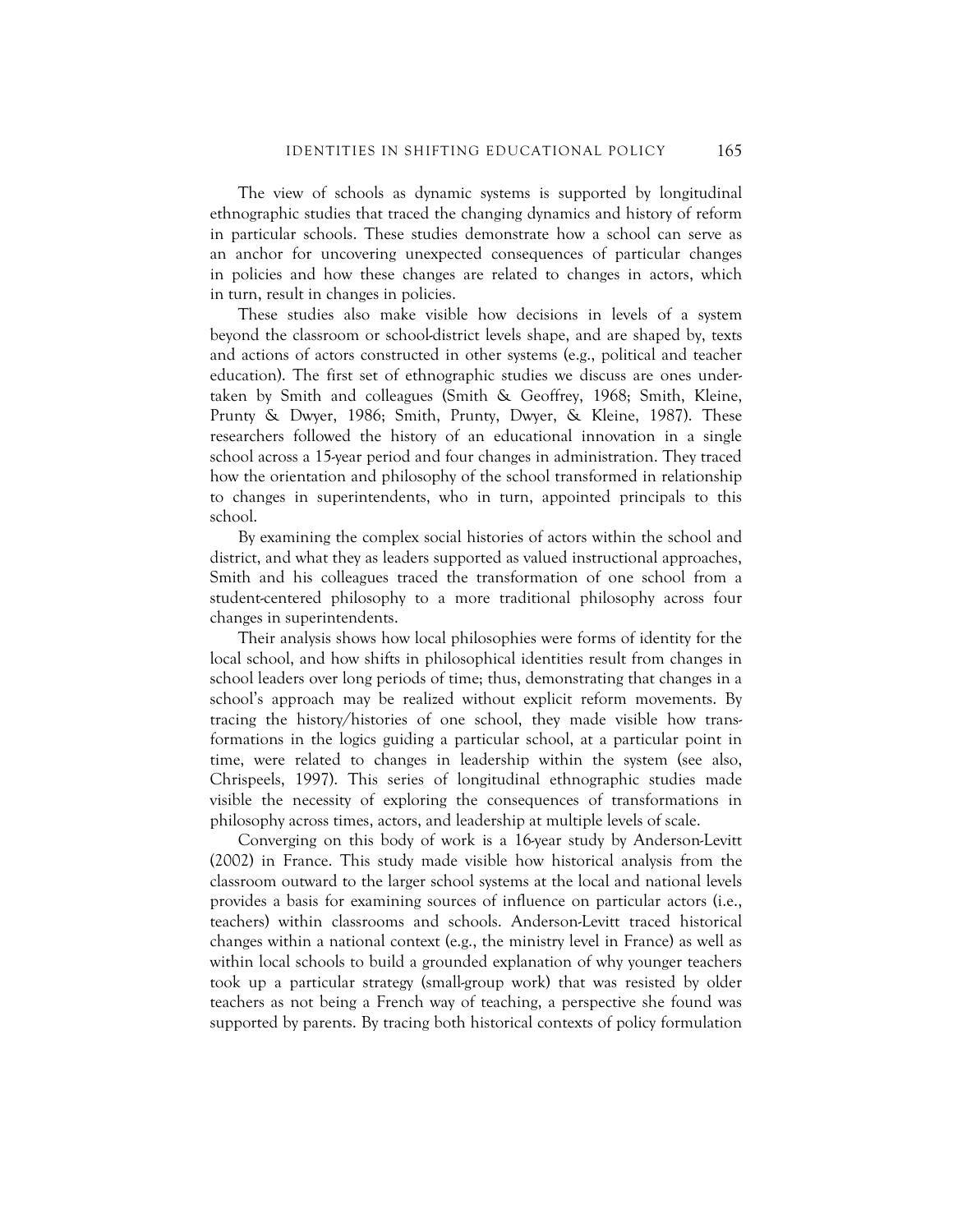and local practices and beliefs about practice of an intergenerational group of teachers, she uncovered differences across generations of teachers related to the use of whole class and multigroup instruction. Through her historical analysis of policies and the practices promoted by ministers of education and teacher educators at particular points in time, she located an often unexamined source of influence on teacher actions—changes at macro system levels that defined valued practices that shaped a teacher's professional beliefs and actions.

Anderson-Levitt's work demonstrated the need to go beyond the local school or even city to consider national directions and changes in political movements within a state or national context. What her work also uncovered was the copresence of different logics as well as clashes in the logics at play in particular instances. Thus, this work, combined with work by Burin and Heras, and work by Sagastizábal and Heras, already cited, points to the need to examine convergent and competing logics at play in different social fields across different levels of systems and at points of interconnections of systems (see also, Alexander, 2001; Tobin, Wu, & Davidson, 1991). These studies converge on two interrelated arguments: *policy decisions are the work of particular social actors, in particular social fields, at particular times; and changes, and at times, transformations, in policies related to particular value systems, shape, and their impact is shaped by, actions of particular actors in the ways that they take up (or not) the proposed policy*. These studies also made visible how policies in one social field were interdependent of policies in other systems or social fields across historical periods of time.

In the telling cases that follow we draw on the framework presented in the previous sections to guide analysis of the actions and actors beyond the classroom door (Telling Case 1) that converged in 1998 to (re)formulate the possibilities for Beth and her linguistically and culturally diverse students. After uncovering actions related to the frame clashes inscribed by Beth in her TESOL Newsletter column, we explore how these actions supported and constrained the resources available to Beth and her students in two different reform movements, that is, Bilingual Instruction (1993–1998) and English Only (1998 and 2000) (Telling Case 2).

## **Telling Case 1: Impact of Policy Changes on Educational Opportunities and Identities**

In Telling Case 1, our goal was to uncover the range of actors and policy activity that constituted pathways leading to the observed policy shifts, and to examine who initiated and supported these changes in wider social and political social fields. This telling case is guided by McNeil & Coppola's (2006)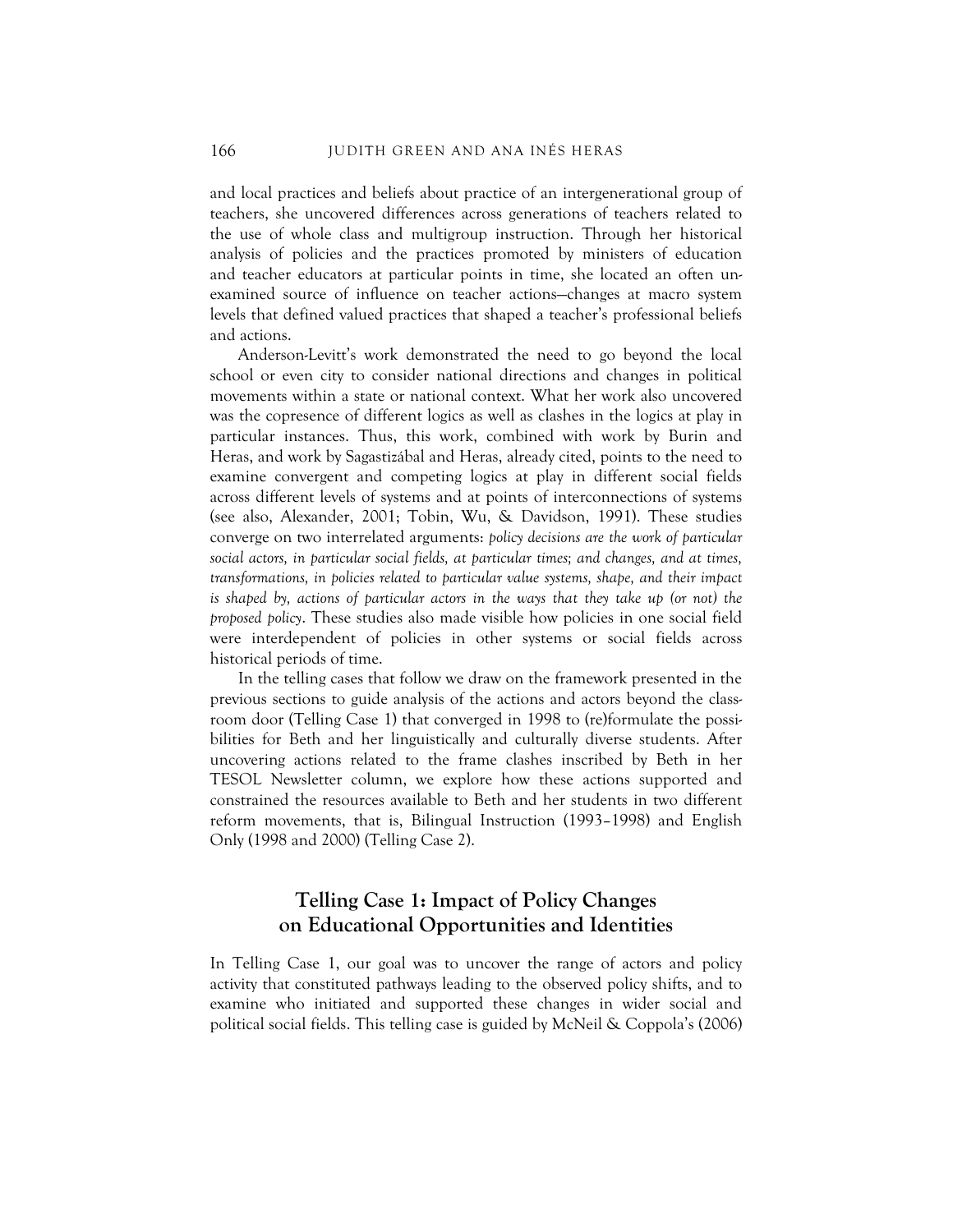call for exploring the voices of those whose lives are the most affected by the policies. By using the TESOL Newsletter column as an anchor for the analyses in this case, we bring forward Beth's voice as a committed professional, and by extension, through her action, the voices of students. By focusing on actors who were part of different policy initiatives, we also bring to the fore a broad range of actors directly involved in policy decisions or in support of the policy changes. This analysis, like ones presented previously, involved a nonlinear chain of reasoning, given the need to uncover historical pathways leading to particular policies and frame clashes that Beth inscribed in her TESOL Newsletter in 1998.

To achieve this goal in a way that provided a coherent text representing this nonlinear process, in Telling Case 1 we adapted a research practice Elliott Mishler (1984) called interruption analysis. Mishler used this approach to interrupt the traditional linear analysis of doctor–patient interactions in order to extract the story of illness that a patient was proposing. By extracting the story from the question and answer form of the dialogue, he was able to hear, transcribe, and read the patient's story of the illness as a whole, leading him to argue that the interpretation of diagnosis arrived at by the doctor did not consider the entire story, and thus led to misdiagnosis. In our analysis of the TESOL column, we adapted Mishler´s approach to analyze the pathways leading to the challenges Beth inscribed in her writing. By selecting an identified moment of challenge, a frame clash, we created a point of interruption (a rich point) that served as a beginning point for uncovering pathways and layers of history of reform(s) and policy actions leading to the particular moment of reform action Beth inscribed in her narrative. This process created a sort of *flashback*, a process often used in movies to unfold or fill in (backfill) information and actions of intertextually tied events that were precursors to the rich point.

This analytical process provided a systematic approach to exploring the impact of past actions, historical processes tied to current policies. Once the information was identified through this flashback or tracing process, we returned to the original rich point and removed the pause (Heap, 1992). We then continued analyzing the TESOL text until we identified a new frame clash, which then led to the development of a new rich point, and an iterative process that involved uncovering the pathways leading to, and following from, this rich point. This iterative and recursive process enabled us to identify who contributed to, and took part in, the political activity leading to changing policies and reform initiatives represented in the challenges and tensions Beth inscribed in her column. By examining the identities of different actors who helped to create, or contributed to, new policies and reform initiatives, we make visible a complex web of policy actors, official and other, who were instrumental in supporting, and in some instances, in constraining the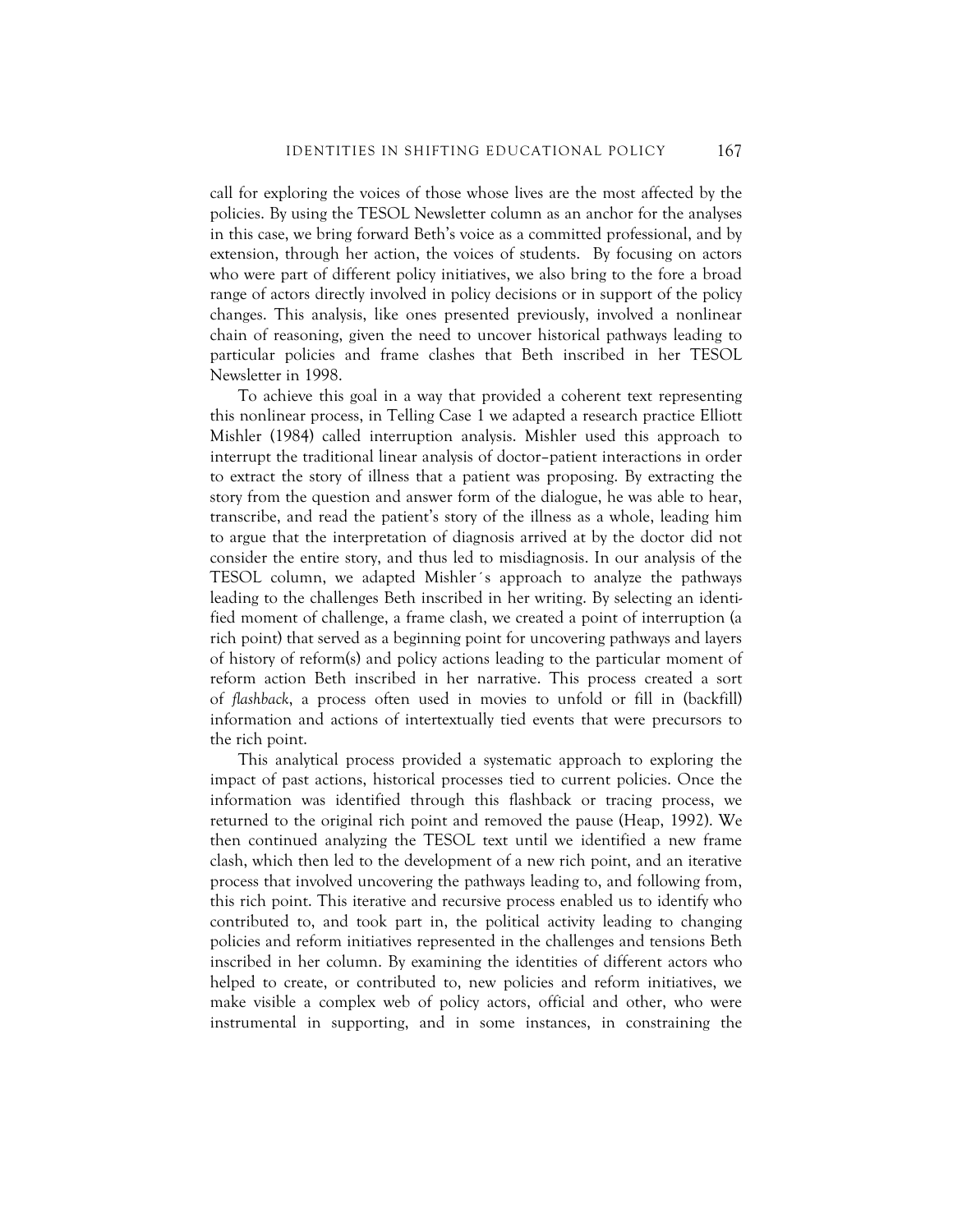opportunities for learning and identity formulation for Beth and her students in 1998. Through the exploration of histories embedded in her words (cf., Bakhtin, 1986), we bring to the fore historical and current circumstances surrounding the change in reform initiatives visible in 1998, thus creating a telling case within the ongoing ethnographic work in classrooms.

# **Rich Point 1: Beth's Column for the TESOL Newsletter (1998)**

As indicated previously, in 1998 Beth Yeager was invited to write a column on how she was preparing for the new school year in the face of the shift to English Only from more than a decade of Bilingual Instruction. The column was first written in August 1998, prior to the first day of school, and was entitled "First Day." Since publication did not actually appear as intended but was delayed until winter of 1999, the editors asked Beth if she wanted to write a new column or update the column. Rather than rewriting the column, she elected to add a new introductory section that preceded and introduced the original column. Her decision was based on the fact that she felt that her description of the preparation for the first day of school made visible the impact of the shift from Bilingual Instruction to English Only. We begin the analysis of the column with the opening paragraph that Beth added to the introductory section.

Our goal in starting with the opening paragraph was to identify how she inscribed her world (Lakoff & Johnson, 1980), and to locate potential frame clashes that we could turn into rich points to anchor analyses of historical pathways leading to moments of shifting policies:

When I was asked to write this column, it was August and school in my district hadn't begun. Like teachers in bilingual classrooms all over California, I was going through the painful process of coming to terms with life after Unz (and, in our case in Santa Barbara, of life after the decision to eliminate—destroy?—the bilingual education program in 1998–99 was made by our Board of Education before voters had marked their ballots for Proposition 227). I wasn't being very successful and having to write about what this school year might look like seemed almost impossible. The time I spent sitting in front of a blank computer screen seemed interminable. I didn't have any more of a clue about how to start this article than I had about how I was going to start my school year.

In this statement, Beth made visible a range of changing conditions and challenges (potential rich points) that she was facing personally and professionally related to creating opportunities for students who would be entering her class. In this segment, she inscribed a series of times and actors who made decisions to eliminate Bilingual Instruction: life after Unz and School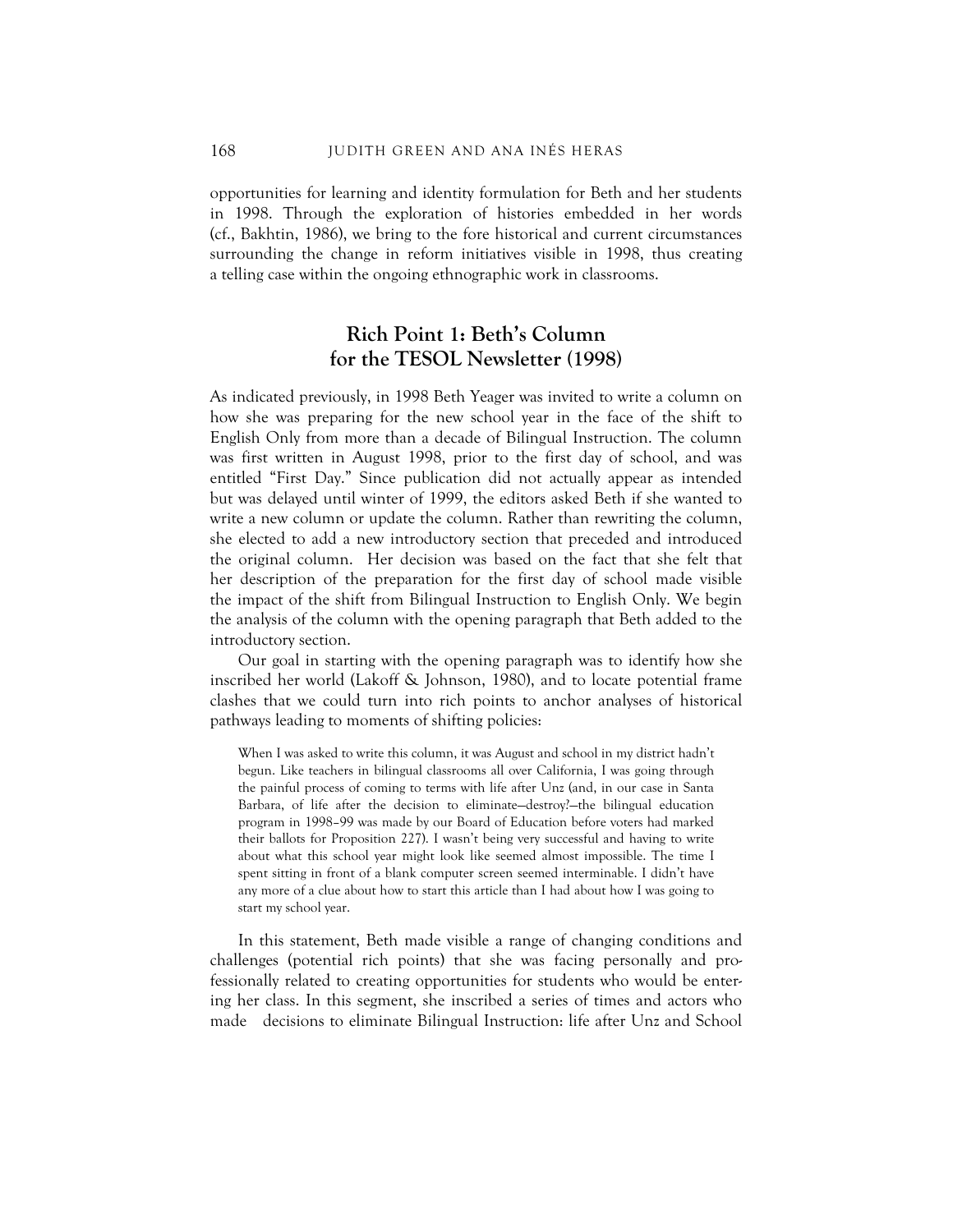Board members' decisions before the vote on a state-level initiative (Proposition 227). In grouping these periods, she proposed an interconnected set of social fields, each with a particular history that shaped actions that we will show were consequential for her and her students.

In following her lead, we viewed these references to two sources of policy (Unz and the School Board) as rich points, and at each point we engaged in a process of backward mapping (Dixon, Green, & Brandts, 2005; Baker & Green, 2007; Baker, Green, & Skukauskaite, 2008) to uncover historical roots (pathways) of the Unz referendum. After uncovering the pathway to Unz, we returned to Beth´s column and continued analysis until we came to the point in her text in which she argued that the Board of Education in her district sought *to eliminate—destroy?—the bilingual education program in 1998—before voters had marked their ballots for Proposition 227*. At this point, we then interrupted the analysis of her TESOL Newsletter once again, and engaged in a new process of backward mapping the pathways leading to and following from the actions of the Board of Education between 1996 and 1998. Through these analyses, each of which involved a chain of abductive reasoning as we will demonstrate, we were able to identify a complex web of actors, positions available to actors, and layers of actions (agency) that were historically significant to the chain of policy actions that made possible Proposition 227 and the move to English Only.

#### **Interruption Analysis 1: Uncovering the Pathways to Unz**

As indicated above, Beth inscribed in the first paragraph a period of time she calls the phrase life after Unz. In referring to her present condition for teaching as *life after Unz*, Beth constructed an identity to a particular social field as well as for the person who initiated the construction of this field, Ron Unz (an identifiable political figure). This phrase enabled us to identify the boundaries of the periods of time that were shifting for Beth. The period of "Unz" was bound on one end by a political process in which Unz and his supporters (an official identity) created a political movement leading to Proposition 227, and on the other end by the statewide vote and subsequent law enacted by the State Legislature (an official identity of an elected policy group). Within this time frame, Unz and his supporters were required by state policies to locate sufficient registered voters (an official identity), who could be convinced to sign the petition for Proposition 227 (an identity for a referendum) that was known as English for the Children (identity of recipients of the policy action).

This referendum was designed to shift California's education approach from one supporting Bilingual Instruction to one mandating English Only in the schools (Palmer & García, 2000). Thus, the phrase *life after Unz* is a period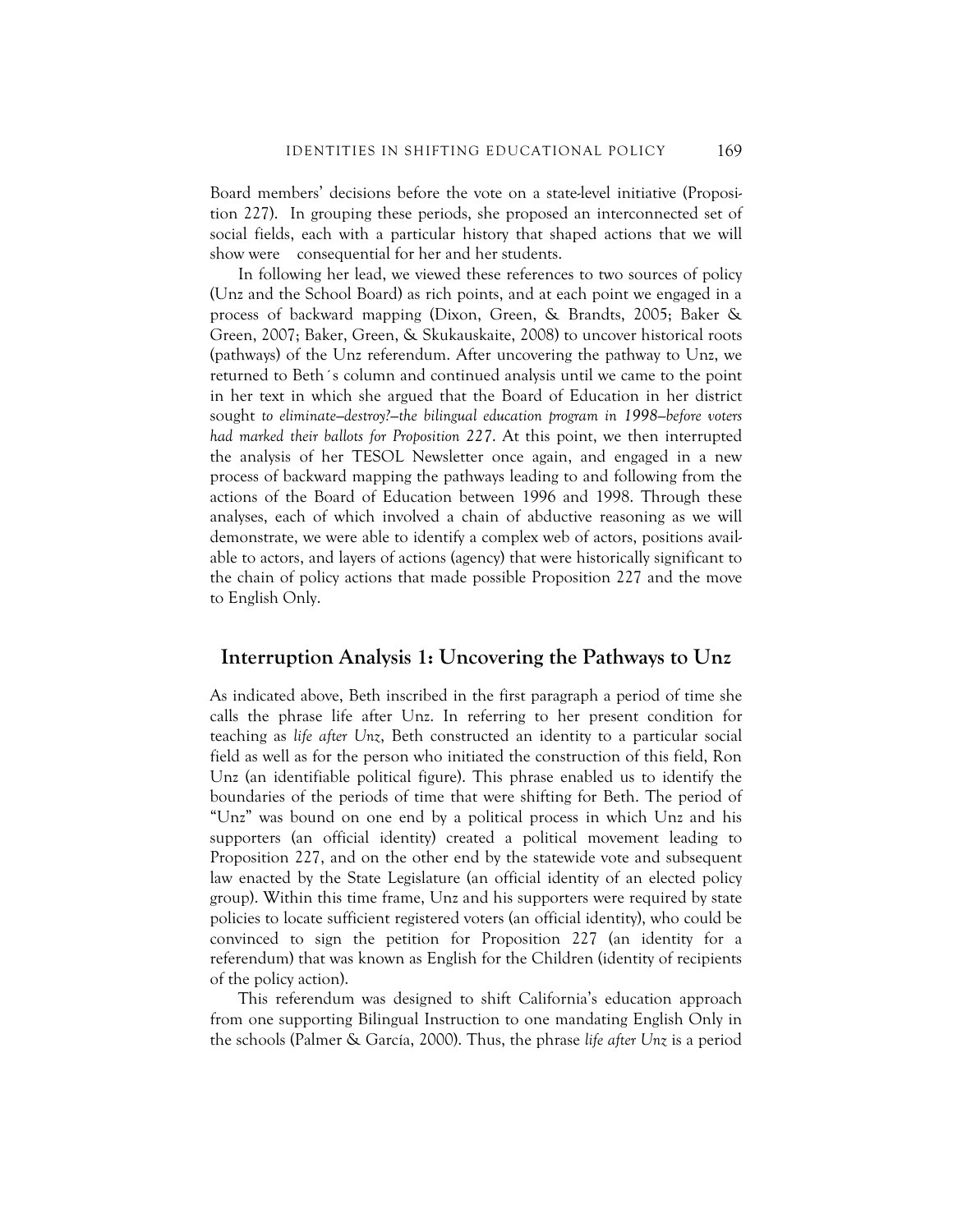of time; Unz is an *identity* for a political movement and an identity for an individual actor within a particular political world, the state of California. Identity as used in this analysis is situated in particular roles and relationships available to, constructed by, and/or taken up by people in interconnecting systems. Identities viewed in this way also resulted from the agency of particular actors. From this perspective, identities were not attributed to individuals in fixed ways and identities can be attributed to organizations, initiatives, and to groups of actors within particular social systems. Therefore, in tracing the roots of Unz's initiative, we began by asking what made this initiative possible.

Having identified the boundaries of the Unz period, we then proceeded to examine the roots of the initiative process as well as the routes leading to this particular initiative, Proposition 227. The exploration of identities related to *life after Unz* led us to question how it was possible for a citizen of California to initiate a potential revision to the state constitution or to state law. Therefore, the rich point, created by Beth in framing this period of challenge for her planning of the first day, led to an exploration of the history of Propositions in California and the identities for actors participating in the construction of this state-level policy. Questions guiding this analysis included: *What gives a citizen of California the right to initiate a law through the proposition process, and what does this process require?* This analysis made visible multiple identities, embedded in a series of roles and relationships, framed by a developing set of norms and expectations associated with, or resulting from, particular actions that constitute the *rights of citizens*. Analysis of identities, viewed in this way, involved exploration, not only of the actions and events inscribed in Beth's column but also of those inscribed in intertextually tied records of the past, and of conceptualizations of actors and possible actions inscribed in legal texts. From this perspective, we add to work on identities as multiple, as being constructed in each event or social field, and as historical (Holland & Cole, 1995; Holland et al., 1998) as well as to studies of personhood as inscribed in texts, including legal texts (Egan-Robertson, 1998; Merchant & Willis, 2000).

#### **Pathway 1: Roots of the Proposition Process Uncovered**

Analysis of the California Government website (http://www.CA.gov) took us to a description of the history of the proposition process that led to passing of a constitutional amendment that insured the right of voters (an official identity) to initiate propositions:

In a special election held on October 10, 1911, California became the 10th state to adopt the initiative process. That year, Governor Hiram Johnson began his term by promising to give citizens a tool they could use to adopt laws and constitutional amendments without the support of the Governor or the Legislature. The new Legislature put a package of constitutional amendments on the ballot that placed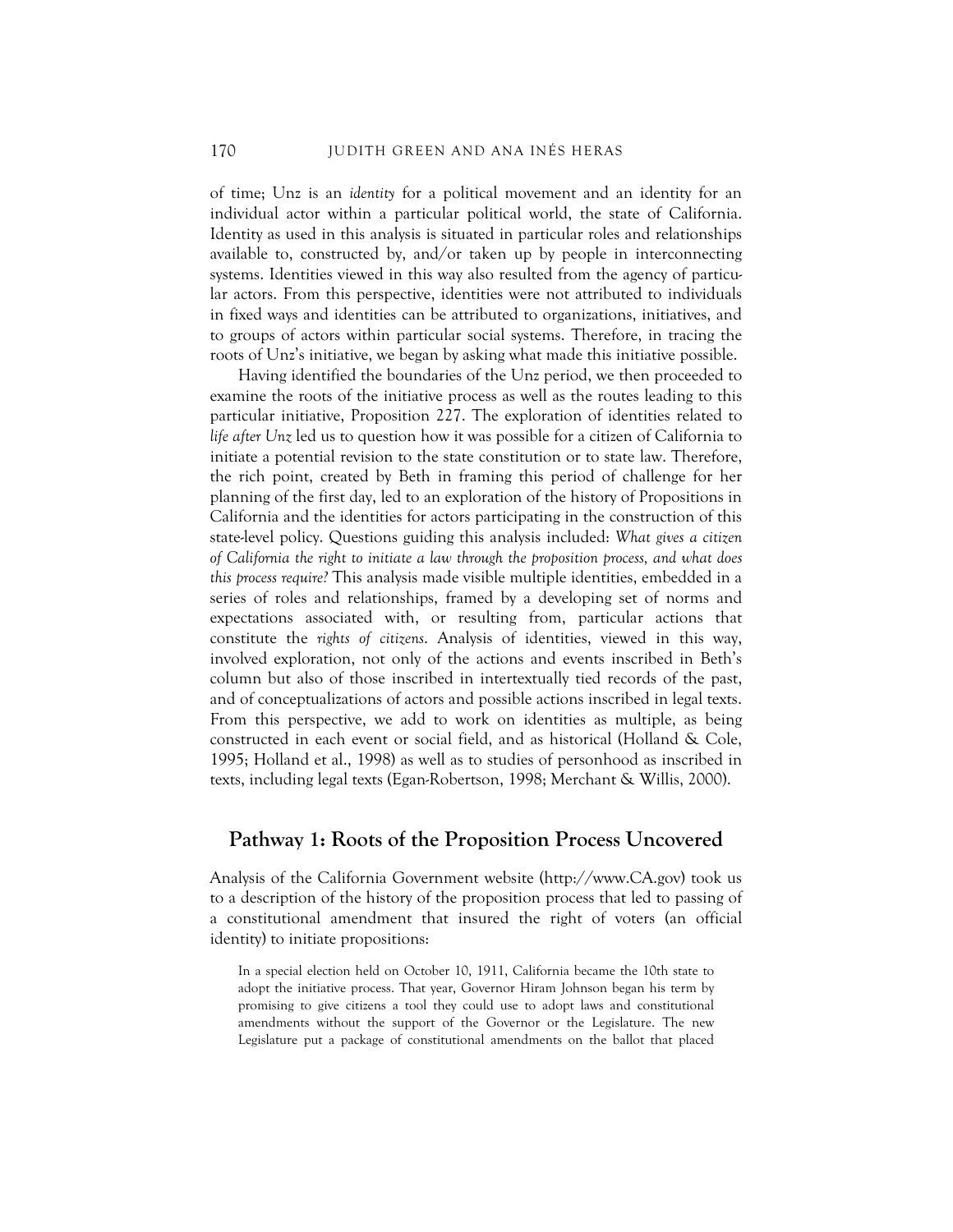more control of California politics directly into the hands of the people. This package included the ability to recall elected officials, the right to repeal laws by referendum, and the ability to enact state laws by initiative. The initiative is the power of the people of California to propose statutes and amendments to the California Constitution. (Cal. Const., art. II, Section 8(a))

What is important to note in this inscription of the history of propositions is that the action by Governor Johnson and the Legislature involved constitutional changes, not just the passing of laws. These changes were approved by more than two-third of the legislature and initiated a series of rights for citizens of California (an official identity).

In tracing the roots of what Beth called *Unz*, we located the onset of historical roots that served to create a pathway for citizens to take action in shaping the way the state created particular types of policies. Given the history of use of these pathways, the existence of 226 other propositions prior to the Unz initiative, we viewed this history as creating an *environmental or policy press*  that Beth, and other educators and people in the state, experienced in September 1998 (Dixon et al, 2000). The initiative for English Only, or rather English for the Children (the public relations identity for Proposition 227), therefore, was part of an historical process where individual citizens were able to initiate and qualify an initiative for a referendum process that registered voters (an official identity) in California (and 10 other states) could then vote to accept or reject. This right afforded California citizens with a potential identity, that is, policymakers.

# **Pathway 2: Who Counts as a Voter and Who Voted to Support Proposition 227**

To understand more fully the extent of the press that this process created for change in 1998, we interrupted the analysis of the roots of the referendum process to initiate a new pathway, one that took us forward from 1911 to 1998 and the time of the vote on the referendum. This analysis examined the numbers and types of actors who were required to participate in the election, or had the right to participate in the election as well as the time requirements for qualifying a proposition. This information was found in the handbook for creating initiatives that is on the California Government website (http:// www.sos.ca.gov/elections/elections\_htm). The period designated is *131 days before the next statewide election*. Thus, in examining the time required for propositions, we were able to identify the potential boundaries of a local social field, that is, the time frame within which the discourse about English Only was officially discussed in public venues surrounding the school within the state. Given that the qualifying date is 131 days prior to the election in June,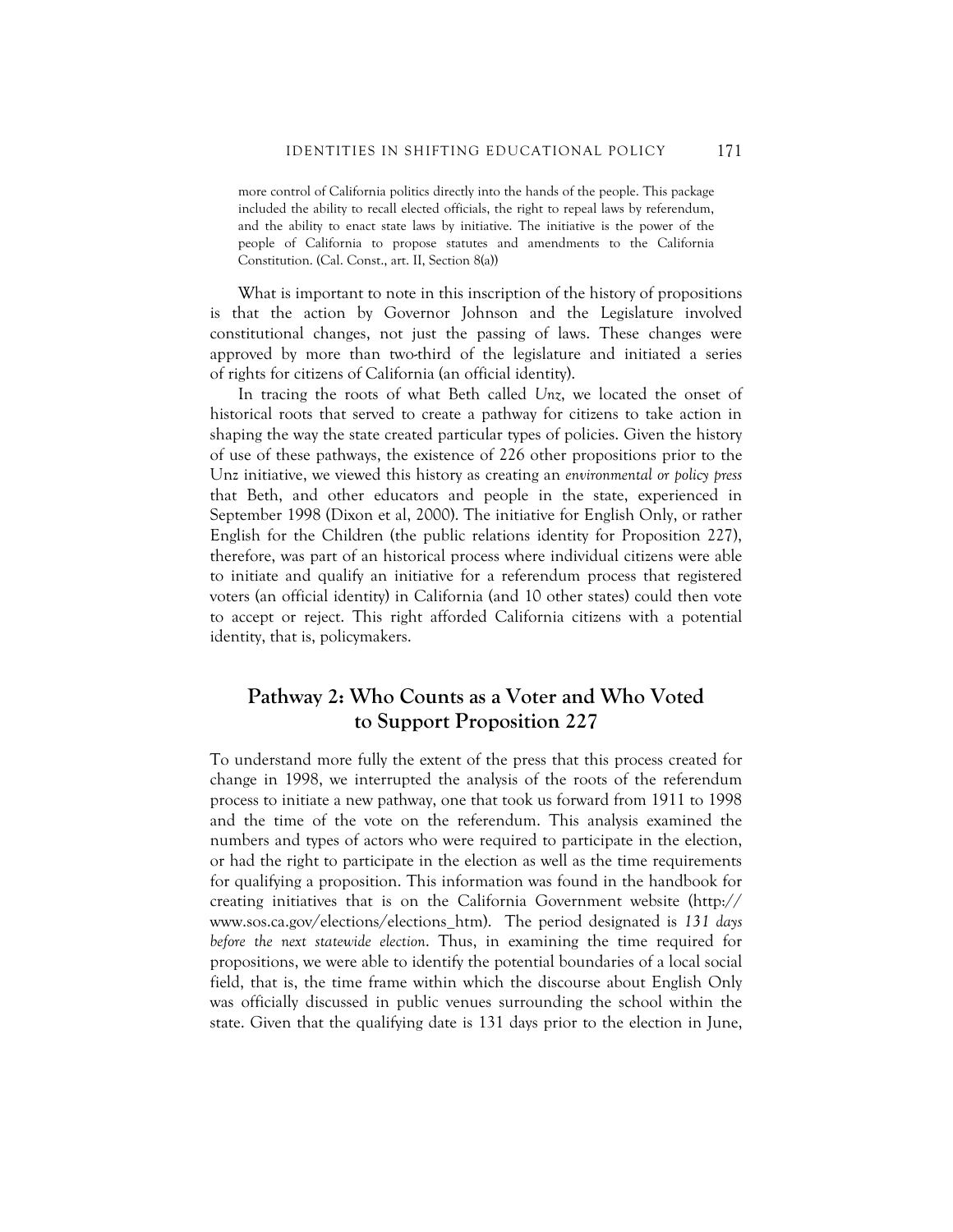1998, we found that the initial boundary had to be expanded to include the period of recruiting signatures on the petition that would insure placement of the referendum on the ballot. Thus, the time frame surrounding the discourse about English Only, prior to the vote, was greater than the 131 days required and included the period during which Unz and his supporters obtained the required signatures. To explore how this qualifying process worked, and who participated, we examined the handbook on propositions further. This analysis located another source of environmental or policy press—the number of registered California voters (another identity) who were required to sign a petition to endorse the proposition. The handbook states that:

Petitions proposing initiative statutes must be signed by registered voters. The number of signatures must be equal to at least 5% of the total votes cast for Governor at the last gubernatorial election (Cal. Const., art. II, Section 8(b); Section 9035). The total number of signatures required for initiative statutes is 433,971 [for the 1998 election].

Given the number of voters required to sign as designated in the State's Constitution, we saw this petition as representing more than Unz and his supporters' perspectives and goals; it also potentially represented the beliefs and values of those California voters who signed the petition. Viewed in this way, the role of signer of the petition was an official identity and a locally constructed identity based on the agency of individual voters.

Having located the criteria for qualifying a proposition, we then interrupted that analysis to explore who participated in the election as well as who had the right to participate but did not. Given the requirement of 5 percent of those voting for governor in the last election as the number required, we had to examine the data on the CA government website on the number of people voting in the previous election. This analysis led us to uncover not only the number required by a series of issues related to this process and a range of possible identities for people who were citizens (a political identity) of California (potentially more than 6,000,000 eligible voters). When we examined the number of people who voted for the proposition by identity, a telling case within the larger interruption analysis was constructed.

The initiative was passed by 67 percent of those voting in the election, but this figure, as indicated previously, was not 67 percent of all eligible voters (a political identity). When we examined the numbers of those registered, and those eligible to vote, we gained new insights into who constituted the "majority" (a collective political identity) passing this initiative. Only 42.49 percent of registered voters chose to participate in the election (another identity and an act of agency). This state-of-affairs meant that only 20.05 percent of all eligible voters supported Unz. Thus these figures showed that although two-third of those voting supported English Only, this vote does not represent the *will of "the" people*, a phrase often used in politics. People in this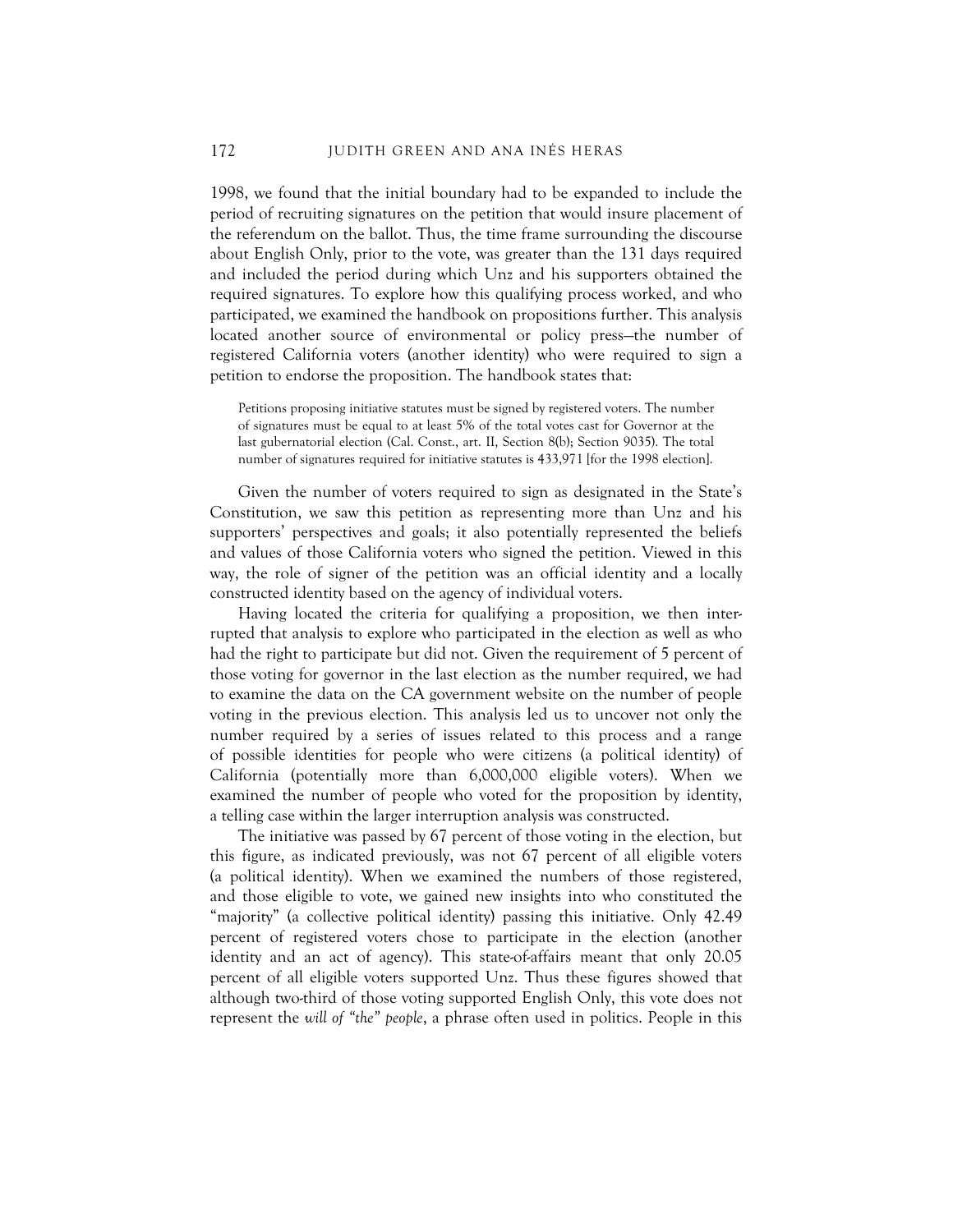instance referred to only those voting, a small segment of the 6 million people eligible to vote.

This line of analysis led us to ask a range of questions*: Who takes up what rights? Who cannot take up these sets of rights, given that they are not afforded, or do not seek, the citizen identity? What are the consequences of these actions? For whom,*  where? And, what is the relative weight that a proportion of voters assume, even if it *cannot be said that it represents the will of the people?* In this section, therefore, we uncovered a range of actors and identities associated with the referendum process. We also uncovered an often invisible role afforded to citizens, the role of policymaker (an identity) in relation to Unz (an inscribed political position). Thus, although one person initiated this movement (a collective identity) and financed it (a political identity), the passage of this initiative was the result of a broad range of actors both in the face-to-face spaces of 1998 and the historical contexts copresent in the referendum process as a constitutional right. These discourses and actions around this process can be seen as creating, what Gee (1990) calls, Big D Discourses. The constitutional nature of the right to referendums meant that this law had the press of a large segment of the voting populations, not just the Legislature, who had to ratify this referendum. Thus, the reform press created by this referendum brought multiple actors' beliefs and actions as well as multiple histories to bear on Beth and her decisions for action in 1998.

#### **Pathway 3: From the Local to National Policies**

At this point in examining historical processes at the state level, we once again saw a need to interrupt the analysis of the state-level policies in order to examine legal actions at the federal level that were copresent with this state sanctioned process. We used Beth´s name for students as bilingual and her concern for silent students of the past as anchors (rich points) to trace a process that predated the Unz initiative. Given that Beth was a bilingual teacher (an identity she inscribed for herself and others), we decided to trace actions by the Supreme Court (a political identity for a group that is the judicial arm of the federal government in the US and is in charge of making decisions that acquire the level of jurisprudence). The legal decisions of this body affirmed students' rights to language support in schools and led to the creation of Bilingual Instruction program, the initiative that was being challenged by Unz. Federal legislation, and court rulings along a national pathway, became a new rich point within the initial point of interruption. Therefore, to examine the federal support for the Bilingual Instruction program offered by Beth's district, we traced the roots to a series of policy initiatives at the federal level that constituted a policy press for the schools in California prior to the Unz initiative.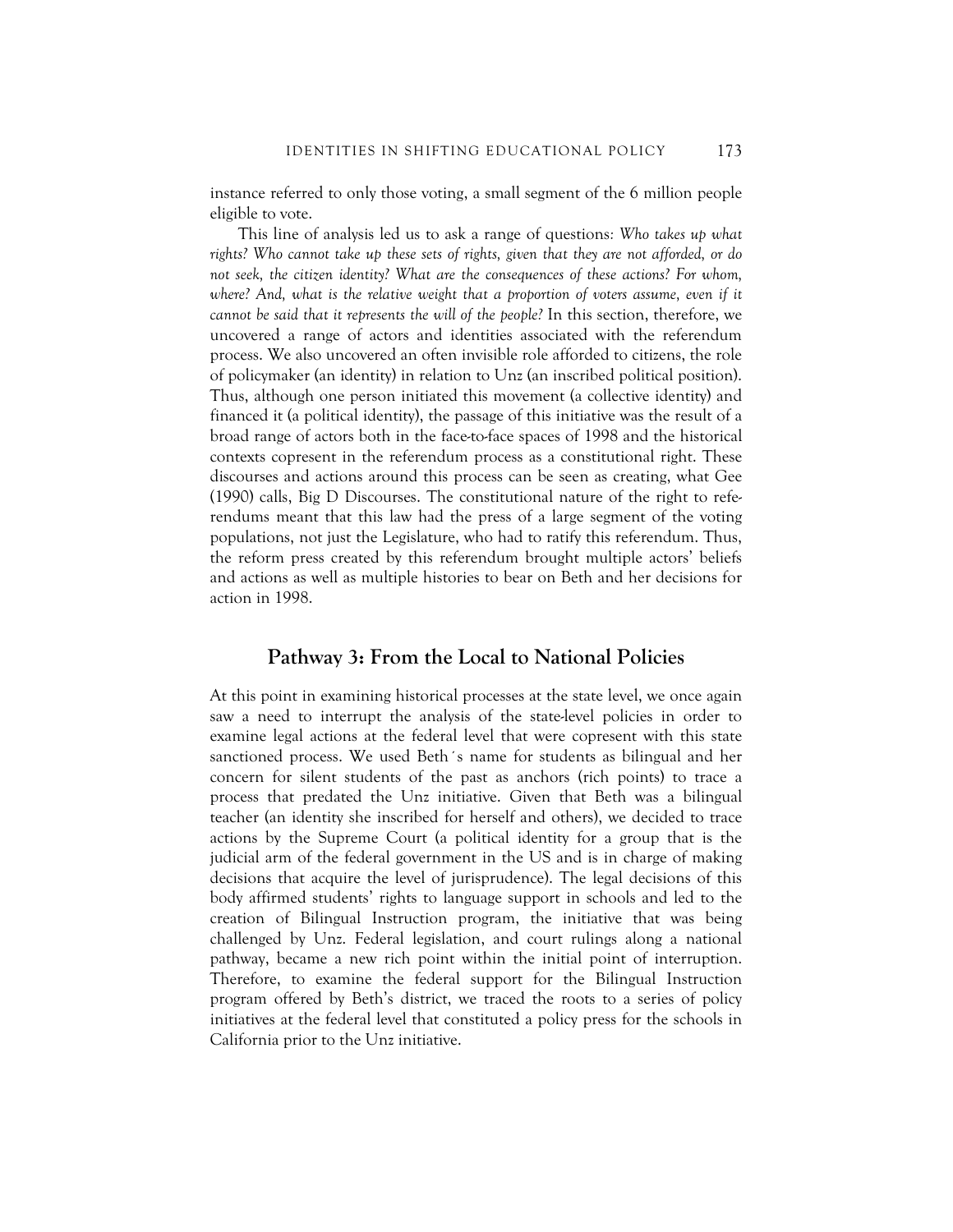Although there are other areas of Federal legislation involved in Civil Rights legislation (e.g., Oliver L. Brown et al. vs. the Board of Education of Topeka, Kansas, 1954), in this chapter we focus on the Supreme Court Case, Lau versus Nichols (1974) that set in motion legal rights for US citizen (an identity) to language support in educational settings at the national level. We include this policy initiative for two reasons. First, like Unz, this initiative was rooted in actions taken by citizens of California, members of the Chinese-American community (a linguistic, binational political and social identity). Second, as stated above, this initiative afforded students in California (an official identity) with the right to language support for learning in the public schools accepting federal monies.

In a landmark Supreme Court case, citizens of California within the Chinese-American community began a process that involved these citizens, represented by Lau, in a series of legal processes at different levels of the legal system in the federal courts (a legal identity). Through a series of appeals (an identity attributed to a legal process) of decisions of lower courts (an identity for particular part of the legal system), the supporters of this case were able to have their case (a legal identity) presented in an oral argument by lawyers who have the right to present cases before the Supreme Court (particular legal identities). The Education.gov website provides a full text of the Supreme Court decision and inscribes a range of actors who contributed to the decision.4 The *Syllabus* of Lau et al. versus Nichols et al. states:

The failure of the San Francisco school system to provide English language instruction to approximately 1,800 students of Chinese ancestry who do not speak English, or to provide them with other adequate instructional procedures, denies them a meaningful opportunity to participate in the public educational program and thus violates 601 of the Civil Rights Act of 1964, which bans discrimination based "on the ground of race, color, or national origin," in "any program or activity receiving Federal financial assistance," and the implementing regulations of the Department of Health, Education, and Welfare<sup>5</sup>. (pp. 565–5695)

By including Lau et al. versus Nichols et al. in the analysis of the history of initiatives in California, we made visible multiple histories and intersecting and interconnecting systems that constitute the circumstances surrounding the Unz referendum. Additionally, this historical analysis uncovered a broad

<u>.</u>

<sup>4</sup> (http://www.ed.gov/about/offices/list/ocr/ell/lau.html) (No. 72-6520, Supreme Course of the United States, 414 U.S. 563, December 10, 1973, Argued, January 21, 1974, Decided.)

<sup>5</sup> Douglas, J., delivered the opinion of the Court, in which Brennan, Marshall, Powell, and Rehnquist, J.J. joined. Stewart, J., filed an opinion concurring in the result, in which Burger, C. J., and Blackmun, J., joined, post, p. 569. White, J., concurred in the result. Blackmun, J., filed an opinion concurring in the result, in which Burger, C. J., joined, post, p. 571.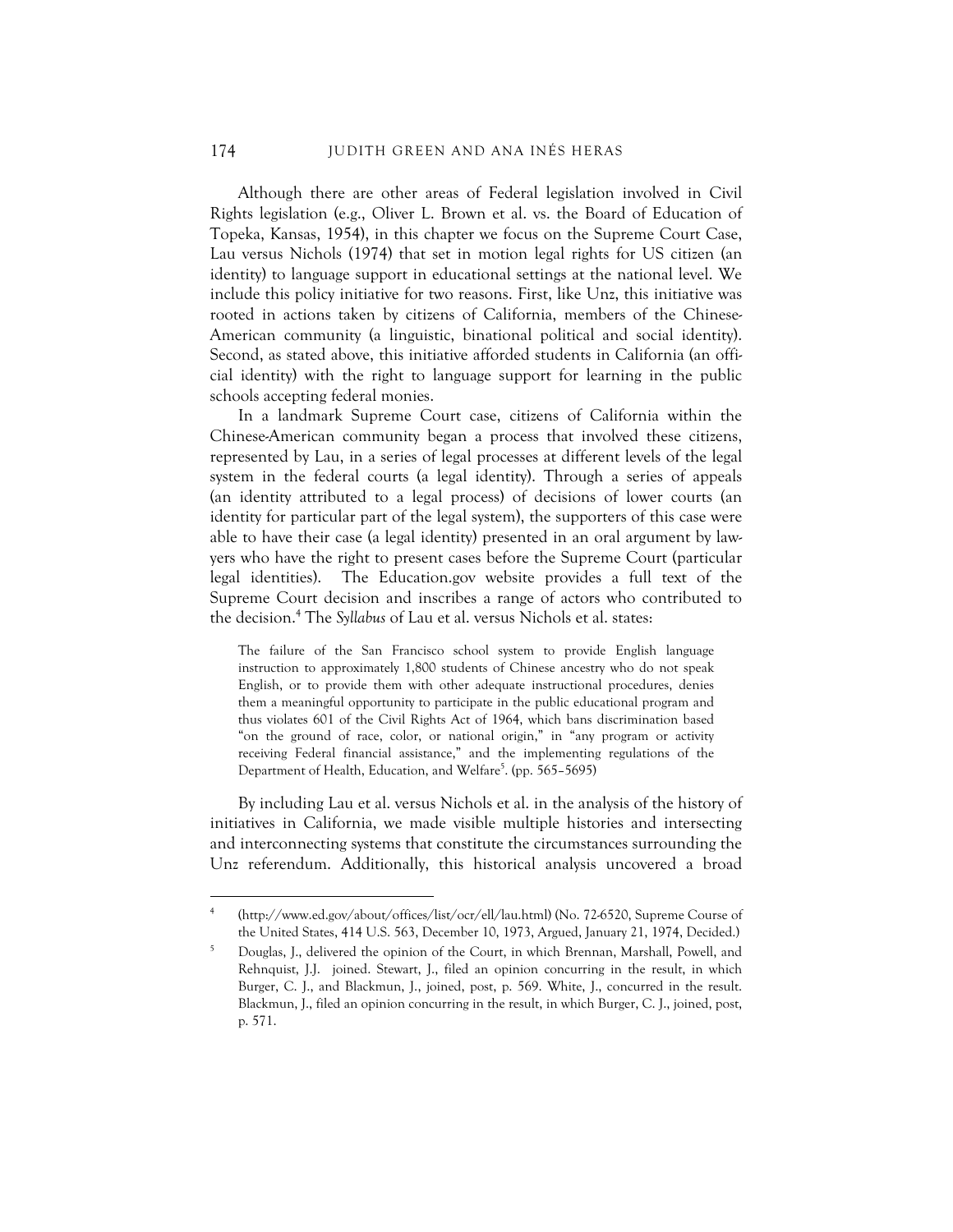range of actors, in particular social fields that participated in the processes constituting key vectors of policy action. Through this analysis, we also identified multiple potential identities for actors associated with actions in particular social fields and how these identities were often constructed by people who took up the opportunities to participate by law.

This all-too-brief set of analyses of complex historical actions, and the changes that they supported, made visible why it was not possible to focus solely on the Unz initiative to understand the impact of the transformation to English Only on Beth and her students. As inscribed by Beth, this shift was embedded in historical movements that included the history of civil and human right issues (related to immigration, citizenship, forms of education, and rights to education (See e.g., VanSledright, 2008). Her tensions, therefore, were historical and her use of the term *destroy* in her column inscribed a larger grounding, as we uncovered in this section. Although a discussion of these movements is beyond the scope of this paper, what is important to note is Beth's awareness of the competing systems and the tensions that she faced given her position as a teacher as well as a professional committed to providing access to all of her students. In her TESOL column, Beth presented this tension to the reader as a challenge of how to address competing logics and political actions while meeting her commitments to her students and her legal requirements as a teacher.

#### **Rich Point 2: The Decisions of the Local School Board**

Once we identified the series of state and federal legal actions that converged to create a policy press on Beth as a bilingual teacher, in what was becoming a monolingual district, we returned to Beth's column to explore the next rich point identified previously in the Newsletter column—the decisions made by the *local Board of Education* (an elected body and a political identity) that Beth argued occurred *before a vote was taken*. This rich point led to a new pathway for analysis and a new question: What changes were made by the school board and who initiated these changes? This question led to a (re)analysis of the records related to the local Board of Education's actions beginning in 1998. This analysis showed that the five elected members of the school board voted unanimously to eliminate Bilingual Education six months prior to the statewide vote on Proposition 227. In describing these actions, Beth used two different terms to represent the impact of these decisions, *eliminate—destroy?* These terms suggested a new pathway, one that examined what was in place at the district level and what changed, in what ways, initiated by whom for what purposes, under what conditions, with what outcome or consequence for Beth and her students.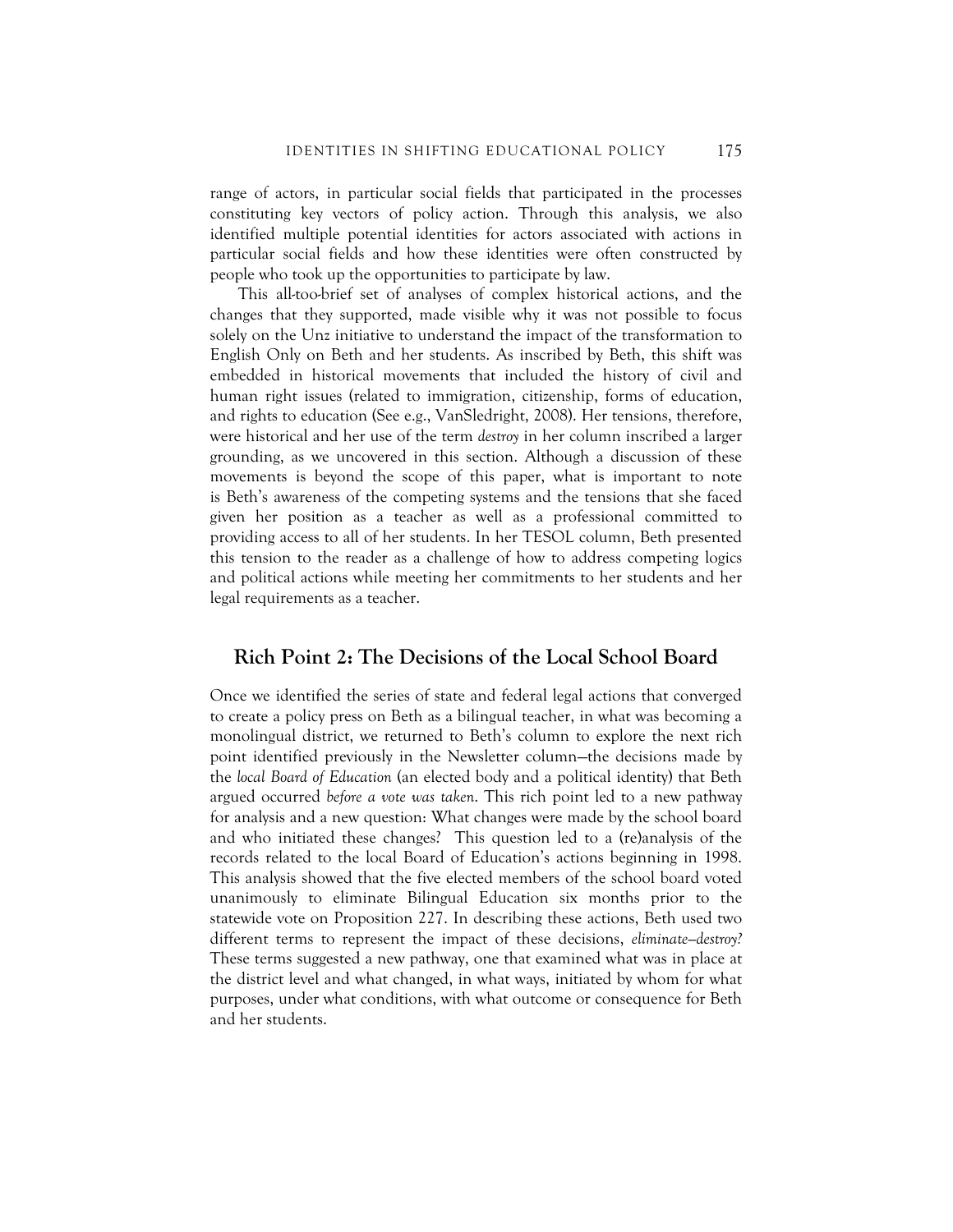#### 176 JUDITH GREEN AND ANA INÉS HERAS

In this section, we use this new rich point to explore the local social fields, their actors, and the ways in which their decisions not only raised a challenge for Beth but also challenged her identity as a bilingual teacher, who had, over an extended period of time (29 years), created a particular kind of world in, and identity for, her classes (e.g., Castanheira, 2004; Castanheira et al., 2007; Castanheira, et al., 2009; Yeager, 2003; Yeager, et al., 2009). Given the need to understand these sources of change in terms of their contributions to the impact on Beth's identity and the identity of her class, we elected to interrupt our analysis of what she inscribed in her column in order to examine a chain of actions in the school district that led to the closure of Bilingual Instruction in her district and that removed particular resources that were previously available for Beth to use with her students. This analysis is important, given that some districts within California took up this law differentially, and continued to afford students language support (Palmer & García, 2000). Through this analysis, we make visible how local constraints were put in place between 1996 and 1998, prior to the referendum on English for the Children.

# **Interruption Analysis 2: School Board Actions, Multiple Years, Multiple Policy Changes**

We begin the analysis of the changes between 1996 and 1998 by focusing on the change in policymakers at the district level. This analysis uses the composition of the school board resulting from elections between 1996 and 1998 and actions related to these changes. Analysis of the ethnographic records related to the school board actions showed that in 1998, the five elected members of the school board (a political identity), voted unanimously to eliminate bilingual instruction, even in the face of opposition by teachers, parents, community members, and other community activists. The analysis is represented in Figure 2, which provides a map of changes at the district level related to the move to English Only over a four-year period, 1996–2000. This figure was constructed from records and information in our archive. In constructing the text of Board actions between 1998–1996, we examined the relationship between official resources afforded to Beth through the school district policymakers and how students in the district were officially and unofficially named—a form of *inscribed personhood* as indicated previously.

As indicated in Figure 1, through mapping the decisions of the board from 1998 backward to the period of board elections when Bilingual Instruction was sanctioned as the approach (1996), we identified changes across a four-year period. Using this period as an anchor, we identified decisions made in each school year by different configurations of actors in particular social fields: at the community level with the election of school board members, and within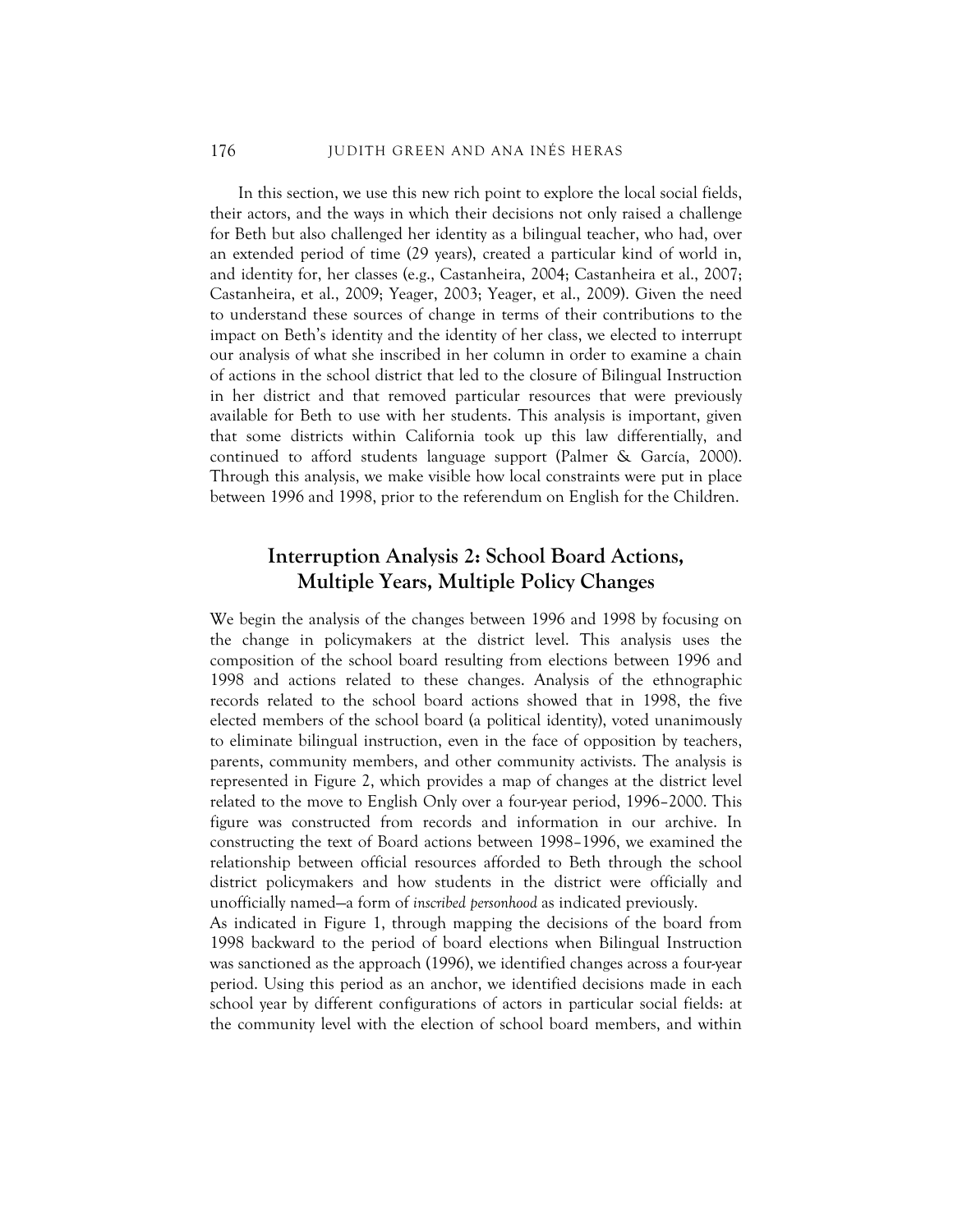the school board in different areas of work. This analysis led to the identification of two periods of shifting decisions, one from 1996–1997 with the change in composition of the elected members of the school board, and a second period of such changes in 1999, with election of new members of the school board. What is significant is that these elections shifted the political configuration of the five-member school board, which created the possibility for changes in policy, resources, supported activity, and educational approach.

| <b>Policies Actions Identified</b>                                                                                                                                                  | 1996-1997                            | 1997-1998                                                  | 1998-1999                                                                   | 1999-2000         |
|-------------------------------------------------------------------------------------------------------------------------------------------------------------------------------------|--------------------------------------|------------------------------------------------------------|-----------------------------------------------------------------------------|-------------------|
| <b>School Board Election</b>                                                                                                                                                        | 3 new members<br>elected             |                                                            | Re-elected 1 (of 2)<br>school board<br>members and elected<br>2 new members |                   |
| <b>School Board Decisions</b><br><b>Bilingual Education &amp; Language of Instruction</b><br>Revised Bilingual Education Plan (BEST)<br>English Learner Plan<br><b>English Only</b> | <b>June 1996</b>                     | August 1997<br>January 1998                                |                                                                             |                   |
| Textbook adoption<br>K-2 English<br>K-2 Spanish                                                                                                                                     |                                      | Recommendations by<br>Committee<br>Open Court<br>Macmillan | No Spanish                                                                  |                   |
| Grade 3<br>Grades 4-6                                                                                                                                                               |                                      | Macmillan<br>Macmillan                                     | readers                                                                     | Open Court chosen |
| Packard Foundation Grant for Open Court Coaches                                                                                                                                     |                                      |                                                            |                                                                             |                   |
| Test selection                                                                                                                                                                      | lowa Test of<br>Basic<br>Skills/SABF | STAR <sub>9</sub><br>English Only                          |                                                                             |                   |
| Class size reduction (tied to selection of Phonics-based<br>readers                                                                                                                 | $K-2$                                | $K-3$                                                      |                                                                             |                   |
| Decisions at José's School<br>Textbooks adopted<br>K-2 English<br>K-2 Spanish                                                                                                       |                                      | Open Court<br>Macmillan                                    | No Spanish<br>readers                                                       |                   |
| Grade 3<br>Grades 4-5                                                                                                                                                               |                                      | Macmillan<br>Macmillan                                     | Open Court<br>Open Court                                                    |                   |
| Open Court Coaches (Funded by Private Foundation)                                                                                                                                   |                                      |                                                            | $K-5$                                                                       |                   |

**Figure 2.** Policy actions at the local district an school level.

The change between 1996 and 1997 shifted the composition from one supporting a Bilingual Instructional approach to one supporting English Only approach. Analysis of data to construct Figure 2 made visible the range of decisions taken by different actors across a variety of social fields, each with a particular responsibility for action and decision making. The areas of action identified included, but were not limited to, elections, curriculum decisions, statewide assessments (tests), and personnel (e.g., the use of non-district personnel—the Packard Foundation). Through this analysis, we identified a range of actions and actors, not a single policy or group of actors, who were instrumental in eliminating the official and public identities of bilingual speakers (a public as well as classroom identity) by the local board. As we will demonstrate the school board's actions also eliminated the possibilities of the public display of being multilingual beings in the local schools for all students, not just those who were officially identified as bilingual speakers (Heras, 1998; Santa Barbara Classroom Discourse Group, 1995; Yeager et al., 2009).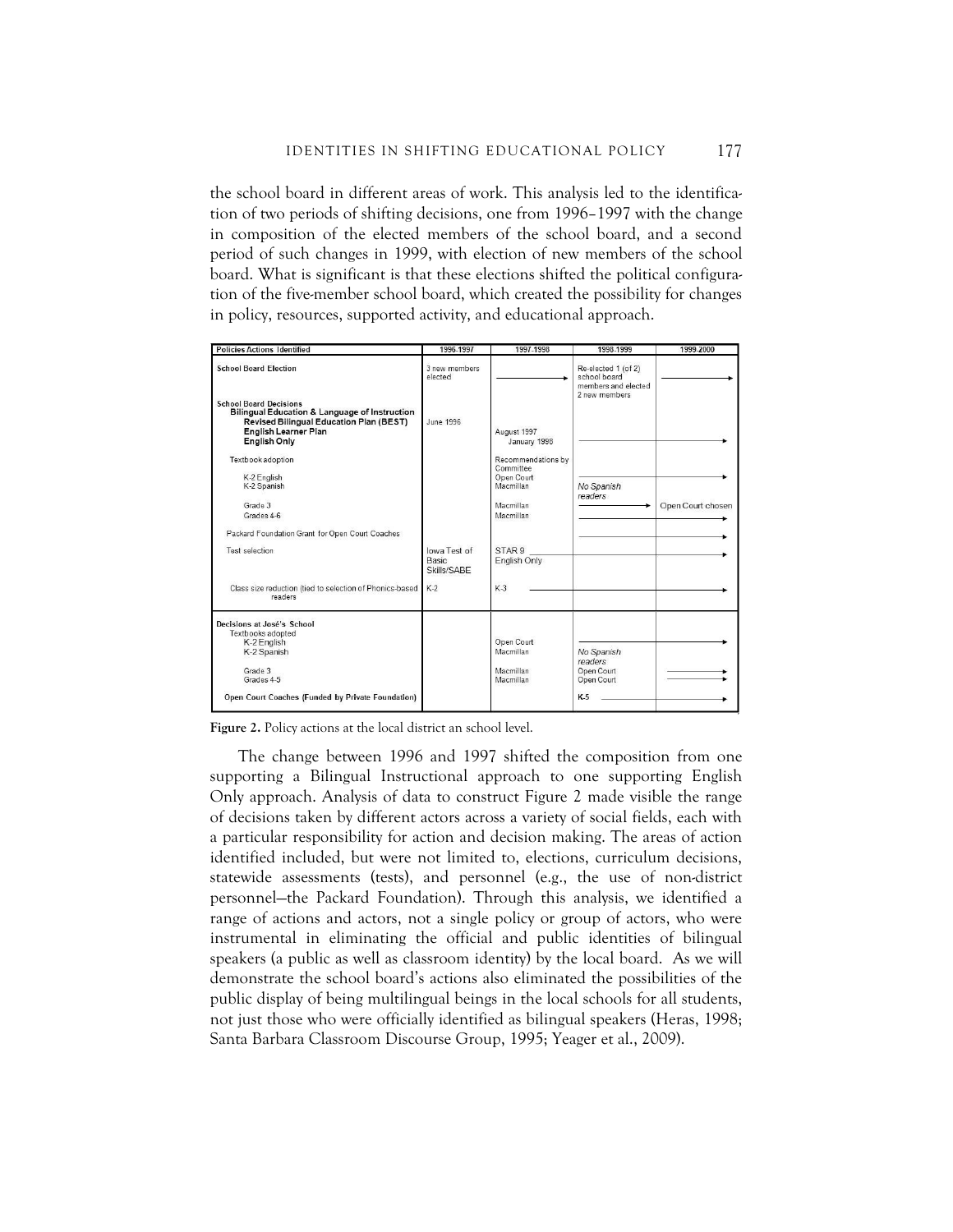Analysis of the School Board's actions made visible the presence of multiple policy presses that converged to narrow the opportunities for teaching and for resource use for Beth and other teachers in bilingual schools in her district (Dixon et al., 2000). The first area, or what we called policy vector, in which we identified changes was the vector of elections and the intersection with areas of oversight by the school board. As indicated in the area of Bilingual Instruction in Figure 2, in 1996 the existing five members of the School Board, including three new members had appointed committees to work on revising the Bilingual Instruction Program in the district. In 1997, they added a committee to develop an English Learner Plan. In 1997, they also had a committee that recommended textbooks for adoption, a process that had been in place in the district and California for several decades. These recommendations included Spanish-language versions of the Macmillan reading textbooks.

However, when we examined what remained in place and what changed following the election in 1998 of two new board members, we identified a shift in the policy logic by the (re)constituted board. An analysis of the bilingual education committees showed that these committees were disbanded. So were the committee to review textbooks that included parents, teachers, and administrators. In 1998, after the Board election, the Board removed the Spanish textbooks that had been officially approved, thus eliminating a resource that had been available for teacher use with ELL. In 1999, the Board also replaced the Macmillan reading series at all grade levels with *Open Court*, a more phonics oriented and scripted reading program. Given that the advisory committee on textbooks and curriculum had been disbanded, there were no internal committees, or cross-group committees to object.

These changes were accompanied by a mandate at the beginning of the school year in 1998 to remove all Spanish from public spaces, making the use of Spanish books, even as supplementary texts, difficult for teachers and students alike, given the local interpretation of the statewide referendum. Thus, local actions, which preceded the vote on Proposition 227 converged on Beth in Fall 1998, creating a web of (re)formulations of what counted as education in the local schools and district. The actions of the School Board represented in Figure 2, make visible changing beliefs, values, logics, and resources tied to changing Board composition. These actions, therefore, (re)formulated what counted as reading as well as what language students and teacher could use to read or teach reading. One impact of this aspect of the policy changes was that these changes (re)formulated who could be viewed as a competent reader in the face of the elimination of the Spanish readers. In this change, those who were competent readers of Spanish (performance-based identities) became viewed as *beginning readers* of English, a consequence identified previously by Moll and Diaz (1987) in an earlier study.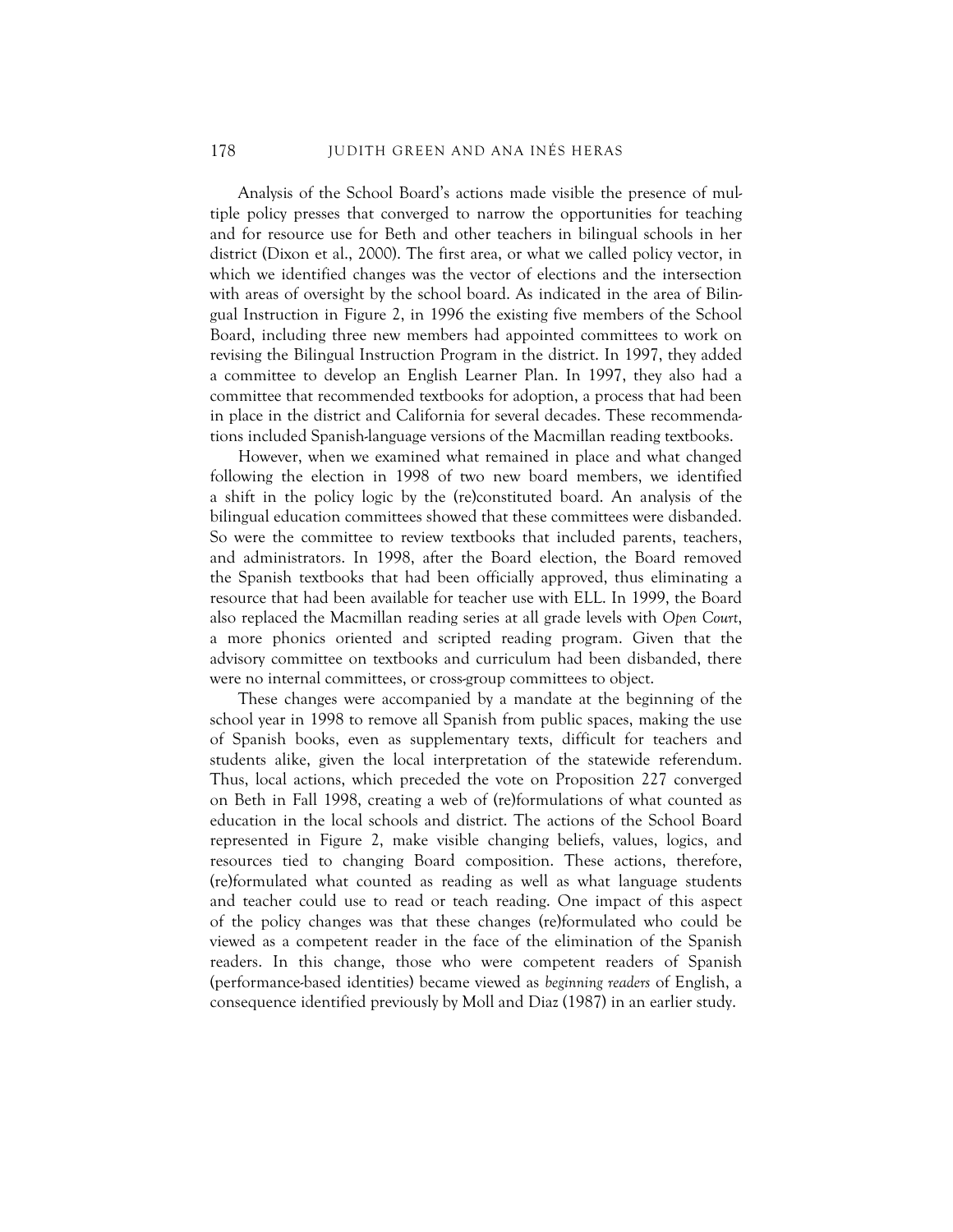The shift in values is further supported by the School Board's decision to bring in coaches (an identity assumed by local teachers) to insure that the teachers were following the script in the textbooks as prescribed and were using English as the language of instruction. What is significant about the use of coaches is that they were funded by a private foundation (a political identity) that sought to make certain that phonics and basic skills in English, as inscribed in the textbook series, were implemented. The changing values in this district is further confirmed when the question of whether other districts in California accepted the offer of the coaches tied to the changing textbooks. As with the take up of Proposition 227, these policies (the use of coaches) potentials were not taken up by other districts, including neighboring ones.

Although this picture is a partial representation of the range of changes and actions beyond the classroom door at the local level, the analysis of the chains of action represented in Figure 2 demonstrated that the movement to English Only was not a simple mandate but was one supported by the elimination of resources and levels of participation in the decision-making process at the district as well as state levels. These changes, in turn, led to a change in what counted as the teaching of reading, as the public display of reading knowledge, and in the instructional program available to teacher, and in turn, students. One unanticipated consequence of the School Board's actions was the elimination of the designation of bilingual reader for all students (e.g., identities as Spanish Readers for English-dominant students), not just second language learners (e.g., English Readers for Spanish-dominant students).

The significance of this policy change was also visible at the school level. In Beth's school, prior to 1998, all students learned a second language, and were able to learn their heritage language, while also acquiring a new language. The school had developed programs in English as a Second Language (ESL), Spanish as a Second Language (SSL), and Spanish for Native Spanish Speakers (SNS). In this way, the school supported the acquisition, development, and identities of native language and second (or third) language learners (Castanheira et al., 2007). With the changes to English Only, these identities as language learners and readers were eliminated for English-dominant and bilingual students (whose native as well as nonnative language(s) were being developed previously). Furthermore, at no time did the policymakers at the district and school board level take into consideration what actually occurred in Beth's, and by implication others', classrooms, or what was lost for all students. In the next section, we explore how these policies and resources decided beyond the classroom door had an impact on what was possible inside of Beth's classroom, as a telling case.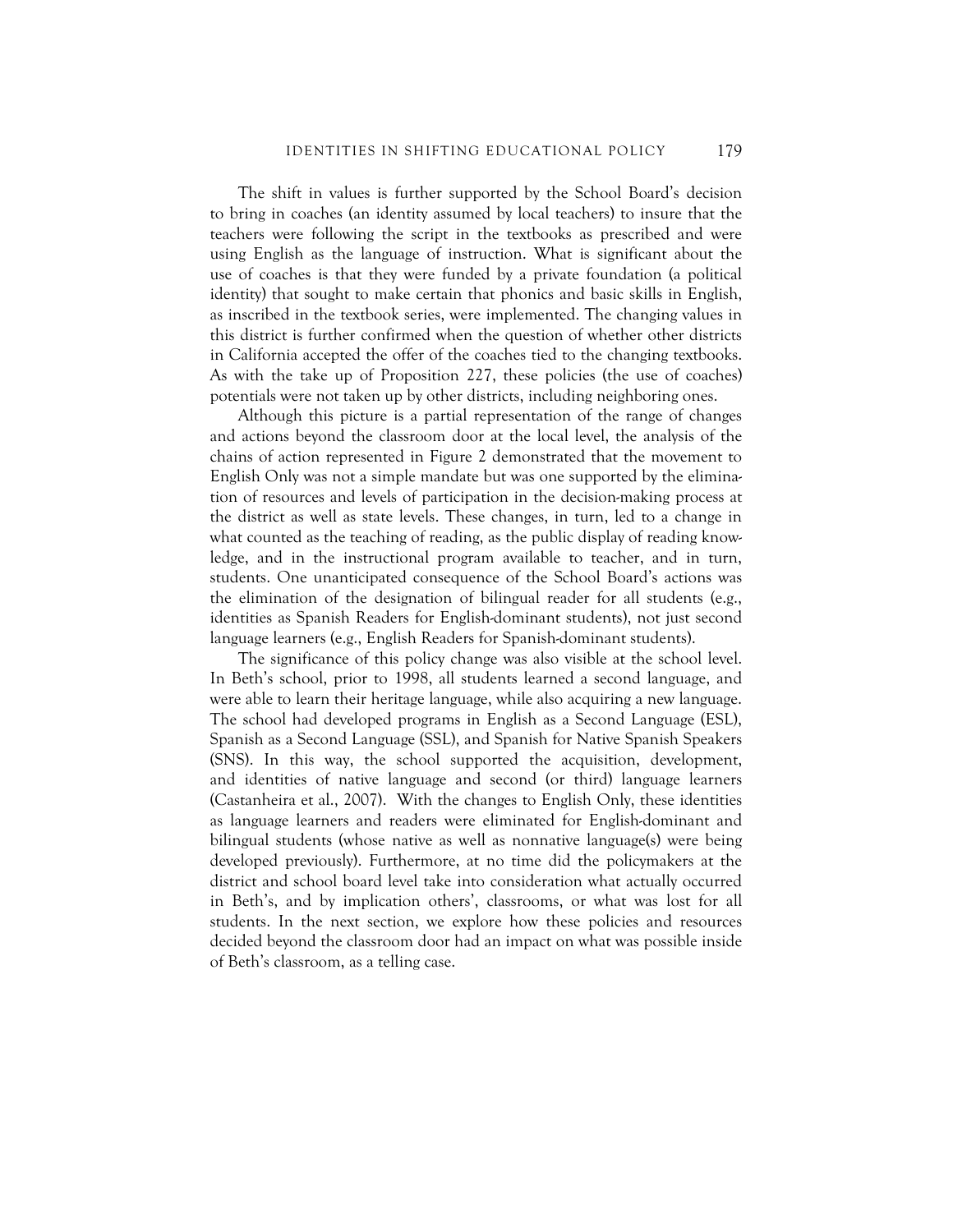## **Telling Case 2: The Impact of Policy Changes on Opportunities for Learning**

We return to an analysis of the TESOL column to explore additional areas of tension Beth inscribed in her column: *what will this first day be like and how will I address both the legal requirements and what I know, as a bilingual teacher, is necessary to do on the first day?* In stating this, she captures a dual challenge, her commitment to being, and education as, a bilingual teacher, and her legal responsibilities as a teacher and a public employee. These tensions are ones that address the external supports and constraints and how she saw these entering her classroom. In framing this, she identified multiple sources of influence on the opportunities she is able to develop with students. As the following excerpt makes visible, the shift from bilingual instruction to English only has led to a series of uncertainties that faced her in August of 1998 in preparing for the first day:

This is the day we begin to construct together the community of learners we'll have for the rest of the year, the day I begin to frame and build with the students what life in this classroom is going to look and *sound* like, what will "count" as learning, whose voices will count, what will be important, what we will value. So I sit and re-read Evelyn's and Joaquin's words, hoping they'll somehow give me a clue as to how I'm going to do this framing, because I know that this first day, this year, will be different. Actually, I've been avoiding thoughts about the nitty-gritty of what I'm going to do without bilingual instruction this year, it's been too demoralizing, but now I think that if I can figure out that first day, I'll be able to get to the next day and the week after that, because, no matter what, my kids are coming through the door.

She framed her concern for *what life in her classroom will look and sound like, what will "count" as learning, and whose voices will count*. She then asked three questions: *what will be important, how will we begin building our community on the first day, given the elimination of a language resource, and what will we value?* In inscribing "we" she inscribed others in this decision. She also inscribed a loss she and her students were facing, *what I'm going to do without bilingual instruction this year*. In talking about the loss in this way, she made visible that the loss of instructional opportunities for her is also a loss for her students. In this way, she made visible her understanding of the relationship between teaching and learning as a collective construction, initiated by her but then constructed collectively—thus "we" in the phrase, *what we will value in the community of learners that they will begin to construct together*. In framing the challenge in this way, she made visible another rich point, the beginning of community building on the first day. Thus Beth framed a pathway that we used in our analysis of the history of community building between 1991 and 1998 (e.g., Floriani, 1993; Castanheira et al., 2007; Yeager et al., 2009). In this analysis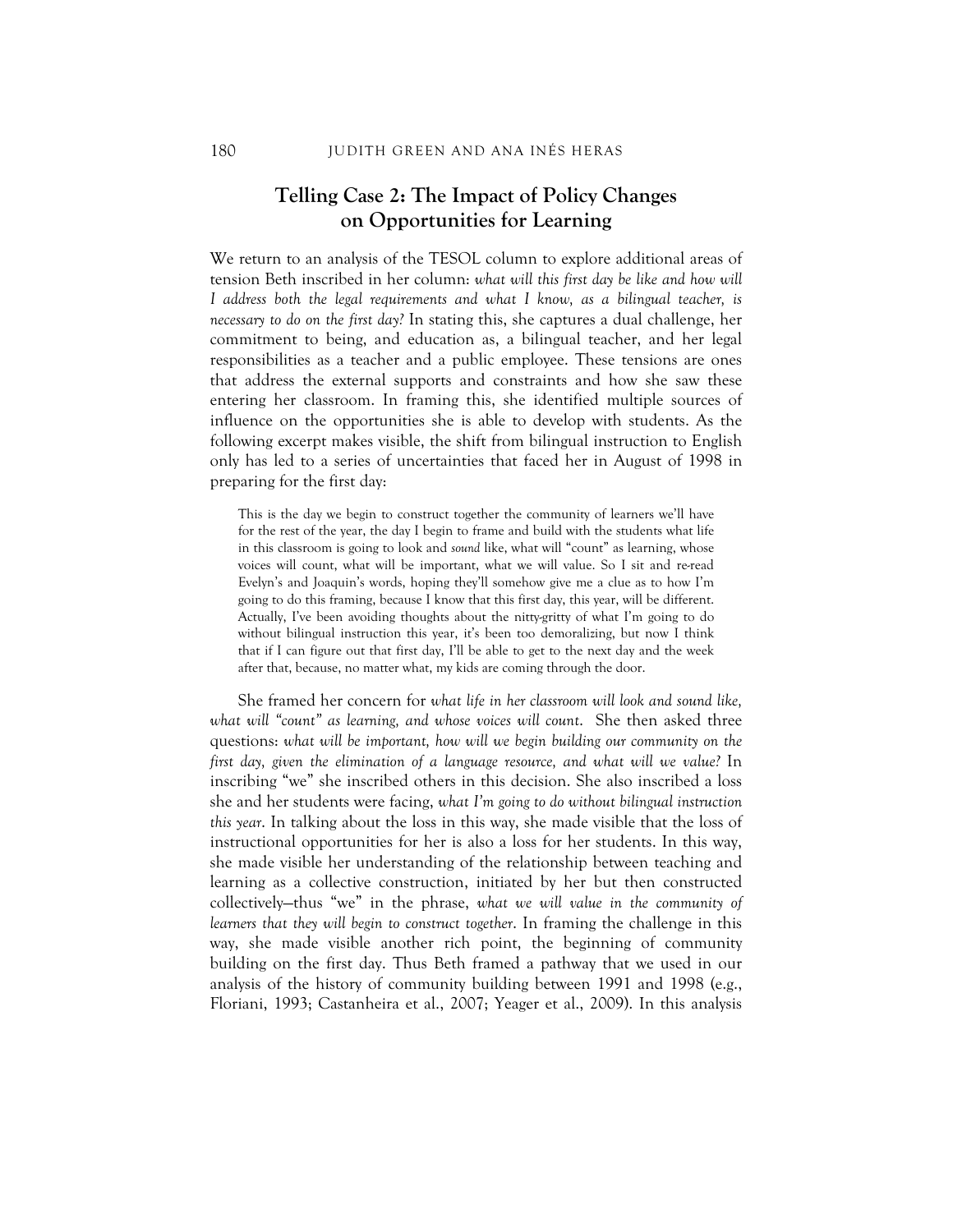we contrast what she called the *nitty-gritty* work she did with students in periods with *bilingual instruction* with what was possible in English Only.

# **Pathway 1: On Community Building and the First Day of School**

Having identified the need to examine the *nitty-gritty of community building,* we decided to interrupt the narrative analysis once again to review past work on the first day across years, and to construct a contrastive analysis of the *nittygritty* of community building in 1993, the first day that Beth taught fifth grade, and 1998, the first day of teaching without bilingual instruction as a resource. These two first days, we argue are comparable, in that they are first moments of a changing instructional group. Through the contrastive analysis of instructional and community building practices in these two time periods, we identified areas of common practices and areas of difference that we will demonstrate had an impact on the opportunities for learning that Beth was able to construct with her students, and thus on the construction of potential identities.

Table 1 provides a map of the first day of school in 1993 and the contrast with 1998.<sup>6</sup> In this table, we (re)presented the literate practices, the language used and the organizational patterns constructed on the two first days of school in 1993 and 1998. Analysis of the similarities and differences in the two first days showed that in 1993, the teacher, using multiple languages, was able to construct a series of actions that became literate practices on the first day as the students worked with her to actively develop the events and discourse of that day. On the first day in 1998, the topics remained the same but the ways in which they were initiated differed.

As indicated in Table 1, in 1993 Beth used both languages in a fluid way to create a view of what counts as the *language of the classroom* (Lin, 1993). On the first day of school in 1993, given the composition of her class, she used three languages, one her native language (English), one that she spoke as a second- language learner who was able to read write and speak in this language

<u>.</u>

<sup>6</sup> The map is a (re)presentation of activity on the first morning, using present continuous verbs. This form of mapping (Green & Meyer, 1991; Green & Wallat, 1981) is designed to capture the moment-by-moment actions that teacher and students construct as they work together to develop the events of classroom life. Viewed in this way, the ebb and flow of activity forms a basis for identifying the events constructed. By using present continuous verbs and the objects of these verbs, we were able to identify the literate actions and the practices that members constructed and used with each other within and across the events of the first day of school.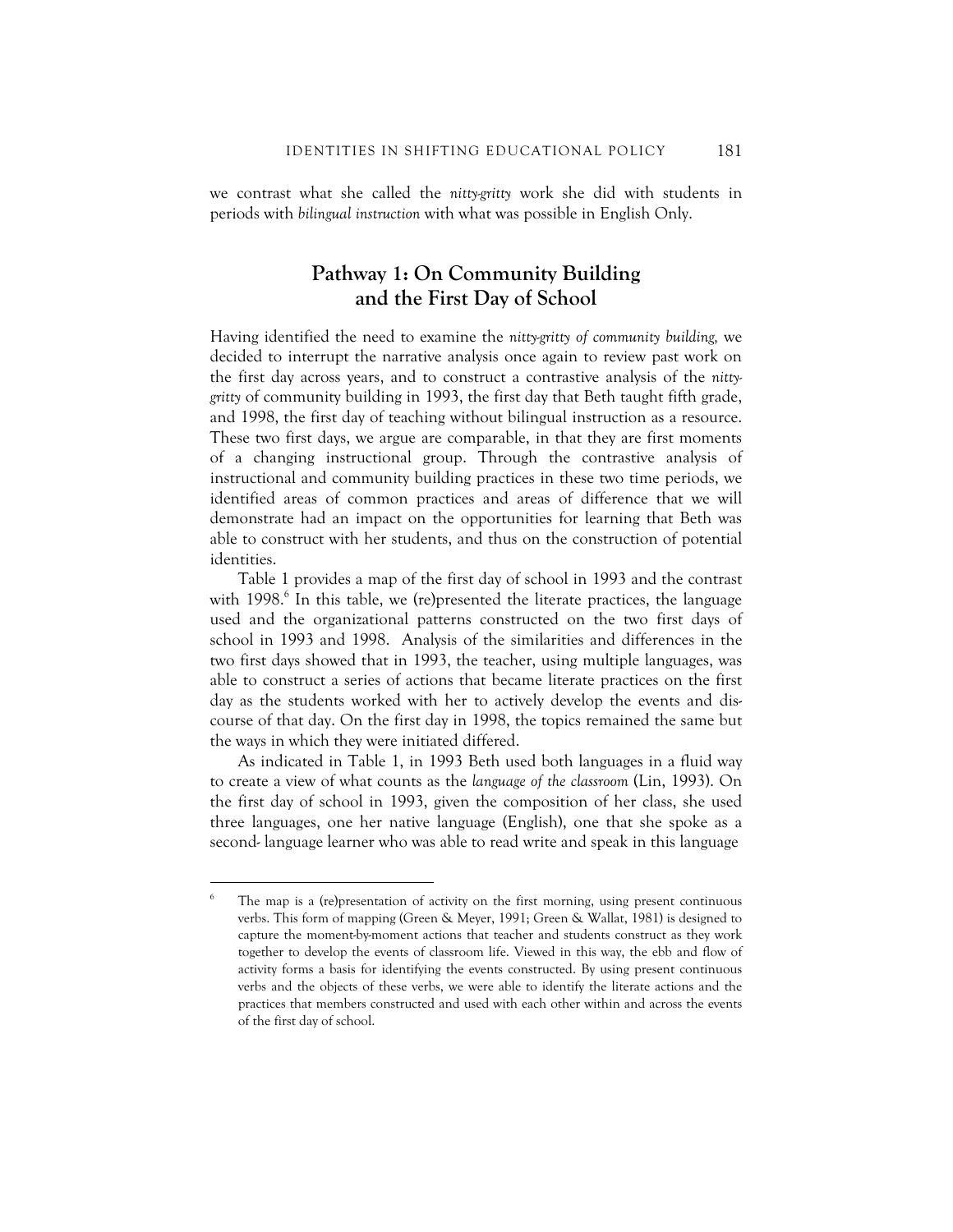*Continued on next page*.

Continued on next page.

182 JUDITH GREEN AND ANA INÉS HERAS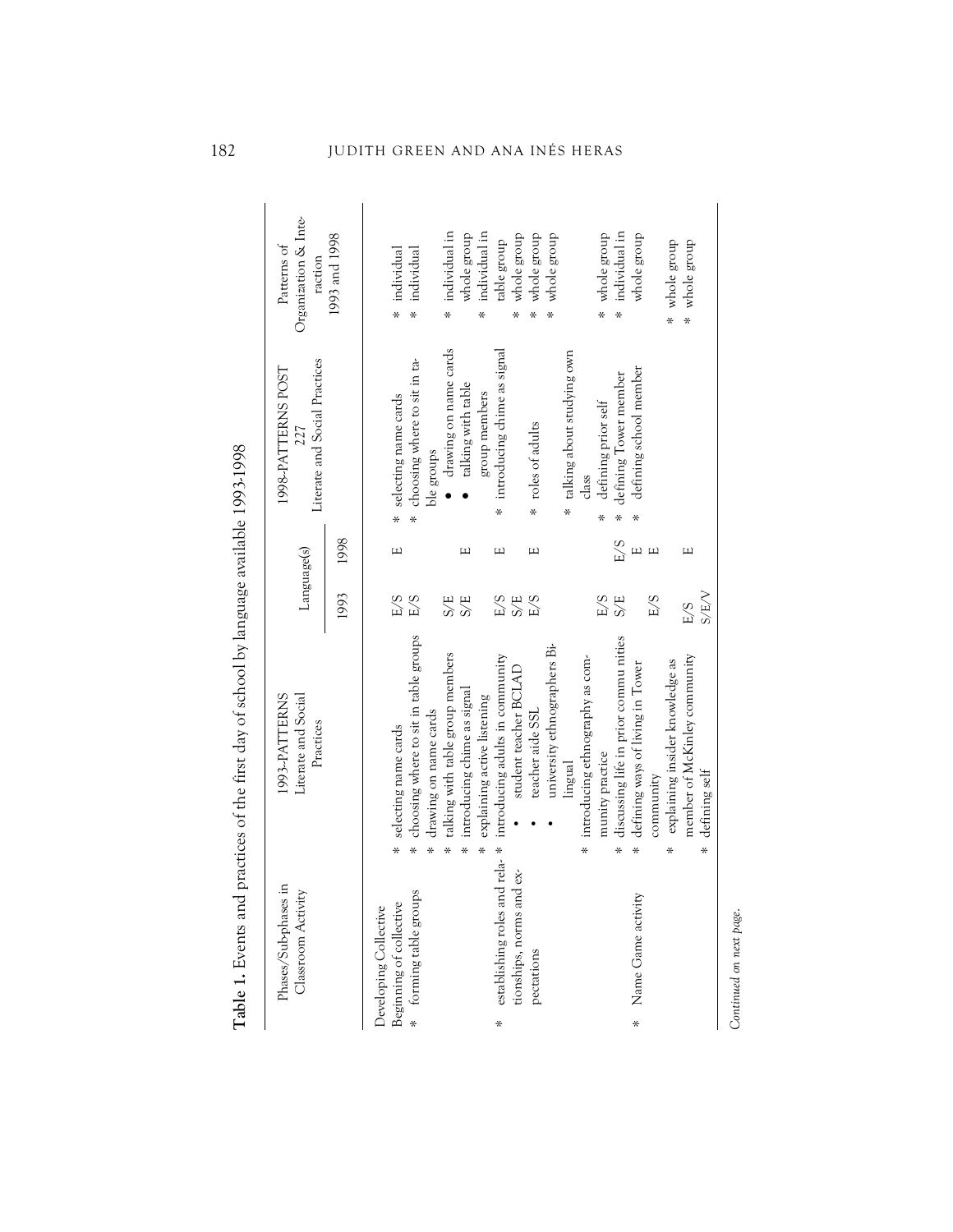|                                                                                        |                         | * introducing self to whole group<br>* introducing self to table group                                                                                                                                          | E/V/S<br>S/E                                                                                                       | щ<br>Щ                                                                 |                                       | * providing description of self<br>introducing descriptive<br>self                                                                                                                                                                    | $\ast$      | * individual in table<br>individual in table<br>dnora                                                                                                                                                     |
|----------------------------------------------------------------------------------------|-------------------------|-----------------------------------------------------------------------------------------------------------------------------------------------------------------------------------------------------------------|--------------------------------------------------------------------------------------------------------------------|------------------------------------------------------------------------|---------------------------------------|---------------------------------------------------------------------------------------------------------------------------------------------------------------------------------------------------------------------------------------|-------------|-----------------------------------------------------------------------------------------------------------------------------------------------------------------------------------------------------------|
| Developing Inquiry as Re-<br>* utilizing Learning logs<br>Watermelon Project<br>source | ¥.<br>*<br>¥.<br>*<br>× | introducing how to use learning logs<br>asking particular question to be ans-<br>explaining tradition of watermelons<br>formulating questions as part of in-<br>defining mathematicians<br>vestigating<br>wered | $E/S$<br>S/E<br>E/S<br>S/E                                                                                         | E/S<br>$\Box$<br>Щ                                                     | ¥,<br>x.<br>*                         | * listening to teacher na-<br>introducing Learning<br>defining student<br>Mathematicians<br>rrative<br>Logs                                                                                                                           | *<br>¥,     | individual in<br>whole group<br>whole group<br>whole group<br>whole group<br>group<br>¥.<br>×                                                                                                             |
| * transitioning to<br>problem                                                          | $\ast$<br>*<br>×<br>*   | revising the estimate from data collec-<br>making an estimate, collecting data<br>explicating the process used so far<br>making a guess<br>tion                                                                 | $\begin{array}{c}\n\Xi \searrow \Xi \searrow \\ \Xi \searrow \Xi \searrow \\ \Xi \searrow \Xi\n\end{array}$<br>S/E | $\begin{array}{c}\n\Xi \\ \Xi\n\end{array}$<br>E/S<br>$\Box$<br>$\Box$ | $\ast$<br>¥,<br>$\ast$<br>*<br>*<br>¥ | making entry in Learning<br>making entry in Learning<br>making entry in Learning<br>writing question in Lear-<br>copying chart on white<br>problem to be solved<br>defining question as<br>ning Logs<br>board<br>Logs<br>Logs<br>Logs | $\ast$<br>× | * individual in who-<br>individual in who-<br>individual in table<br>individual in table<br>individual in who-<br>whole group<br>le group<br>le group<br>le group<br>group<br>group<br>¥.<br>$\ast$<br>¥, |

Table 3 (Continued) Table 3 *(Continued)*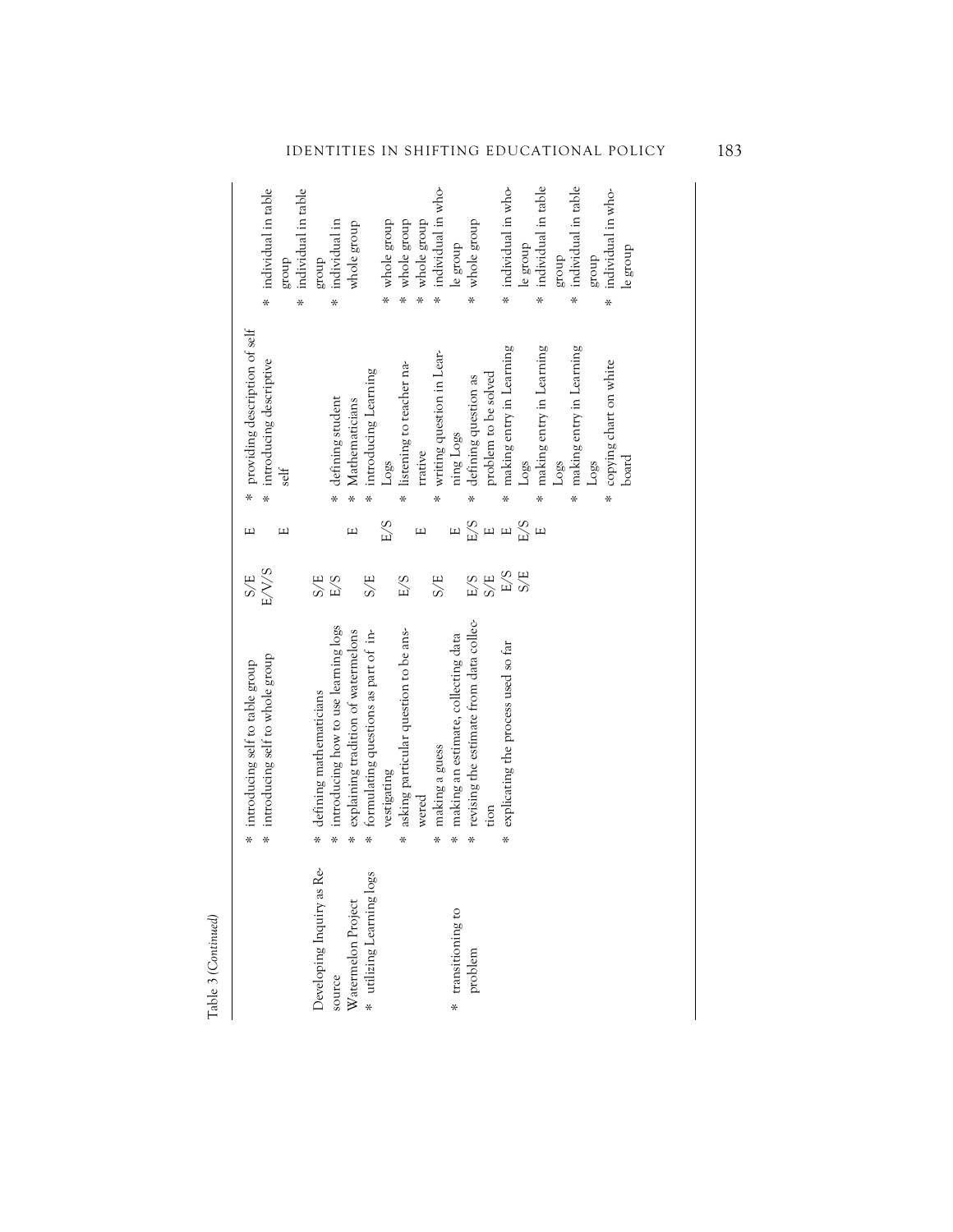(Spanish), and one she had learned phrases in (Vietnamese). The use of the three languages signaled to students that language(s) of all members, not just specific groups, would be a resource for this developing community. In attempting Vietnamese on the first day, within this event in which languages were introduced, she demonstrated a new identity, risk taker who tried a new language to include the other in the developing community.

Analysis of actions required of, and available to, all students in this class made visible a common set of demands or expectations in 1993—all students (and the teacher, teacher-aide, student-teacher, and university-based ethnographers) were expected to learn the languages of the others to work and participate in the community across languages. The interweaving of multiple languages provided opportunities for learning of English and Spanish as well as awareness of Vietnamese. In this way, Beth created a form of language immersion for all students. She also used code-switching, providing bilingual students with a model of a discourse practice that they could use to help others at their table group. Additionally, after observing students working together for three days, Beth (re)configured table groups to include bilingual, Englishdominant, Spanish-dominant speakers, native bilingual speakers, and bilingual speakers of different levels Finally, given the presence of a Vietnamesespeaking student, she created ways of including her in the class, even though Beth did not speak Vietnamese. To provide help for this student, Beth gave the student's Aunt, who spoke English, an overview of the day so that the student had a map in her mind of what was happening. She also obtained a tutor for the student from the local community college who spoke and read Vietnamese and located books in English and Vietnamese as well as Spanish and English to support students in reading a common text in their own language, thus creating a common opportunity for learning across the languages. The model of language use in 1993, therefore, was one of second (or third) language learning for all students, and one in which multiple languages were a resource for learning and for identity construction (Santa Barbara Classroom Discourse Group, 1995).

Further analysis of the patterns of language used on the first day in 1993 and 1998 represented in Table 1 made visible a range of differences in what could be proposed to students in and through the languages used in 1998. A contrastive analysis of the phases and subphases of activity made visible a common set and sequence of events and subevents constructed by the teacher and the class members. However, when the patterns of social and literate practices constructed were examined, a pattern of difference was identified. Although the topics were similar, the fact that the teacher could use English and Spanish in 1993 permitted students to respond in the language of their choice. Students were also given permission to record their thoughts and ideas in the language of their choice. However, in 1998, this pattern was no longer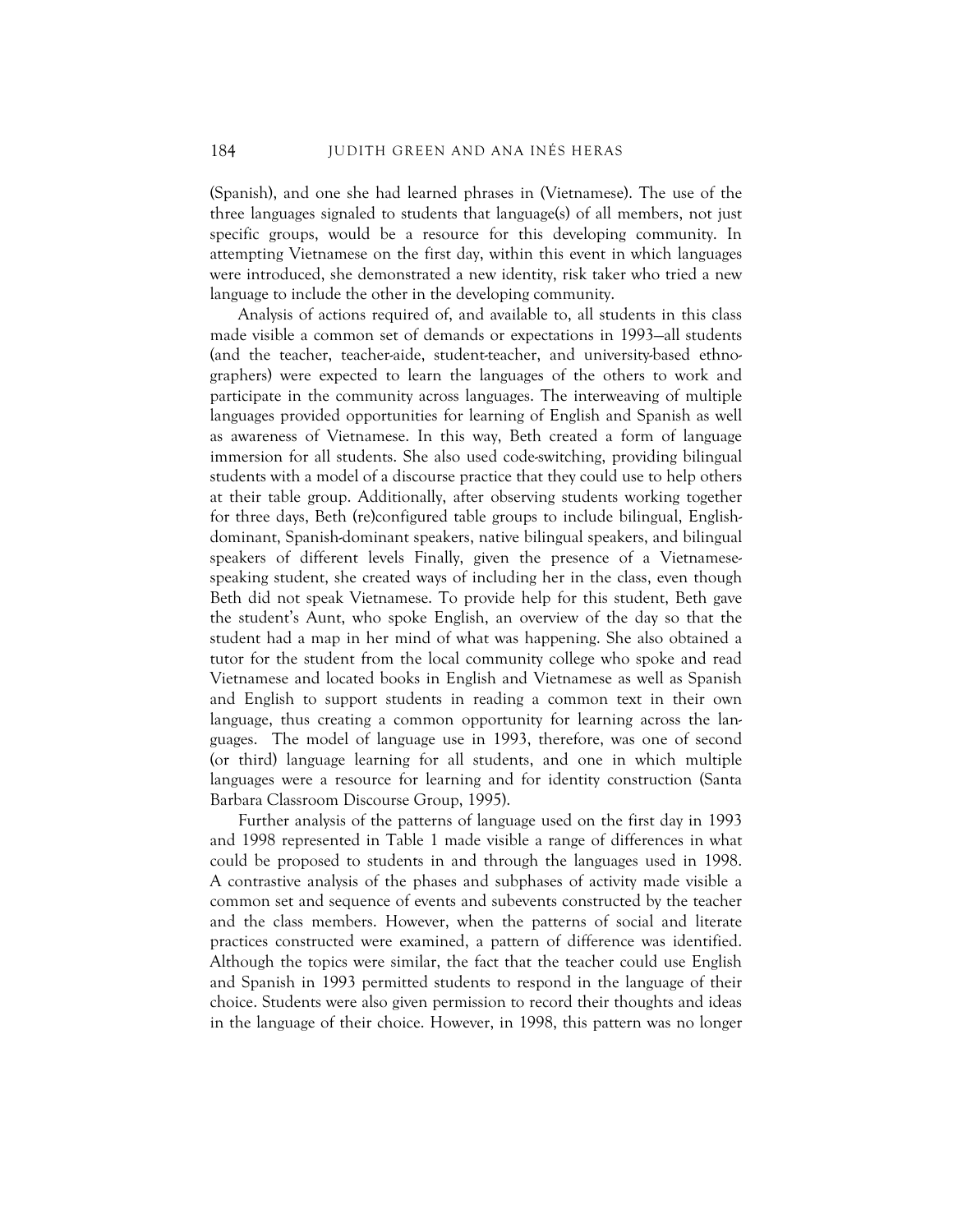possible. While the teacher introduced a few key words in Spanish across the events (e.g., *comunidad, investigar, un diario de aprendizaje*), the dominant language of the first morning was English and the teacher used what is referred to as *sheltered English* instructional practices to help students gain access to the academic content she was introducing and engaging them in. This process enabled her to present common topics across years but not to present them in common ways. One notable exception to the common practices, given the shift to English Only, was the fact that students were required to write in English to record their estimates and to copy what was on the board into their learning logs. The latter strategy was not used in 1993, given that students were able to record information in the language of their choice. We will explore the impact of this state of affairs further in the next section.

#### **Pathway 2: Triangulation, Contrastive Analysis, and Impact of Practices Across Five Years**

As indicated in Table 1, there were common activities/events but not common discourse processes or practices. There were common organizational patterns, but who could speak with whom about what in what ways differed. However, in Table 1, we only contrasted two years. To examine further the stability of these actions and their consequences for student learning, we undertook one additional contrastive analysis, an analysis focusing on the practices and actions constructed in and through the moment-by-moment interactions in the classroom for the first three weeks of school. This contrastive analysis of practices identified across five years, three during the Bilingual Instruction reform initiative (1993, 1996, 1997) and two for English Only (1998, 2000), is presented in Table 2.

As represented in Table 2, with three exceptions, the practices constructed and used in the first three weeks of school were similar across the five years. That is, each year the teacher introduced to, and constructed with, students a common range of literate and social practices, with three notable exceptions.

The three notable exceptions to this pattern were associated with language and were: the choice of language to talk and to write in, and the use of writing to record student thinking about the processes in which they had engaged. These differences raised questions about how changes in policies also had an impact on the identities of participants as members of a multilingual community and on their potential identities as speakers of one or more languages. These latter issues are rarely raised in the dialogues on the achievement gap or on how to support opportunities for learning academic content for one group of students. As the analysis in Table 1 made visible, all students in 1993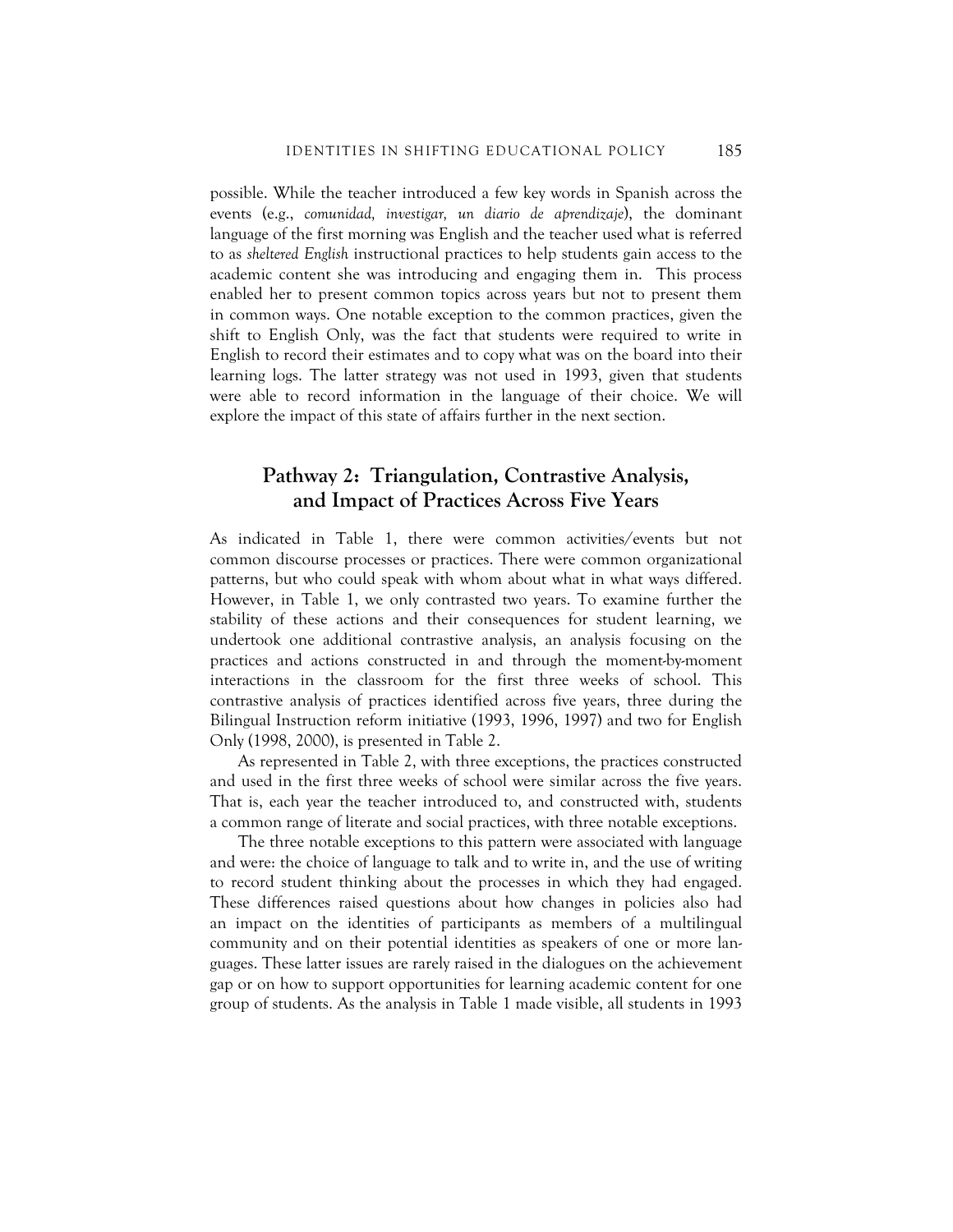had access to learning other languages, to use languages for learning, and to a common set of social and academic opportunities for learning.

| <b>Actions</b>                         | 9.9<br>1993 | $9-11$<br>1996 | 9.4<br>1997 | 9.9<br>1998 | 9.8<br>2000 |
|----------------------------------------|-------------|----------------|-------------|-------------|-------------|
| Observing                              | X           | $\mathbf x$    | $\mathbf x$ | X           | X           |
| Using two languages                    | X           | $\mathbf x$    | $\mathbf x$ |             | $\mathbf x$ |
| Writing in language of choice          | X           | X              | X           |             |             |
| Introducing & defining roles           | X           | X              | X           | X           | X           |
| Collecting data                        | $\mathbf x$ | X              | X           | X           | $\mathbf x$ |
| Interpreting data                      | X           | X              | X           | X           | X           |
| Comparing data                         | X           | X              | X           | X           | X           |
| Working in pairs                       | X           | $\mathbf x$    | X           | X           | X           |
| Working in groups                      | X           | X              | X           | X           | X           |
| Explaining/practicing new              |             | $\mathbf{x}$   |             |             |             |
| processes                              | X           |                | X           | X           | X           |
| Defining terms                         | X           | X              | X           | X           | X           |
| Asking questions                       | X           | X              | X           | X           | X           |
| Reporting to class                     | X           | $\mathbf x$    | X           | X           | X           |
| Participating as member of<br>audience | $\mathbf x$ | $\mathbf x$    | X           | X           | $\mathbf x$ |
| "Writing to think"                     | $\mathbf x$ | X              | X           |             |             |
| Learning logs                          | X           | X              | X           | $\mathbf x$ | X           |
| Revising thinking                      | X           | $\mathbf x$    | X           | X           | X           |
| Defining what things mean              |             | X              | X           | X           | X           |
| Negotiating group answer               | X           | X              | X           | X           | X           |
| Supporting ideas with evidence         | $\mathbf x$ | X              | X           | X           | X           |
| Sharing opinions & ideas               | X           | $\mathbf x$    | X           | X           | X           |

**Table 2. Actions and Practices Observed on the First Day of School 1993, 1996, 1997, 1998 and 2000** 

The contrast between what was possible in the Bilingual Language period (1993–1997) and what was possible in 1998, made visible lost opportunities for all members of the class, given that English-dominant students no longer had the opportunities for language learning, for particular types of social relationships, and for constructing a multilingual community. The removal of languages other than English in instructional events, therefore, meant that English speakers and bilingual students as well as Spanish-dominant speakers no longer had the opportunity to see themselves as becoming multilingual; nor were they able to experience what a multilingual society was like and how in such a society they could use the differences in language as a resource for community building as well as academic access. Thus, what was lost in the shift were the opportunities for all students to see themselves as potential speakers of another language, as a learner of a second (or third) language, and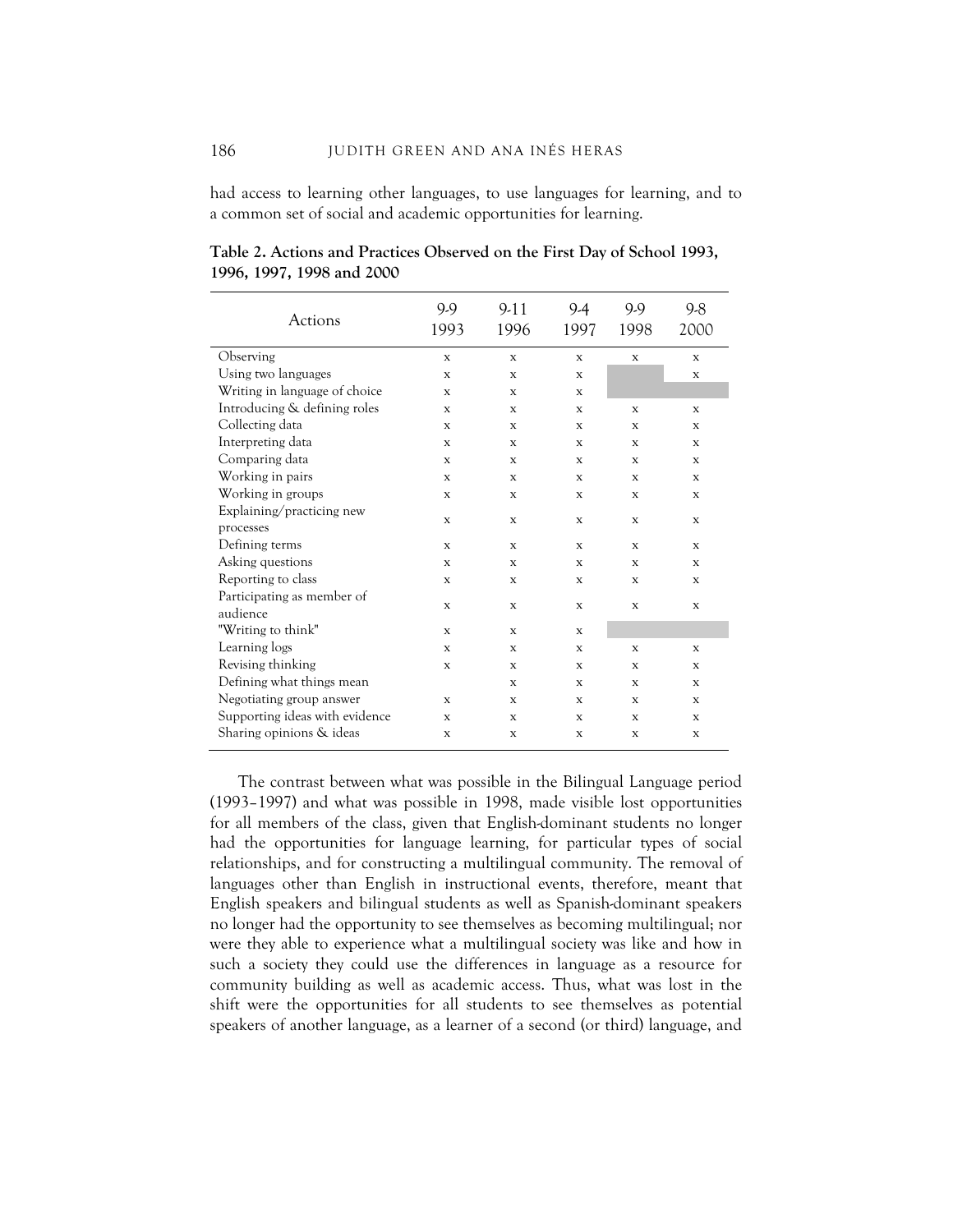as a competent speaker of one or more languages. Additionally, the limited use of Spanish in 1998, in contrast to the more balanced and fluid use in instruction in 1993, signaled markedly different values for language at the community level, creating a privileged position for one language over the other in a school context.

Without the contrast across years, the differences in opportunities for all students would not have been visible. Additionally, by holding the actions and practices constant across the five years, we were also able to identify which practices were lost for particular groups of individuals across the two reform initiatives. The contrastive analysis across years showed that, while oral language choice returned in 2000, the choice of language(s) in which to write did not. The removal of the ability to write to think eliminated one key dimension of the inquiry oriented curriculum in Beth's class—the idea that your own thinking, written in your language of choice, when documented from the first-to-last day of the school year, becomes a textbook of your thinking and a way of seeing your own growth. The consequences of this loss for Spanish-dominant students can be seen in the final project for this class. In this project, students were asked to construct Showcase portfolios that provided evidence of their thinking, creativity, ability to work collaboratively in groups, to use evidence, among other dimensions of the inquiry process (Castanheira et al., 2009).

The move to English Only instruction, and the requirement that students write in English, therefore, ignored the type of curriculum that had been in place and the ways in which inquiry oriented curriculum involved the public use of multiple languages to support the content learning of all students. The loss of the practice of writing in the language of choice meant that some students had an incomplete record of the work they had done (e.g., Castanheira et al., 2007; Yeager, 1999a, 1999b; Yeager & Green, 2008), raising the question—how is it possible to write complex ideas in a language that you have just begun to learn? The consequences of this for the individual is captured in the following statement by a student in 1998, I used to know that, which referred to the fact that he knew the concept in Spanish but did not know it in English (Dixon et al., 2000).

The contrastive analysis presented in this section, therefore, demonstrated that the loss of opportunities for learning and for identity construction were ones faced by all students, by the teacher, and by the community that was being constructed. While the debate continues today about bilingual language instruction and its consequence for one group of students, the analysis in this section identified a missing element in this debate, the loss of opportunities for learning and for identity construction for all students. We argue that the shifting policies had an impact on all members of the community, not just those targeted by the English Only policy change.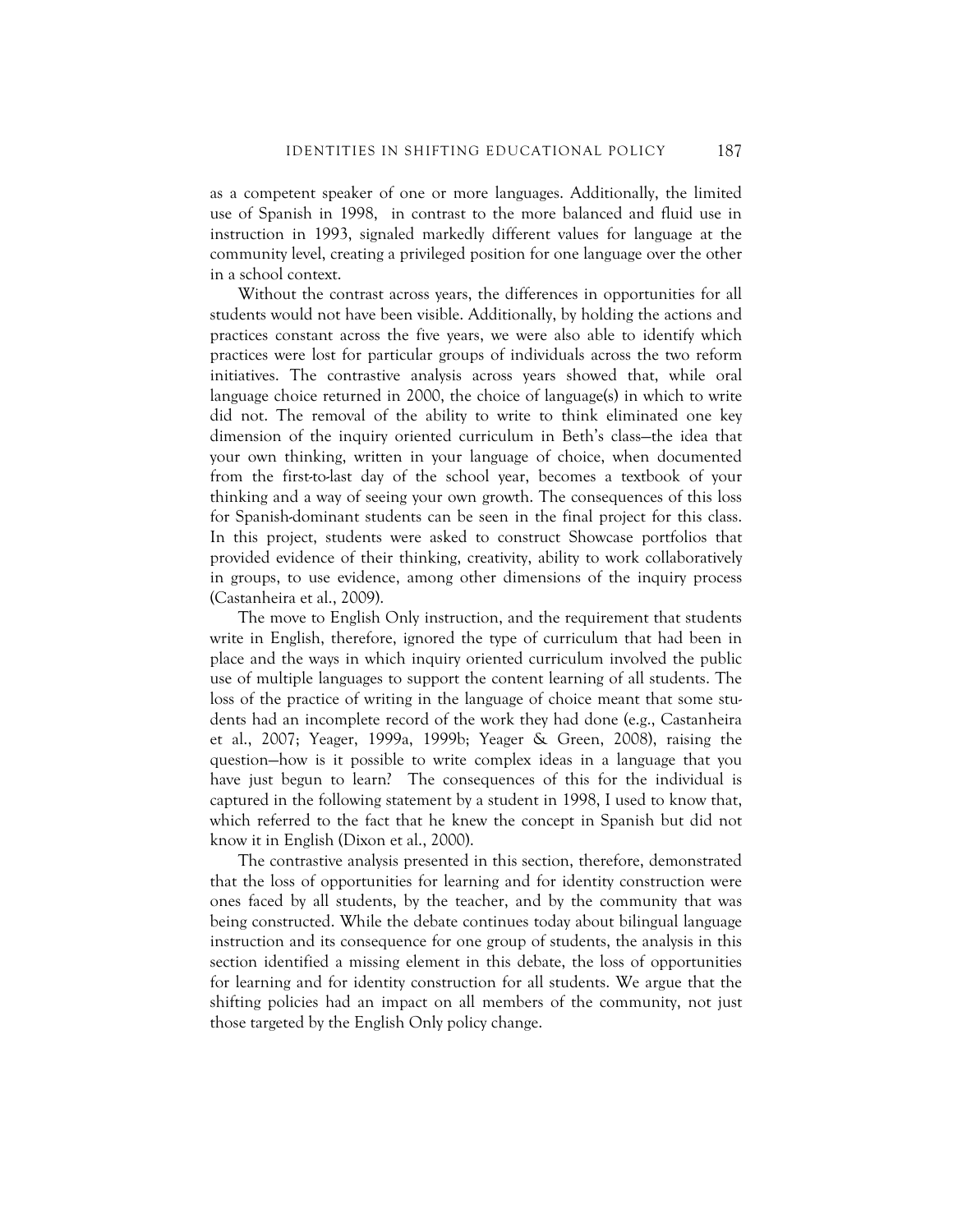#### **The Need for an Abductive Logic of Reasoning: Ethnography as a Nonlinear System**

One final outcome of this (re)analysis was made visible in this chapter, the need for a nonlinear ethnographic approach not only to data collection and analysis but also to presentation of the analyses. Agar (2006) argued that "[a]ny trajectory in the ethnographic space will run on the fuel of abduction" (para. 66). In this chapter, a process of abductive reasoning provided a foundation for exploring the interplay of policy decisions in systems beyond the classroom door that converged to transform and (re)formulate the educational approach in California, from one that officially sanctioned Bilingual Instruction to one that sanctioned English Only. By anchoring each analysis in a common rich point, the classes for a fifth-grade bilingual-teacher with whom we have engaged in a longitudinal ethnography, and by using her TESOL Newsletter column as an overall anchor for further analysis, we demonstrated the need for a multifaceted, multilayered, and multilevel system for uncovering the histories of actors and the consequences of differences in opportunities for learning.

By using abductive reasoning and a nonlinear process guided by this reasoning, contrastive analysis, and interruption analysis, we uncovered a series of unanticipated losses in opportunities for learning as well as identity construction of actors both inside and outside of the classroom. We also made visible a broad range of actors, who contributed a series of copresent and historically related policy changes that supported in one reform initiative particular instruction practices and languages, and constrained their use in a subsequent reform initiative. In this way, we explored, and developed grounded warrants about the consequences of anticipated and unanticipated actions on the opportunities for learning and identity construction of all students.

Still unexamined, and thus invisible are questions about how these shifts in opportunities shaped beyond the classroom door had impact on the academic knowledge base that these students needed for success across their careers in education. Before closing, however, one irony at the level of the larger community in the city, state, and nation needs to be acknowledged. At the local level of the city, all official documents related to the legal system and to schooling remained in English and Spanish (or other language) to provide access to the political, business, and social worlds. Therefore, in addition to exploring the impact on student careers, future work needs to examine the impact on access to other institutional contexts as well as to resources in the social world.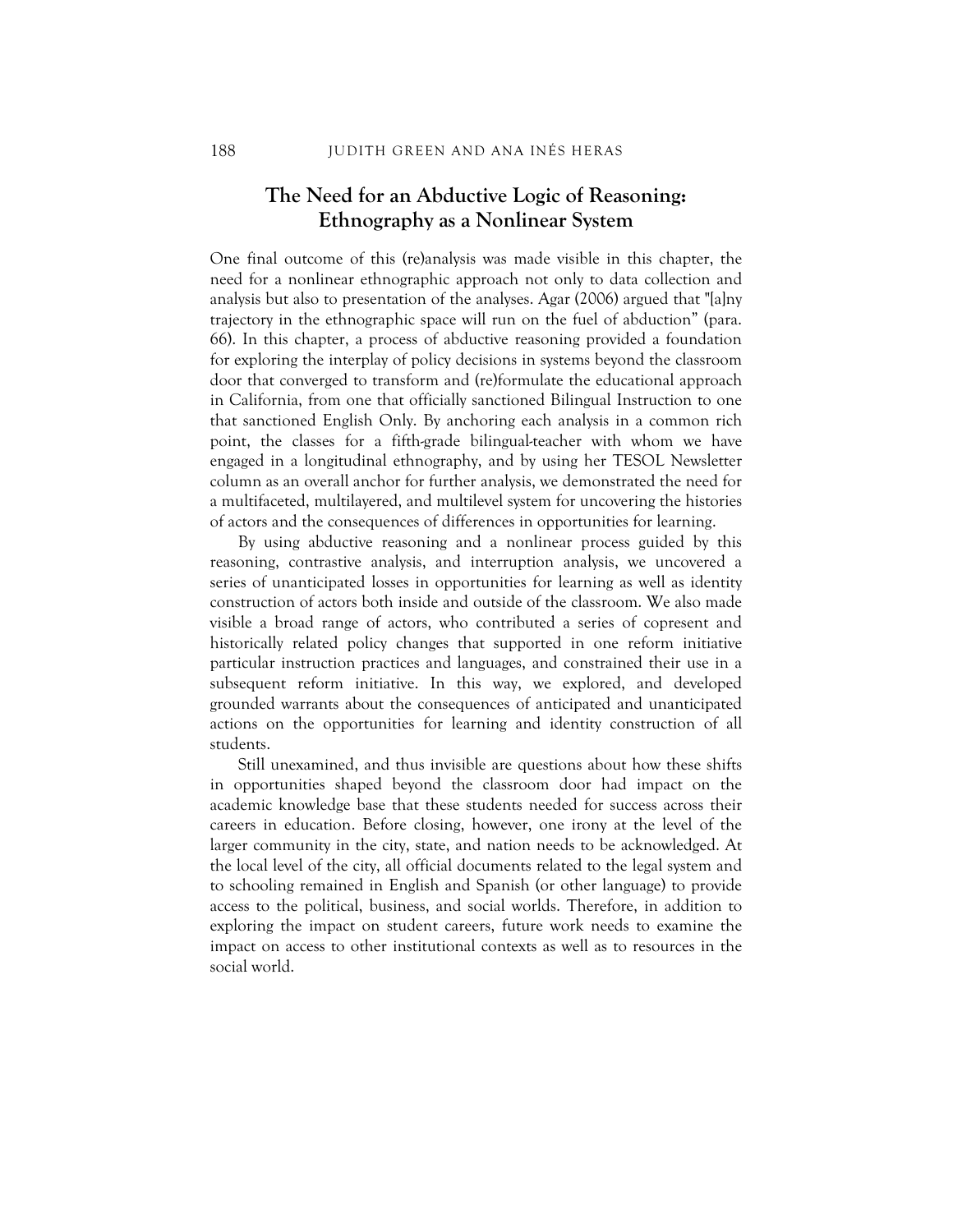#### **References**

- Agar, M. (1994). *Language shock: Understanding the culture of conversation.* New York, NY: William Morrow and Company, Inc.
- Agar, M. (2004). We have met the other and we're all nonlinear: Ethnography as a nonlinear dynamic system. *Complexity,10*(2), 16–24.
- Agar, M. (2006). An ethnography by any other name. *Forum: Qualitative Social Research, 7*(4). Retrieved from http://www.qualitative-research.net/index.php/fqs/article/view/177.
- Alexander, R. (2001). *Culture and pedagogy: International comparisons in primary education*. Oxford, UK: Wiley-Blackwell
- Anderson-Levitt, K. (2002). *Teaching cultures: Knowledge for teaching first grade in France and the United States.* Cresskill, NJ: Hampton Press.
- Baker, W.D., & Green, J. (2007). Limits to certainty in interpreting video data: Interactional ethnography and disciplinary knowledge. *Pedagogies 2*(3), 191–204.
- Baker, W.D., Green, J., & Skukauskaite, A. (2008). Video-enabled ethnographic research: A micro ethnographic perspective. In G.Walford (Ed.), *Ethnography in Education.* London: Tufnell Press.
- Bakhtin, M.M. (1986). The problem of speech genres. In C. Emerson & M. Holmquist (Eds.), *Speech genres and other late essays* (pp. 60–102). (Translated by Vern McGee). Austin: University of Texas Press. (Original work published in 1953).
- Barr, R. (1987). Classroom interaction and curricular content. In D. Bloome (Ed.), *Literacy and schooling.* Norwood, NJ: Ablex.
- Barr, R., & Dreeben, R. (1983). *How schools work.* Chicago, IL: University of Chicago Press.
- Bloome, D. (1992). Interacción e intertextualidad en el estudio de la lectoescritura en las aulas: el microanalisis como tarea teorica. (Interaction and intertextuality in the study of classroom reading and writing events: Microanalysis as a theoretical enterprise. ) *Investigación etnográfica en educación*. Mexico City: Universidad Nacional Autonoma de Mexico, pp. 123–180.
- Bloome, D., & Bailey, F. (1992). Studying language and literacy through events, particularity and intertextuality. In J.L. Green, R. Beach, M. Kamil & T. Shanrahan (Eds.), *Multidisciplinary perspectives on literacy research* (pp. 181–209). Urbana, IL: NCTE.
- Bloome, D., Carter, S. P., Christian, B. M., Otto, S., & Shuart-Faris, N. (2004). *Discourse analysis and the study of classroom language and literacy event: A microethnographic perspective.* Mahwah, NJ: Erlbaum.
- Bloome, D., & Egan-Roberston, A. (1993). The social construction of intertextuality in classroom reading and writing lessons. *Reading Research Quarterly, 28*(4), 305–333.
- Borman, K., Clarke, C., Cotner, B., & Lee, R. (2006). Cross-case analysis. In J. Green, G. Camilli, and P. Elmore (Eds.), *Handbook of Complementary Methods in Education Research*  (pp.123–140). Mahwah, NJ: Erlbaum.
- Burin, D., & Heras, A.I. (2001). Enfoque de sistemas y análisis comunicacional aplicados a procesos de desarrollo local. In D. Burin & A. I. Heras (comp.) *Desarrollo local: una respuesta a escala humana a la globalización* (pp. 53–85). Argentina: Editorial CICCUS.
- Burin, D., & Heras Monner Sans, A. I. (2008). Política pública de empleo y modelos de desarrollo en localidades rurales del noroeste argentino. In A. I. Heras Monner Sans, Ana Inés & D. Burin (Coord.), *Trabajo, desarrollo, diversidad* (pp. 263–291). Buenos Aires, Argentina: Editorial CICCUS.
- Candela, A., Rockwell, E., & Coll, C. (2004). What in the world happens in classrooms?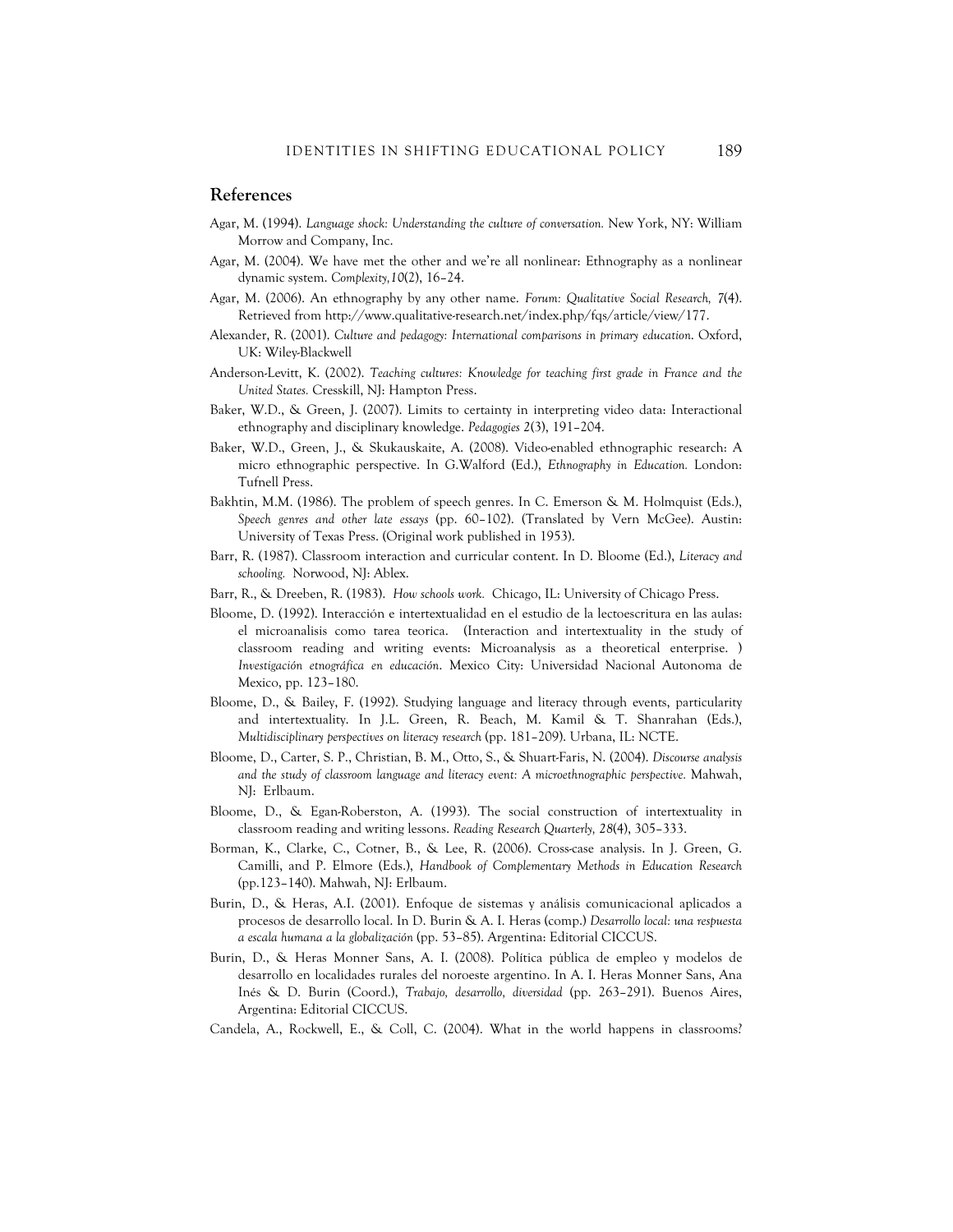Qualitative classroom research. *European Educational Research Journal, 3*(3): 692–713.

- Castanheira, M. L. (2004). *Aprendizagem contextualizada: discurso e inclusão na sala de aula.* Ceale; Autêntica: Belo Horizonte.
- Castanheira, M.L., Crawford, T., Green, J., & Dixon, C. (2001). Interactional ethnography: An approach to studying the social construction of literate practices. *Linguistics and Education, 11*(4), 353–400.
- Castanheira, M.L., Green, J., Dixon, C., & Yeager, B. (2007). (Re)Formulating identities in the face of fluid modernity: An interactional ethnographic approach. *International Journal of Education Research, 46*(3–4), 172–189.
- Castanheira, M., Green, J., & Yeager, B. (2009). Investigating inclusive practices: An interactional ethnographic approach. In K. Kumpulainen, C. Hmelo-Silver & M. Cesar (Eds.), *Investigating classroom interaction: Methodologies in action.* Sense Publishers.
- Chrispeels, J.H. (1997). Educational policy implementation in a shifting political climate: The California experience. *The American Educational Research Journal, 34*(3), 453–481.
- Corsaro, W. (1981). Entering the child's world: Research strategies for studying peer culture. In J. Green & C. Wallat (Eds.), *Ethnography & Language in Educational Settings* (pp.117–146). Norwood, NJ: Ablex.
- Dixon, C., & Green, J. (2009). How a community of inquiry shapes and is shaped by policies: The Santa Barbara Classroom discourse group experience as a telling case. *Language Arts, 86*(4), 280–289.
- Dixon, C., Green, J., & Brandts, L. (2005). Studying the discursive construction of texts in classrooms through interactional ethnography. In R. Beach, J. Green, M. Kamil & T. Shanahan (Eds.), *Multidisciplinary perspectives on literacy research.* Cresskill, NJ: Hampton Press/National Conference for Research in Language and Literacy.
- Dixon, C., Green, J., Yeager, B., Baker, D., & Franquiz, M. (2000). "I used to know that": What happens when reform gets through the classroom door. *Bilingual Education Research Journal, 24*(1 & 2), 113–126.
- Edwards, D., & Mercer, N. (1987). *Common knowledge.* New York, NY: Methuen.
- Egan-Robertson, A. (1998). Learning about culture, language and power: Understanding relationships among personhood, literacy practices, and intertextuality. *Journal of Literacy Research, 30(*4), 449–487.
- Erickson, F. (1986). Qualitative methods of research on teaching. In: M. Wittrock (Ed.), *The handbook of research on teaching* (pp. 119–161). New York, NY: Macmillan.
- Floriani, A. (1993). Negotiating what counts: Roles and relationships, texts and contexts, content and meaning. *Linguistics and Education, 5*(3–4), 241–274.
- Gee, J.P. (1990). *Social linguistics and literacies: Ideology in discourse.* London, UK: Falmer Press.
- Gee, J.P., & Green, J. (1998). Discourse analysis, learning and social practice: A methodological study. *Review of Research in Education, 23,* 119–169.
- Geertz, C. (1983). *Local knowledge: Further essays in interpretive anthropology*. New York, NY: Basic Books.
- Goertz, M. (2006). Policy analysis: Studying policy implementation. In J. L. Green, G. Camilli & P.B. Elmore (Eds.), *Handbook of complementary methods in education research* (pp. 681–700). Washington, D.C.: Erlbaum.
- Green, J., & Bloome, D. (1997). Ethnography and ethnographers of and in education: A situated perspective. In J. Flood, S.B. Heath & D. Lapp (Eds.), *Handbook for literacy educators: Research in the communicative and visual arts* (pp. 181–202). New York, NY: MacMillan.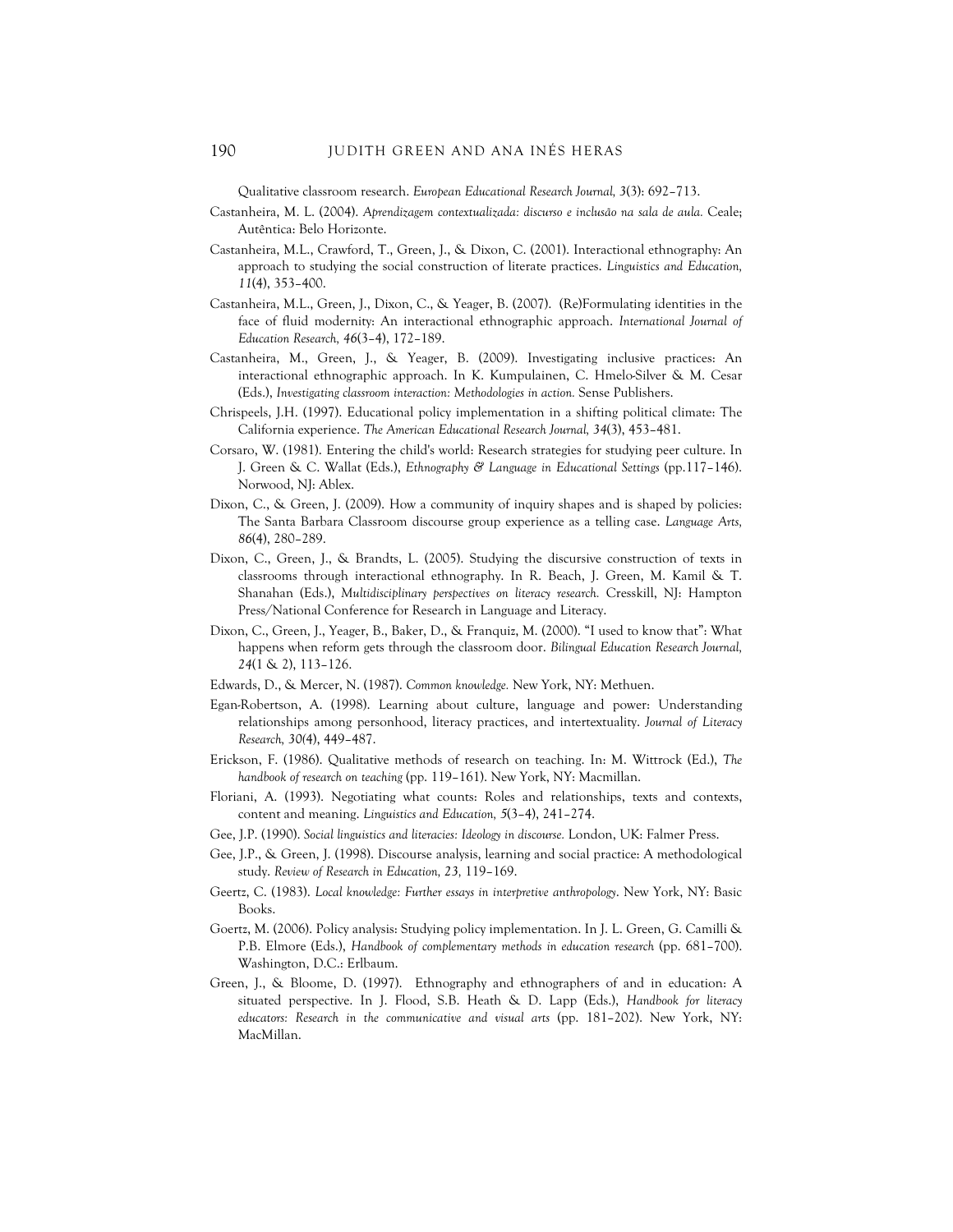- Green, J., & Dixon, C. (1993). Talking knowledge into being: Discursive and social practices in classrooms. *Linguistics and Education, 5*(3-4), 231–239.
- Green, J.L., Dixon, C., & Zaharlick, A. (2003). Ethnography as a logic of inquiry. In J. Flood, S. B. Heath, & D. Lapp (Eds.), *The Handbook for Research in the English Language Arts* (pp. 201– 204). Mahwah, NJ: Erlbaum.
- Green, J., & Meyer, L. (1991). The embeddedness of reading in classroom life: Reading as a situated process. In C. Baker, & A. Luke (Eds.), *Towards a critical sociology of reading pedagogy.* Philadelphia, PA: John Benjamins.
- Green, J., & Wallat, C. (1981). Mapping instructional conversations: A sociolinguistic ethnography. In J.L. Green & C. Wallat (Eds.), *Ethnography and language in educational settings* (pp.161–205). Norwood, NJ: Ablex.
- Gumperz, J. (1986). Interactive sociolinguistics on the study of schooling. In J. Cook-Gumperz (Ed.), *The social construction of literacy* (pp. 45–68). New York, NY: Cambridge University Press.
- Heap, J. (1992). Seeing snubs: An introduction to sequential analysis of classroom interaction. *Journal of Classroom Interaction, 27*(2), 23–28.
- Heap, J. (1995). The status of claims in "qualitative" educational research. *Curriculum Inquiry, 25* (3), 271–292
- Heras, A. I. (1993). The construction of understanding in a sixth-grade bilingual classroom. *Linguistics and Education, 5*(3–4), 275–300.
- Heras, A. I. (1998). The post-propositions era and the role of university scholars. Newsletter-Noticiero, Chicano Studies Department and Center for Chicano Studies, Universidad de California, Santa Bárbara.
- Heras Monner Sans, A. I., Burin, D., & Córdova, L. (2008). Política de empleo activa: Análisis del Plan Manos a la Obra y su puesta en marcha en una comarca patagónica. In A. I. Heras & D. Burin (Eds.), *Trabajo, desarrollo, diversidad* (pp. 223–262). Buenos Aires, Argentina: Editorial CICCUS.
- Holland, D., & Cole, M. (1995). Between discourse and schema: Reformulating a culturalhistorical approach to culture and mind. *Anthropology and Education Quarterly, 26*(4): 478– 489.
- Holland, D., Lachoite, W., Skinner, D., & Cain, C. (1998). *Identity and agency in cultural worlds.*  New York, NY: Cambridge University Press.
- Lakoff, G., & Johnson, M. (1980). *Metaphors we live by.* Chicago, IL: University of Chicago
- Lau et al. vs Nichols et al. (1974). Supreme Court decision. US Department of Education, Office of Civil rights site, Retrieved from

http://www.ed.gov/about/offices/list/ocr/ell/lau.html.

- Lima, E. (1995). Culture revisited: Vygotsky's ideas in Brazil. *Anthropology & Education Quarterly, 26* (4): 443–457.
- Lin, L. (1993). Language of and in the classroom: constructing the patterns of social life. *Linguistics and Education, 5*(3–4), 367–409.
- McNeil, L.M., & Coppola, E. (2006). Official and unofficial stories: Getting at the impact of policy on educational practice. In J.L. Green, G. Camilli & P.B. Elmore (Eds.), *Handbook of complementary methods in education research* (pp. 681–700). Washington, D.C.: Lawrence Erlbaum.
- Mehan, H. (1979). *Learning lessons.* Cambridge, MA: Harvard University Press.
- Merchant, B., & Willis, A. (2000). *Multiple and intersecting identities in qualitative research.* Mahwah, NJ: Erlbaum.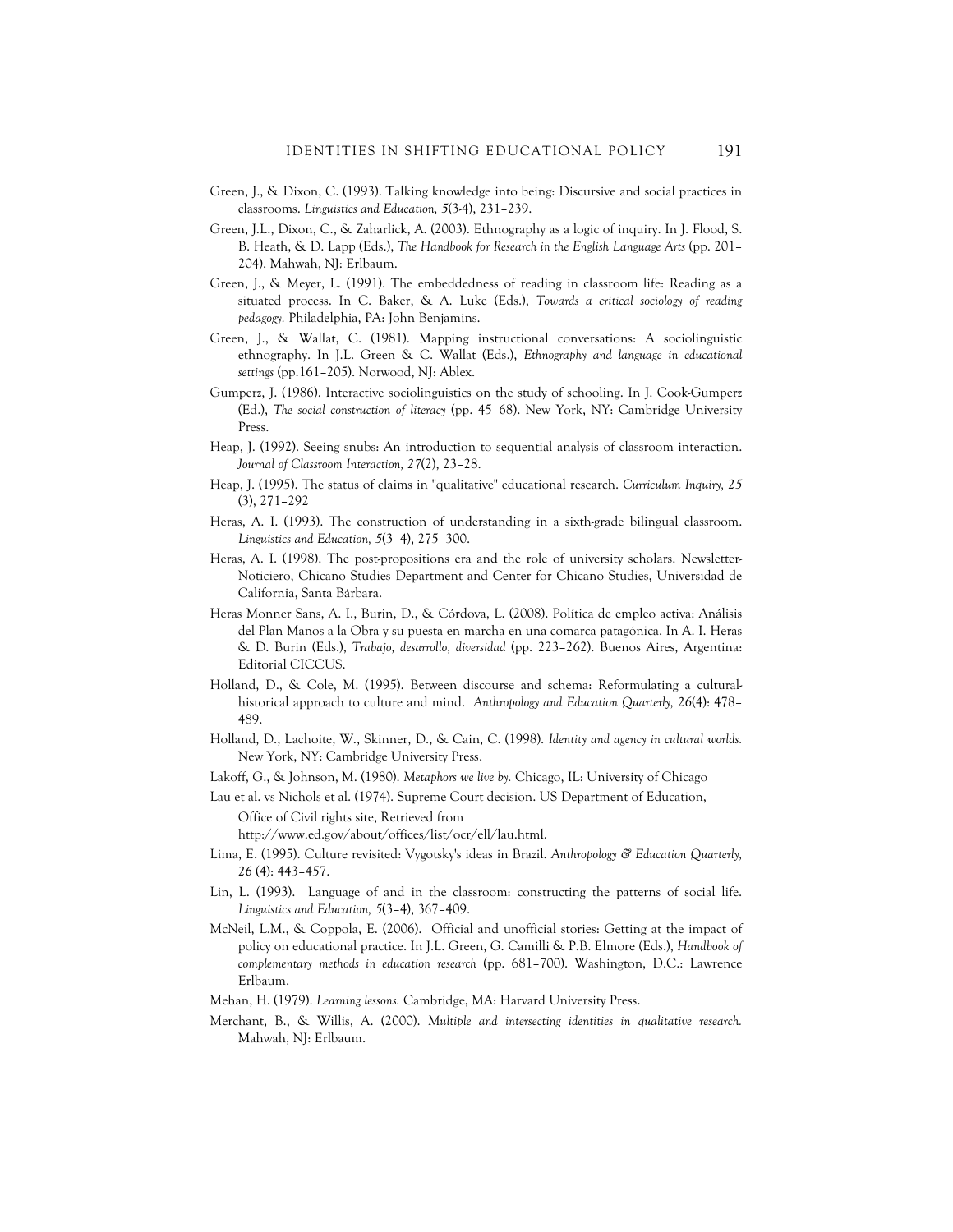- Mishler, E. G. (1984). *The discourse of medicine: Dialectics of medical interviews.* Norwood, NJ: Ablex.
- Mitchell, C. J. (1984). Typicality and the case study. In R.F. Ellens (Ed.), *Ethnographic research: A guide to general conduct* (pp. 238–241). New York, NY: Academic Press.
- Moll, L., & Diaz, E., (1987). Ethnographic pedagogy: Promoting effective bilingual instruction. In E. García & R. V. Padilla (Eds.), *Advances in bilingual education research.* (pp. 127–149). Tucson: University of Arizona Press.
- Palmer, D., & García, E. (2000). Voices from the field: Bilingual educators speak candidly about Proposition 227. *Bilingual Research Journal, 24*(1–2).
- Putney, L., Green, J., Dixon, C., Durán, R., & Yeager, B. (2000). Consequential progressions: Exploring collective-individual development in a bilingual classroom. In C.D. Lee & P. Smagorinsky (Eds.), *Vygotskian perspectives on literacy research: Constructing meaning through collaborative inquiry* (pp. 86–126). New York, NY: Cambridge University Press.
- Rex, L.A. (2006). *Discourse of opportunity: How talk in learning situations creates and constrains.* Cresskill, NJ: Hampton Press.
- Sagastizábal, M. Á., & Heras Monner Sans, A. I. (2005). *Incidencia de las representaciones sociales acerca de los alumnos en el trabajo docente: consideraciones para su estudio. Krinein N1, Revista de Educación* (pp. 107–139). Santa Fe, Argentina: Facultad de Humanidades, Universidad Católica de Santa Fe.
- Santa Barbara Classroom Discourse Group (1992a). Constructing literacy in classrooms: Literate action as social accomplishment. In H. Marshall (Ed.), *Redefining student learning: Roots of educational restructuring* (pp. 119–150). Norwood, NJ: Ablex.
- Santa Barbara Classroom Discourse Group (1992b). Do you see what we see? The referential and intertextual nature of classroom life. *Journal of Classroom Interaction, 27* (2), 29–36.
- Santa Barbara Classroom Discourse Group (1995). Two languages, one community: An examination of educational opportunities. In R. Macias & R. Garcia (Eds.), *Changing schools for changing students: An anthology of research on language minorities, schools and society* (pp. 63–106). Santa Barbara, CA: Linguistic Minority Research Institute.
- Smith, L. M., & Geoffrey, W. (1968). *The complexities of an urban classroom.* New York, NY: Holt, Rinehart & Winston.
- Smith, L., Kleine, P., Prunty, J., & Dwyer, D., (Eds.), (1986). *Educational innovators: Then and now.* London, UK: Falmer Press.
- Smith, L., Prunty, J., Dwyer, D., & Kleine, P. (1987). *The fate of an innovative school: The history and present status of the Kensington School.* London, UK: Falmer Press.
- *Statewide Ballot Initiative Handbook*, State of California, Available at: http://www.sos.ca.gov/elections/elections\_h.htm.
- Sutton, M., & Levinson, B., (Eds.), (2001). P*olicy as practice: A sociocultural approach to the study of educational policy.* Westport, CT: Ablex Press.
- Tannen, D. (1979). What's in a frame? Surface evidence for underlying expectations. In R. Freedle (Ed.), *New directions in discourse processing* (pp. 137–181). Norwood, NJ: Ablex.
- The National Commisssion on Excellence in Education (1983). A nation at risk: The imperative for educational reform. Available at: http://datacenter.spps.org/sites/2259653e-ffb3-45ba-8fd6-04a024ecf7a4/uploads/SOTW\_A\_Nation\_at\_Risk\_1983.pdf .
- Tobin, J., Wu, D., & Davidson, D., (1991). Preschools *in three cultures. Japan, China, and the United States.* Yale University Press.
- Tuyay, S., Jennings, L., & Dixon, C., (2005). Classroom discourse and opportunities to learn: An ethnographic study of knowledge construciton in a bilinugal third-grade classroom.